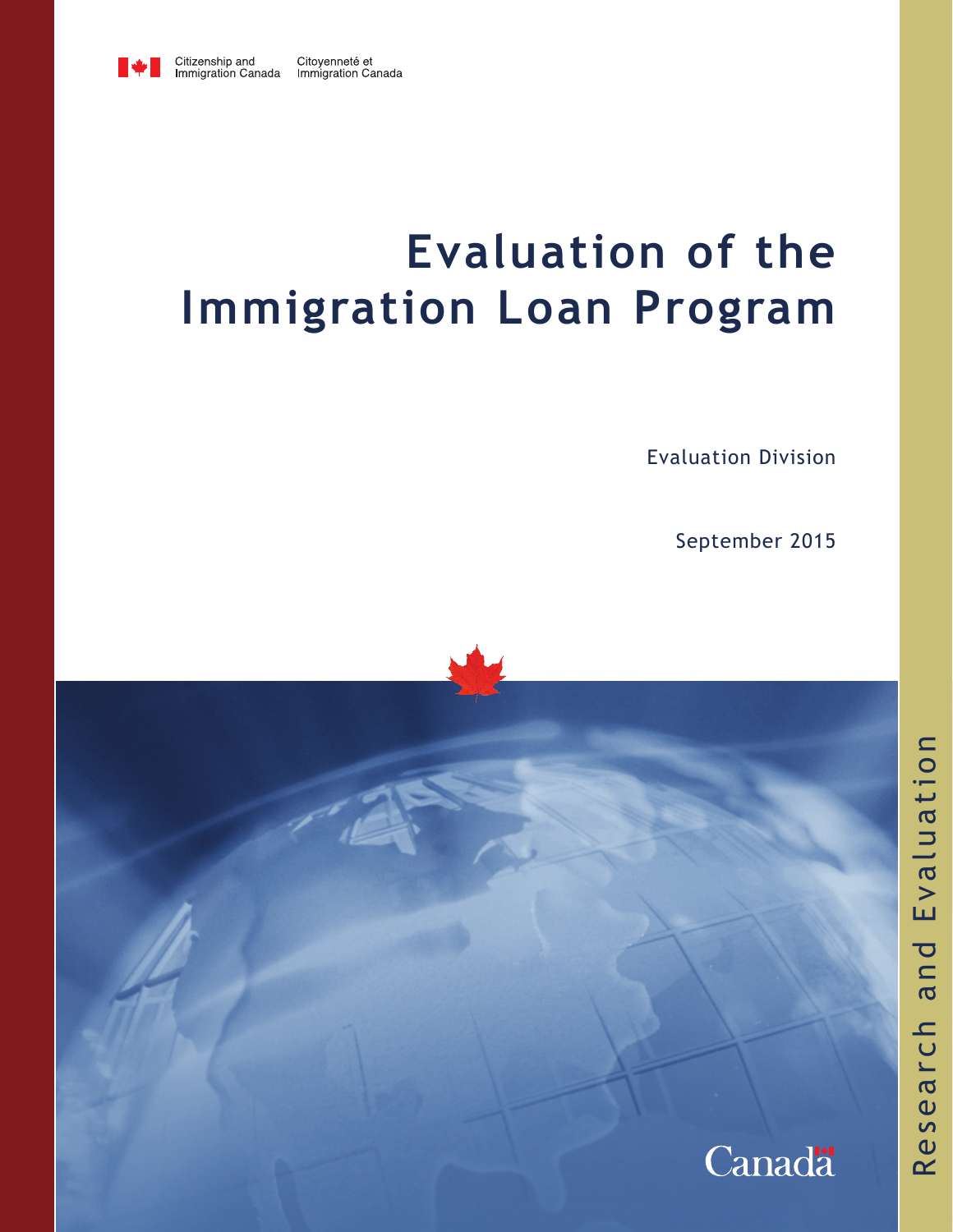*Building a stronger Canada: Citizenship and Immigration Canada (CIC) strengthens Canada's economic, social and cultural prosperity, helping ensure Canadian safety and security while managing one of the largest and most generous immigration programs in the world.* 

#### **Publications Feedback Survey**

We invite you to provide us with your comments on this publication by completing our electronic feedback survey at **[www.cic.gc.ca/publications-survey](http://www.cic.gc.ca/publications-survey)**.

For additional copies and information about other CIC publications, visit: **[www.cic.gc.ca/publications](http://www.cic.gc.ca/publications)**

Available in alternative formats upon request.

Également disponible en français sous le titre : Évaluation du Programme de prêts aux immigrants

#### **Visit us online**

| Website:  | www.cic.gc.ca                |
|-----------|------------------------------|
| Facebook: | www.facebook.com/CitCanada   |
| YouTube:  | www.youtube.com/CitImmCanada |
| Twitter:  | @CitImmCanada                |

© Her Majesty the Queen in Right of Canada, represented by the Minister of Citizenship and Immigration, 2015

Ci4-142/2015E-PDF 978-0-660-03798-1

Ref. No.: E6-2014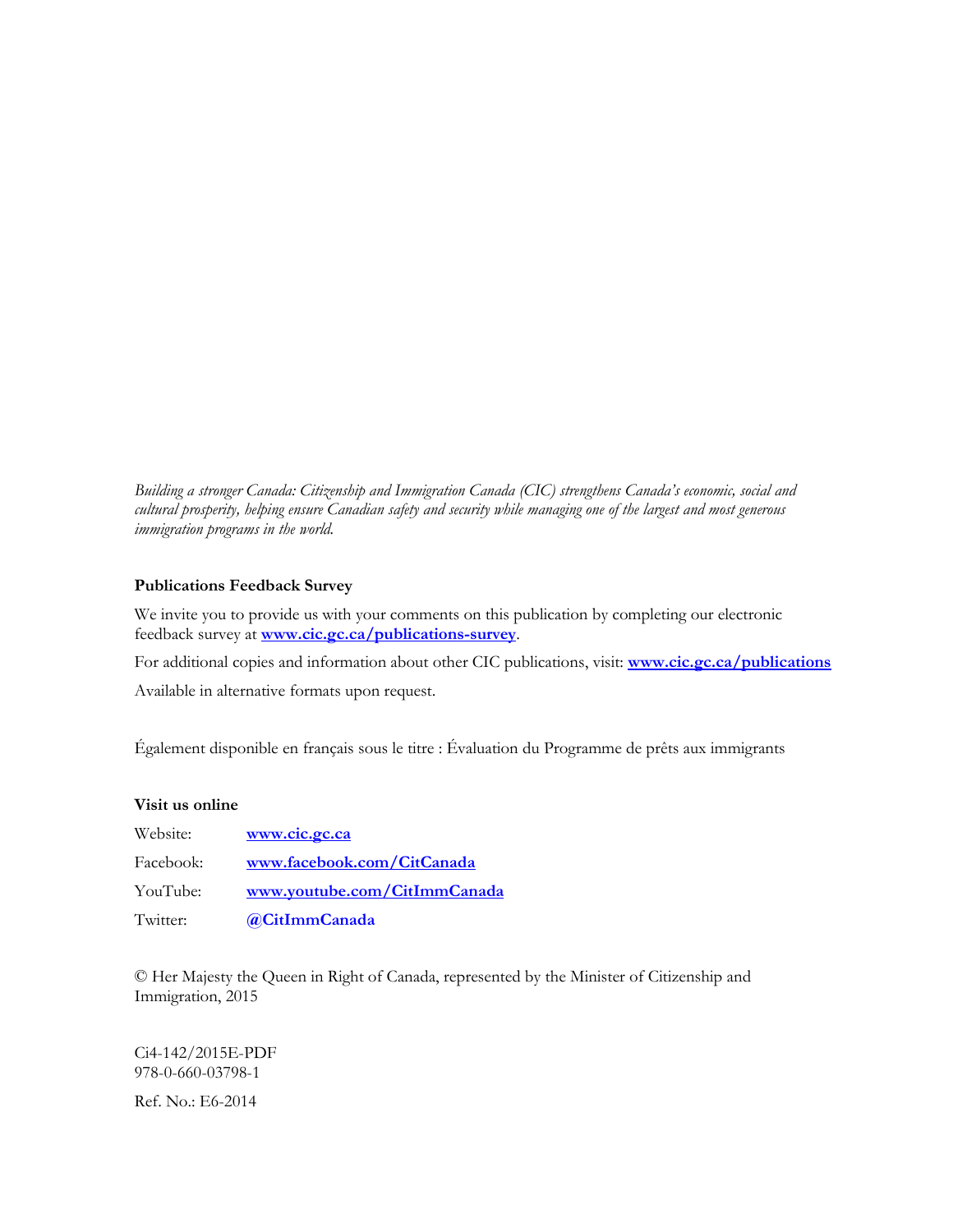|                  | Evaluation of the Immigration Loan Program - Management Response Action Planviii |
|------------------|----------------------------------------------------------------------------------|
| 1.               | 1.1.<br>1.2.<br>1.3.<br>1.4.<br>1.5.<br>1.6.<br>1.7.                             |
| 2.               | 2.1.<br>2.2.<br>2.3.<br>2.4.                                                     |
| 3.               | 3.1.<br>3.2.<br>3.3.                                                             |
| $\overline{4}$ . | 4.1.<br>4.2.<br>4.3.<br>4.4.<br>4.5.<br>4.6.                                     |
| 5.               | 5.1.<br>5.2.<br>5.3.                                                             |
| 6.               |                                                                                  |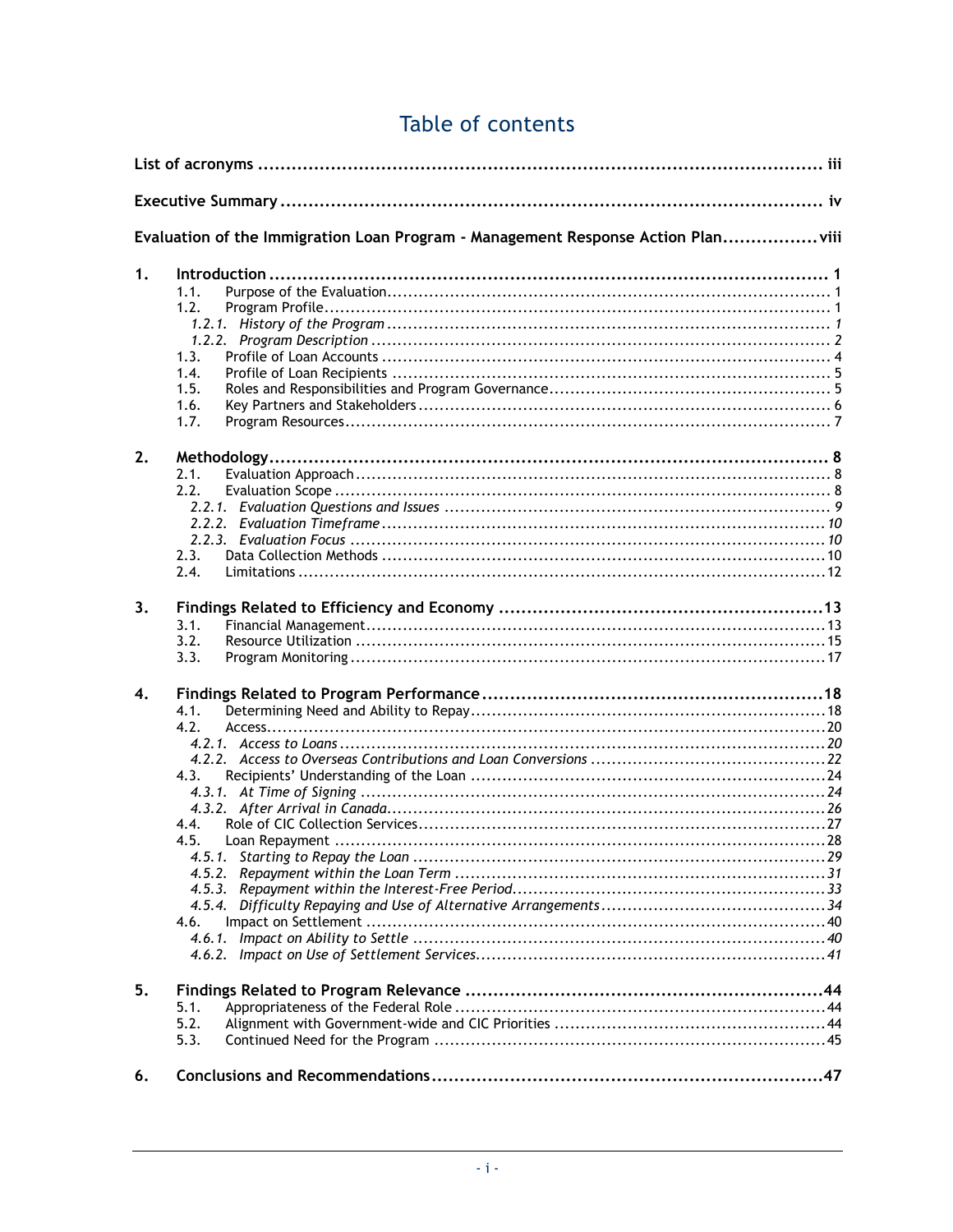| Appendix D: Detailed Survey Results Related to Settlement Impacts 53 |  |
|----------------------------------------------------------------------|--|

### List of Tables

| Table 1:  |                                                                                              |     |
|-----------|----------------------------------------------------------------------------------------------|-----|
| Table 2:  |                                                                                              |     |
| Table 3:  |                                                                                              |     |
| Table 4:  | Expenditures for the Administration of CIC Collection Services (FY 2008/09 - FY 2013/14) 7   |     |
| Table 5:  |                                                                                              |     |
| Table 6:  |                                                                                              |     |
| Table 7:  |                                                                                              |     |
| Table 8:  |                                                                                              |     |
| Table 9:  | Documentation Providing Oversight for the Immigration Loan Program13                         |     |
| Table 10: | Financial Balance of Immigration Loans (FY 2002/03 - FY 2013/14)  14                         |     |
| Table 11: | Loans Requested for Write-Off by Reason (FY 2002/03 - FY 2013/14) 15                         |     |
| Table 12: | Immigration Loan Program Costs - CIC Collection Services (FY 2008/09 - FY 2013/14)  16       |     |
| Table 13: | Number and Percentage of GAR and PSR Cases with at Least One Loan20                          |     |
| Table 14: | Types of Questions Received by RAP SPOs and SAHs Related to Loans 26                         |     |
| Table 15: | Number and Percentage of Loan Accounts (2003-2012) by Payment Status at December 31,<br>2013 |     |
| Table 16: | Length of Time after Term Start When Recipient Started Repayment 29                          |     |
| Table 17: | Average Repayment Time by Incidence of Repayment within the Loan Term and Duration of        |     |
|           |                                                                                              |     |
| Table 18: |                                                                                              |     |
| Table 19: | Percentage of GAR and PSR Families who Declared Employment Earnings by Years since           |     |
|           |                                                                                              | .36 |
| Table 20: | Percentage of GAR and PSR Families Who Declared Income Support/Social Assistance by          |     |
|           |                                                                                              |     |
| Table 21: | Percentage of Recipients Indicating Difficulty or Ease in Repaying the Loan by Selected      |     |
|           | . 38<br>Characteristics                                                                      |     |
| Table 22: | Percentage of GAR and PSR Loan Recipients Who Accessed at Least One CIC-Funded               |     |
|           | Settlement Service by Selected Socio-demographic Characteristics of the Recipient42          |     |
| Table 23: | Perceptions of RAP SPOs and SAHs Regarding Impacts of Loan Repayment Related to the          |     |
|           |                                                                                              |     |
|           |                                                                                              |     |

## List of Figures

| Figure 1: | Percentage of Paid Loan Accounts Repaid Within the Loan Term by Duration (2003-2012) 31     |  |
|-----------|---------------------------------------------------------------------------------------------|--|
| Figure 2: | Percentage of Paid Loan Accounts Repaid within Interest-free Period by Duration of Loan     |  |
|           | Term (2003-2012) ………………………………………………………………………………………33                                        |  |
| Figure 3: | Estimated Household Income (before taxes) of Loan Recipients by Immigration Category 35     |  |
| Figure 4: | Average Earnings of GAR and PSR Families Who Declared Employment by Years since Landing  37 |  |
| Figure 5: |                                                                                             |  |
| Figure 6: | Impacts of Loan Repayment on Recipients Related to Settlement by Immigration Category53     |  |
| Figure 7: | Impacts of Loan Repayment on Recipients Related to Settlement by Loan Size 54               |  |
| Figure 8: | Impacts of Loan Repayment on Recipients Related to Settlement by Employment Status at       |  |
|           |                                                                                             |  |
| Figure 9: | Impacts of Loan Repayment on Recipients Related to Settlement by Estimated Household        |  |
|           |                                                                                             |  |
|           |                                                                                             |  |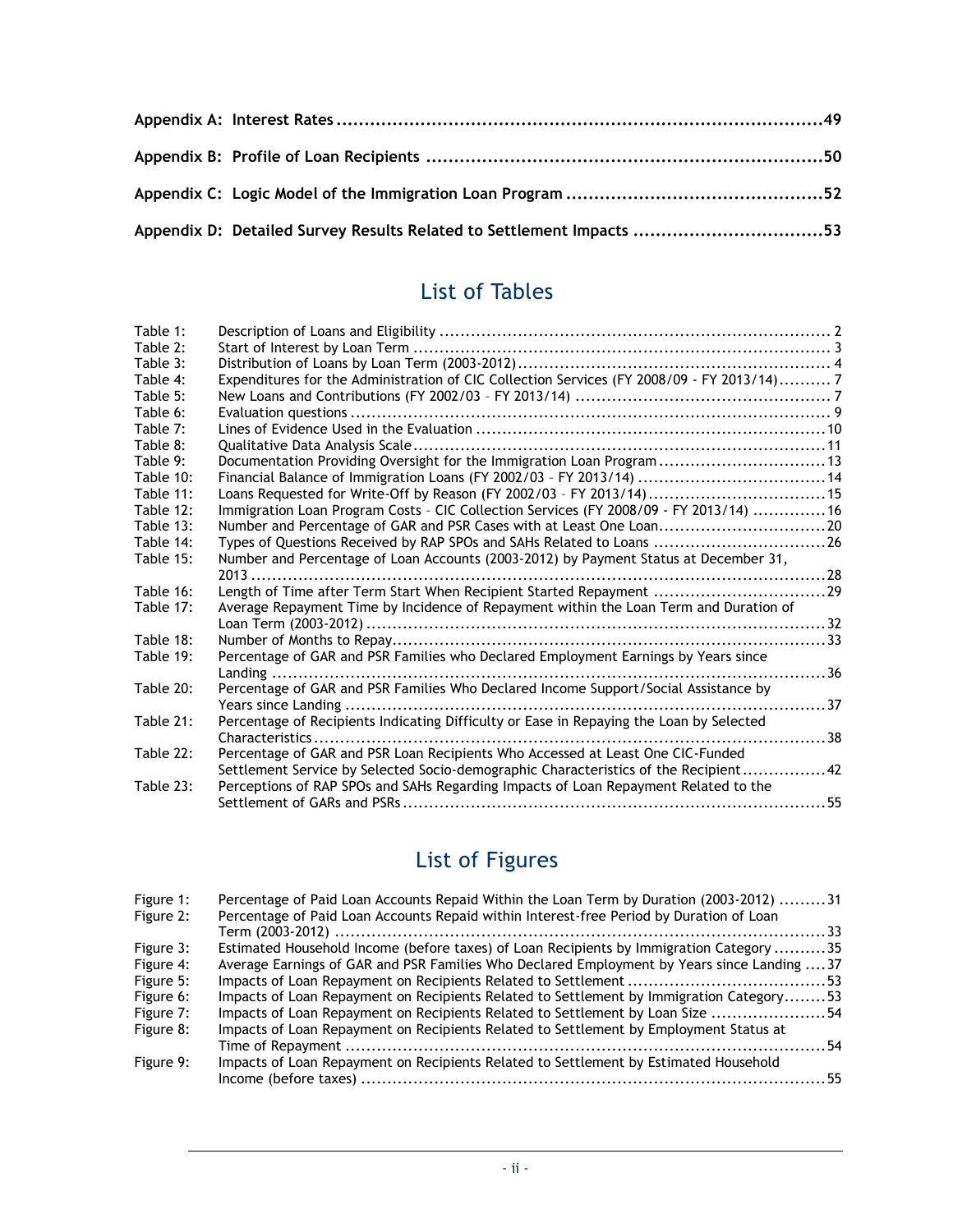## <span id="page-4-0"></span>**List of acronyms**

| <b>CIC</b>      | Citizenship and Immigration Canada                         |
|-----------------|------------------------------------------------------------|
| <b>CRA</b>      | Canada Revenue Agency                                      |
| <b>CRF</b>      | Consolidated Revenue Fund                                  |
| <b>CSLP</b>     | Canada Student Loan Program                                |
| EBP             | Employee Benefit Plan                                      |
| <b>ESDC</b>     | <b>Employment and Social Development Canada</b>            |
| <b>FOSS</b>     | <b>Field Operations Support System</b>                     |
| <b>FTE</b>      | Full-Time Equivalent                                       |
| FY              | Fiscal Year                                                |
| GAR             | Government Assisted Refugee                                |
| <b>GCMS</b>     | Global Case Management System                              |
| iCAMS           | Immigration Contribution Accountability Measurement System |
| iCARE           | Immigration Contribution Agreement Reporting Environment   |
| I-FCRO          | Integration - Foreign Credentials Referral Office          |
| <b>IFMS</b>     | Integrated Financial and Material System                   |
| <b>IMDB</b>     | Longitudinal Immigration Database                          |
| IOM             | International Organization for Migration                   |
| <b>ILS</b>      | Immigration Loans System                                   |
| <b>IPMB</b>     | Integration Program Management Branch                      |
| $_{\rm IP}$     | <b>Inland Processing</b>                                   |
| <b>IPAR</b>     | Immigration Program Accounts Receivable                    |
| IR              | International Region                                       |
| <b>IRPA</b>     | Immigration and Refugee Protection Act                     |
| <b>IRPR</b>     | Immigration and Refugee Protection Regulations             |
| NHQ             | National Headquarters                                      |
| OP              | Overseas Processing                                        |
| <b>PSR</b>      | Privately Sponsored Refugee                                |
| <b>RAB</b>      | Refugees Affairs Branch                                    |
| <b>RAP</b>      | Resettlement Assistance Program                            |
| <b>RPRF</b>     | Right of Permanent Residence Fee                           |
| <b>SAH</b>      | Sponsorship Agreement Holder                               |
| SAP             | System and Application in Data Processing                  |
| <b>SPO</b>      | Service Provider Organization                              |
| SO <sub>1</sub> | Strategic Outcome                                          |
| TB              | Treasury Board                                             |
| <b>TBS</b>      | <b>Treasury Board Secretariat</b>                          |
| <b>UNHCR</b>    | United Nations High Commissioner for Refugees              |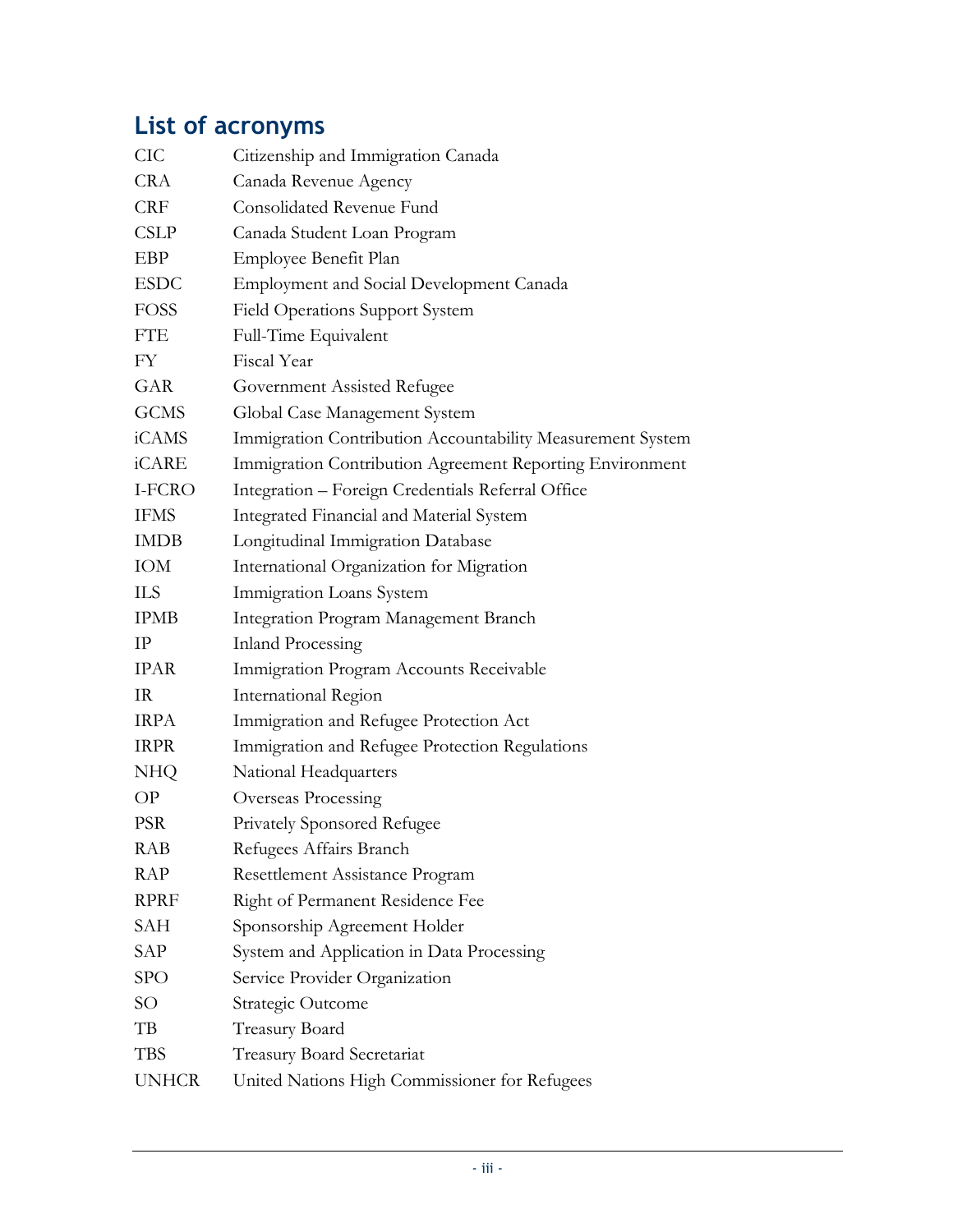## <span id="page-5-0"></span>**Executive Summary**

### **Purpose of the Evaluation and Scope**

The evaluation of the Immigration Loan Program was conducted in fulfillment of the requirements under the Treasury Board (TB) *Policy on Evaluation*, 1 and was also identified as a recommended action item resulting from the *Evaluation of the Government Assisted Refugee and Refugee Assistance Program <sup>2</sup>* conducted by Citizenship and Immigration Canada (CIC) in 2011. The data collection and analysis for this evaluation were undertaken in-house by the Research and Evaluation Branch of CIC, between November 2013 and January 2015.

The evaluation assessed the relevance, delivery and performance of the program from 2003 to 2012 using multiple lines of evidence, as follows: interviews; focus groups with loan recipients; surveys of loan recipients, service provider organizations and sponsorship agreement holders; document and literature reviews; administrative data analysis; analysis of the longitudinal immigrant database.

The evaluation, guided by a logic model, examined the program within the context of three main activities (loan issuance, repayment and program management), leading to the following intermediate outcomes.

- Loans contribute to the settlement of recipients.
- Loans are repaid in full and in a timely fashion.
- The advance from the Consolidated Revenue Fund is adequately replenished to sustain the Immigration Loan Program.

### **Program Profile**

The Immigration Loan Program is intended to ensure, "that some persons, otherwise unable to pay for the costs of transportation to Canada and medical admissibility exams, have access to a funding source"<sup>3</sup>. The loan program is funded through an advance of \$110M from the Consolidated Revenue Fund. On average, \$13M in loans are issued per year, with an average loan amount of \$3,090.

The vast majority of loan recipients (98%) are resettled refugees (57.5%) are Government Assisted Refugees (GARs) and 40.3% are Privately Sponsored Refugees (PSRs). Correspondingly, 93.5% of GAR cases and 87.9% of PSR cases resettled in Canada during the 2008 to 2012 timeframe received at least one loan.

Loans may be issued overseas by visa officers, to cover the costs associated with the transportation of individuals and/or their dependants from point of origin to final destination in Canada (transportation loan), and medical exams required to establish admissibility to Canada (admissibility loan).<sup>4</sup> Loans may also be issued in Canada by CIC designated officers to cover

 $\overline{a}$ <sup>1</sup> Canada, Treasury Board (2009) *Policy on Evaluation*. [www.tbs-sct.gc.ca/pol/doc-eng.aspx?id=15024](http://www.tbs-sct.gc.ca/pol/doc-eng.aspx?id=15024)

<sup>2</sup> Canada, CIC (2011) *Evaluation of the Government Assisted Refugees and Resettlement Assistance Program*. [www.cic.gc.ca/ENGLISH/resources/evaluation/gar-rap/index.asp](http://www.cic.gc.ca/ENGLISH/resources/evaluation/gar-rap/index.asp)

<sup>3</sup> Canada, CIC (2014) *Program Alignment Architecture*.

<sup>4</sup> While loans are also available to cover the costs of the Right of Permanent Residence Fee (currently \$490 per person, with some exceptions), only 6 loans of this type were issued between 2008 and 2012. As a result, they were not included in this evaluation.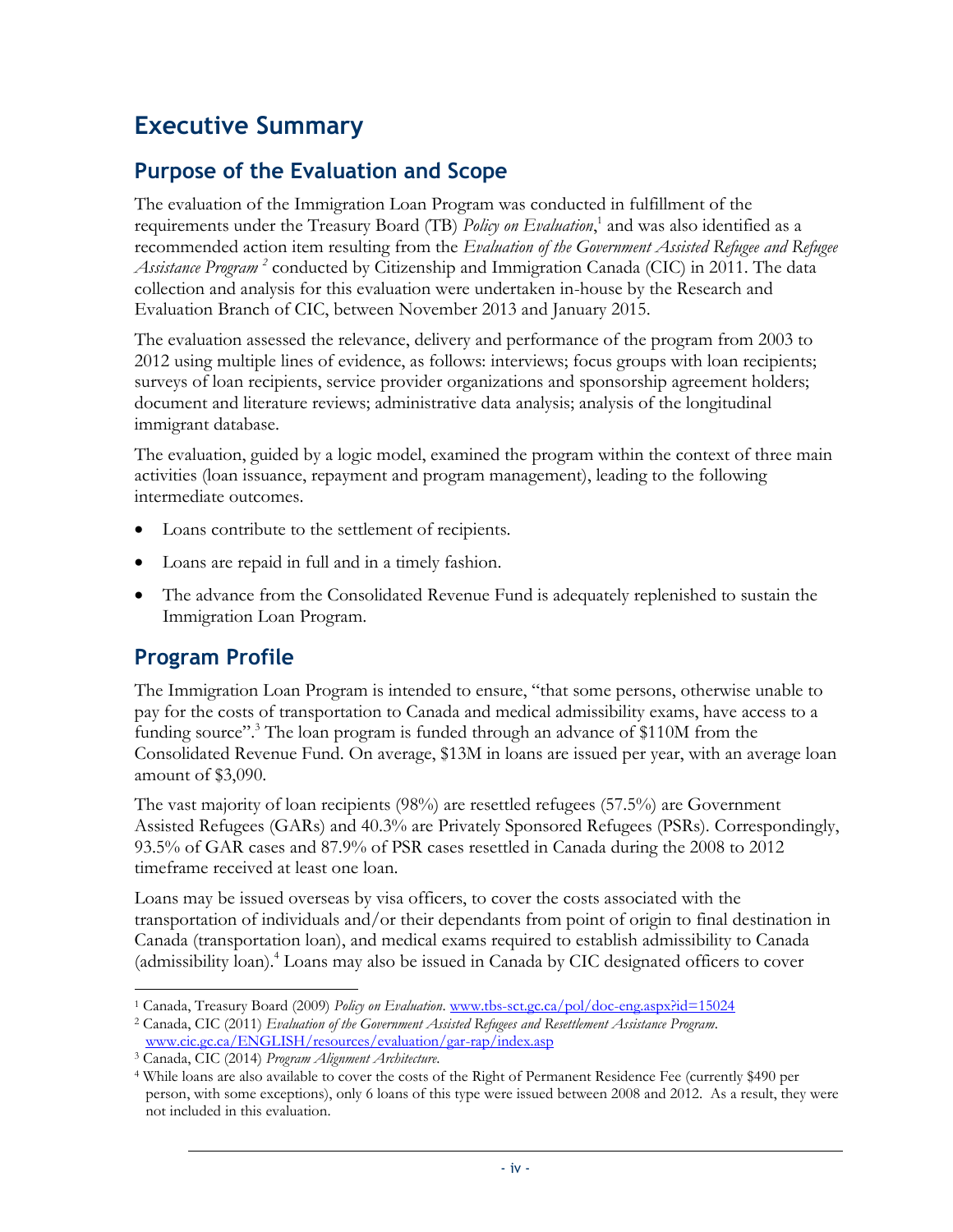costs associated with initial settlement not covered through the Refugee Assistance Program (RAP) (assistance loan).

Accounting and collections for the Immigration Loan Program are guided by the TB *Debt Writeoff Regulations* and the TB *Directive on Receivables Management*. A variety of guidance and support are in place, from both CIC and TB, to support the financial management (accounting and collections) of the program.

Loan repayment schedules vary depending upon the size of the loan and repayments are to start 30 days after the recipient arrives in Canada. Interest is charged on loans, after an initial interestfree period which varies from 12 months to 36 months, depending upon the size of the loan. Individuals who are deemed to be unable to repay a loan due to high settlement needs (e.g. victims of trauma and torture, single parent head of households, seniors without accompanying or established family in Canada) are provided with a contribution, funded through RAP. A total of \$500,000 is set aside annually from RAP to pay for contributions. In addition, at any time, loan recipients facing difficulties in repaying their loan can contact CIC Collection Services to make alternative arrangements (e.g., deferring payments or decreasing the size of the monthly payment for a period of time). Loans that are not being repaid can be written-off under certain circumstances, through a TB Submission. On average, approximately \$700,000 is written-off per year.

### **Evaluation Findings**

### **Findings Related to Efficiency and Economy**

From a financial management perspective, the loan program functions well, evidenced by the fact that the Consolidated Revenue Fund used to finance loans is adequately replenished and the loan portfolio is structured according to regulations and TB Directives. Efficiencies within CIC Collection Services were achieved over the past several years, resulting in a decrease in the number of required full-time employees dedicated to CIC Collection Services. Program monitoring occurs through the use of CIC financial systems and program data, providing a means to monitor the day-to-day operations of the loan program; however, these systems do not support full reporting on program outcomes (e.g., to what extent loans are repaid in a timely fashion).

### **Findings Related to Program Performance**

Program performance was assessed in relation to the outcomes regarding determining need and ability to repay, understanding of the loan, access, the role of CIC Collection Services in facilitating loan repayment, loan repayment and impact on settlement.

The loan program is structured in accordance with TB Directives. However, the procedures required to assess a potential recipient's ability to repay a loan at the time of loan issuance are not practical in the overseas refugee processing context, given limited information and time available to conduct the assessment; and refusing a loan could prevent the resettlement of the refugee.

Additionally, there is a risk that some refugee recipients do not fully understand the terms and conditions of the loan at the time of signing (due to various factors such as language barriers, a lack of time available to explain the loan, or the individual's ability to understand the relative value of the loan), and that they do not know the amount of the loan prior to their departure for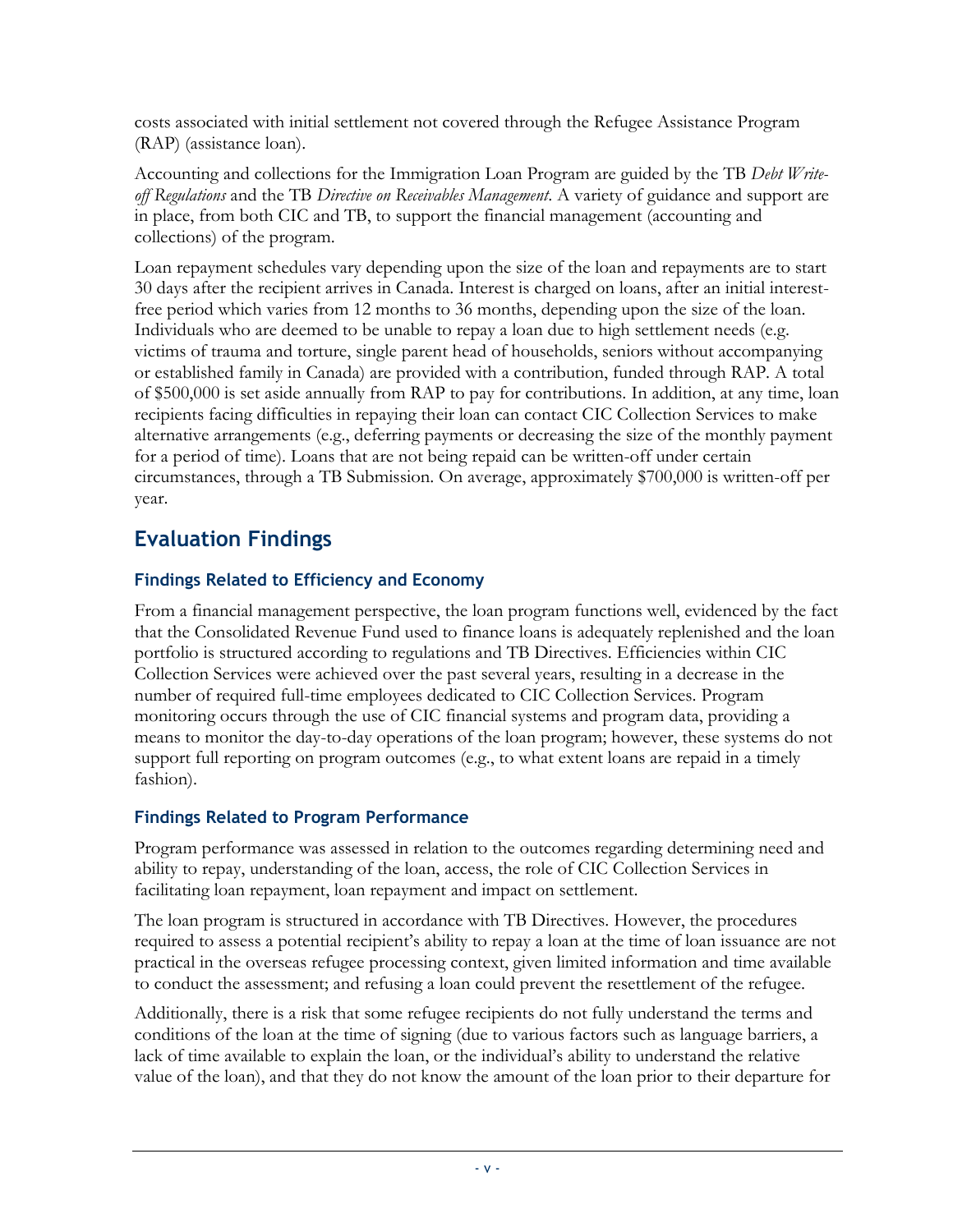Canada. Without this understanding and knowledge, the spirit and intent of a loan agreement comes into question.

Regarding access to the Immigration Loan Program, while several immigration classes are eligible to receive immigration loans, the program is being used primarily to pay for transportation and admissibility costs associated with the resettlement of refugees from abroad who do not have the means to pay for these costs themselves. Additionally, while assistance loans are available to meet labour market access needs, they are, in practice, used almost exclusively to pay for basic needs, more specifically, housing rental and utility deposits.

Analyses of loan repayment found that some refugee recipients are having difficulty meeting loan repayment requirements. In fact, very few loan recipients start repaying within the required 30 days of arrival, due in part to the fact that it takes up to 4 months for CIC to set up a loan account and issue the first loan statement, putting the vast majority in a situation of arrears from the outset. Furthermore, some recipients are not able to repay within the original loan term and some are not able to repay within the interest-free period. While CIC Collection Services are available to provide support to loan recipients, information on CIC Collection Services is not widely communicated, and many loan recipients are not aware of the support it can provide.

Repaying the loan was shown to have a negative impact on the settlement of some refugees. While there is a write-off mechanism in place for the program, it does not forgive the debt and cannot be pursued until all means of collection have been exhausted. Contribution funds can be provided overseas in situations where individuals are unlikely to be able to repay a loan; however, the budget allocated for contributions is not sufficient to meet the apparent demand and currently there is no mechanism in place to convert a loan to a contribution after arrival in Canada.

While having employment facilitates the ability to repay the loan, GARs and PSRs have a low incidence of employment income, and often rely on forms of financial assistance in the first year after landing. Overall, a greater percentage of GARs, recipients with larger loans and those with a lower annual household income experienced difficulty with loan repayment.

For many loan recipients, requirements to repay an immigration loan are a source of stress and create additional challenges, such as the ability to pay for basic necessities. Impacts on settlement are also felt due to the need to have employment income to facilitate repayment, which makes it difficult for some to take full advantage of settlement services, particularly language training.

### **Findings Related to Program Relevance**

The role of the federal government in administering the Immigration Loan Program is appropriate. The program as implemented, however, is not fully aligned with Canada's resettlement and settlement objectives, as the need to repay a loan is having a negative impact on the initial settlement of some refugees. While the program facilitates bringing refugees to Canada and helps Canada to meet its international commitments to protect them, the use of a loan may not be appropriate for all refugees who require financial support to pay the costs associated with their resettlement.

### **Conclusions and Recommendations**

The Immigration Loan Program is governed by TB Directives that require loans be authorized and approved appropriately and on the expectation of full repayment. Evaluation findings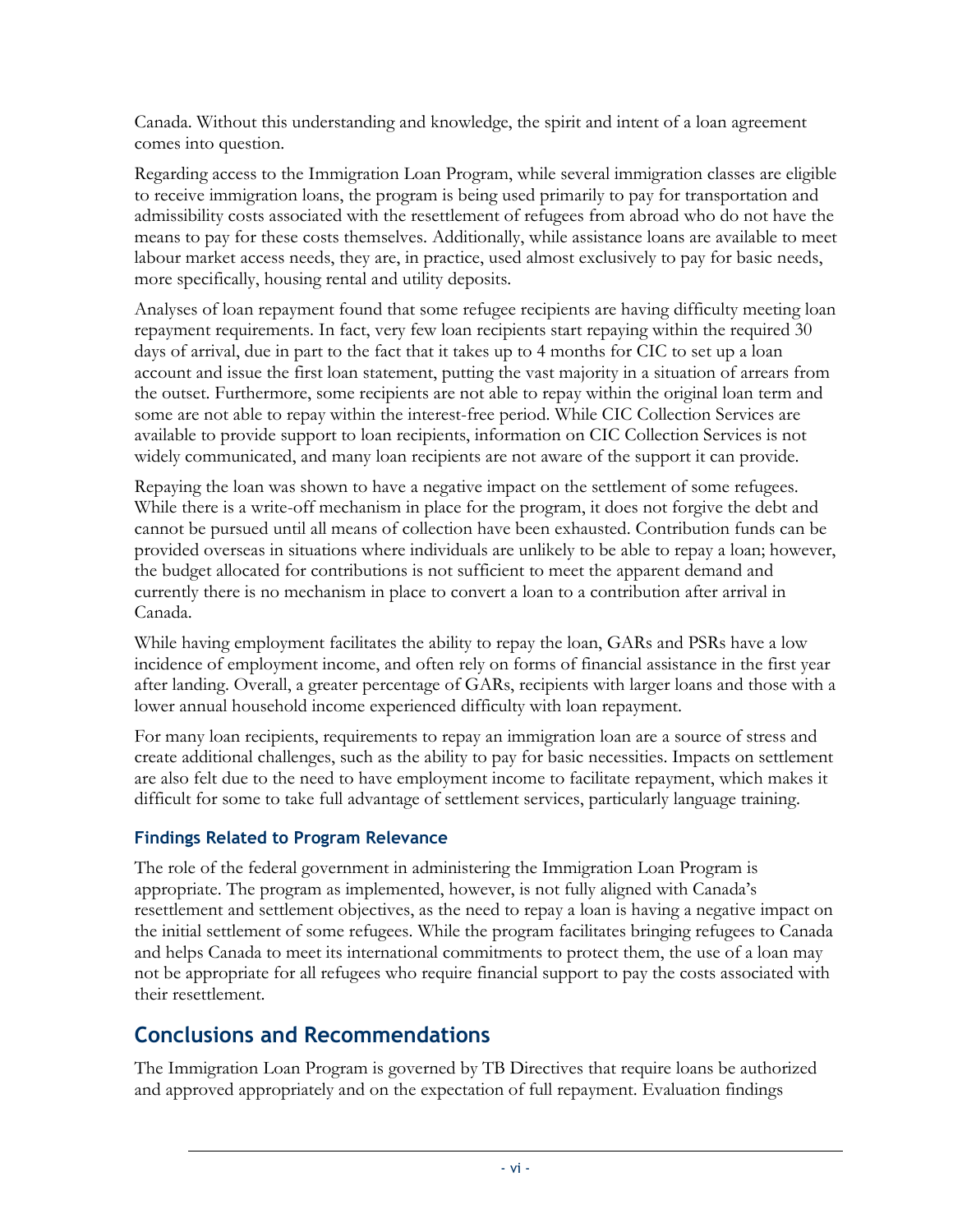indicate, however, that due to the overseas refugee processing context, challenges arise from the nature of the criteria established for visa officers to assess refugees' ability to repay and the limited time and information available to properly assess them. This has resulted in the loan becoming the default option for most resettled refugees.

**Recommendation #1:** It is recommended that CIC fully comply with the requirements for loans programs as stated in Treasury Board (TB) Directives. In particular, given the context of overseas refugee processing, compliance with TB Directives requires policy and/or procedural changes to ensure:

- Adherence to the criteria established to assess ability to repay the loan; and
- Procedures for signing the loan agreement are clear and obtain free and informed consent from the client, including communicating the amount to be borrowed.

Acknowledging that some refugees may not qualify for a loan given the requirements under the TB Directives, it is therefore also recommended that CIC ensure policies and corresponding measures are in place to support its humanitarian policy objectives and to facilitate the resettlement of all refugees who do not qualify for a loan.

Findings on loan repayment demonstrate that some refugee recipients are having difficulty meeting repayment requirements. Furthermore, having to repay the loan is having a negative impact on the settlement of some refugees, posing difficulties in the payment of basic necessities like food, clothing and housing.

**Recommendation #2:** It is recommended that CIC make policy and/or procedural adjustments to its loan repayment requirements and collection practices to ensure that the loan program is aligned with CIC's resettlement, settlement and integration policy objectives and does not adversely affect the settlement outcomes of resettled refugees. In particular, CIC should consider:

- Aligning the loan program policies with those of other refugee programming;
- Aligning the start of the repayment with the receipt of the first loan statement;
- Aligning the loan repayment schedule with the time needed to repay;
- Ensuring the use of interest and interest relief are appropriate to the financial situation of the client;
- Providing mechanisms to allow for debt forgiveness where necessary;
- Providing easy access to information on how to contact CIC Collection Services and the types of assistance available for clients.

There is a potential for the Immigration Loan Program to be more fully utilized in support of Canada's settlement and integration objectives. For instance, while the in-Canada assistance loan is uniquely positioned to support settlement once in Canada, it is largely under-utilized in terms of both the type of assistance (i.e., limited to housing rental and utility deposits) and the recipients (i.e., almost exclusively GARs).

**Recommendation #3:** It is recommended that CIC explore how the Immigration Loan Program could better support the achievement of CIC's settlement and integration policy objectives (i.e., that newcomers and citizens participate in fostering an integrated society), considering opportunities such as the expansion of the in-Canada assistance loan to improve labour market access for all newcomers, including refugees.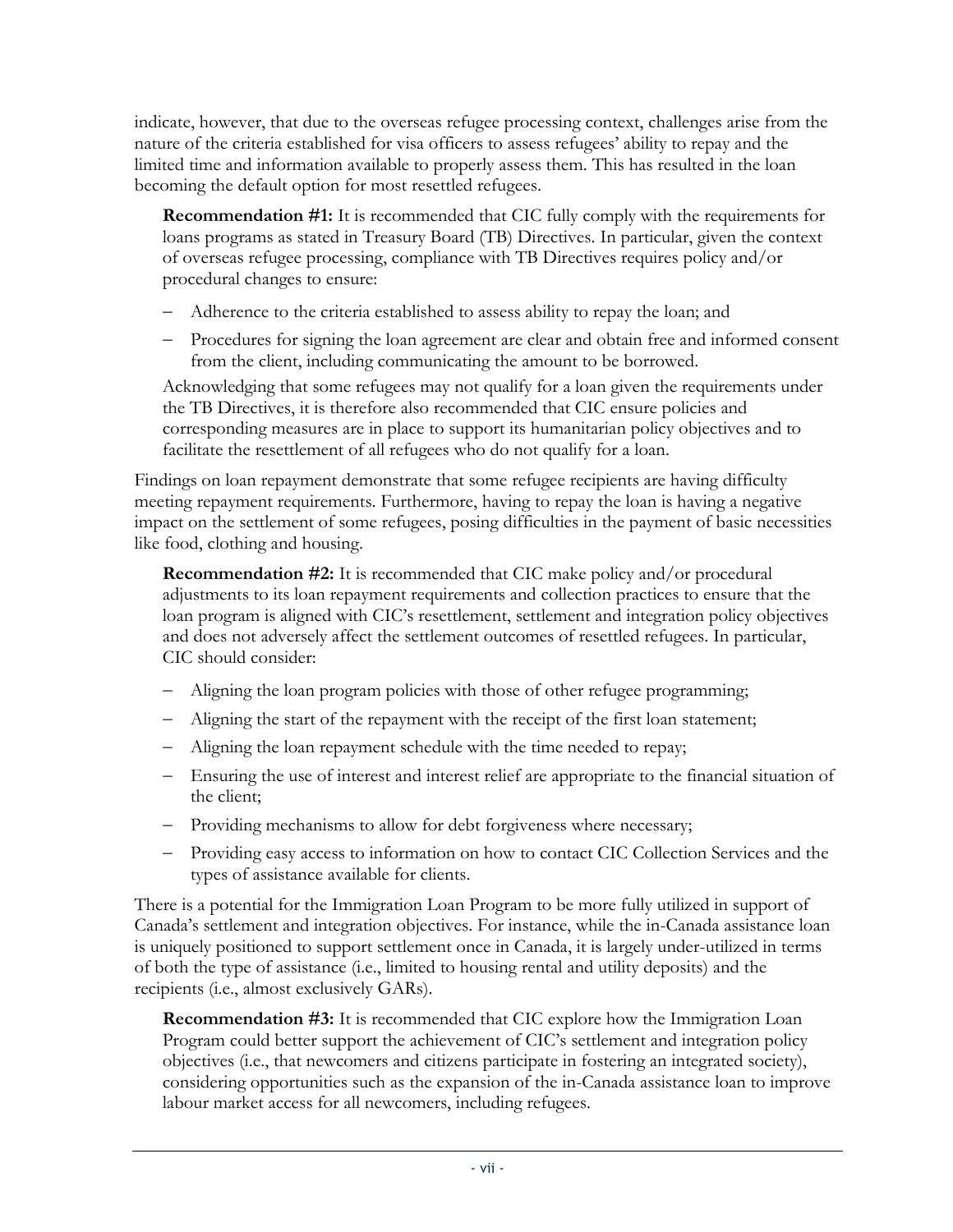## **Evaluation of the Immigration Loan Program - Management Response Action Plan**

<span id="page-9-0"></span>

| Recommendation                                                                                                                                                                                                                                                                                                                                                                                                                                                                                                                                                                                                                                                                                                                                                                                                                                                                                                                                                                                                                                                                                                                                                                                                                                                                                                                                                                                                                                                                                                                                                                                                     | Response                                                                                                                                                                                                                                                                                                                                                                                                                                                                                                                                                                                                                                                                                                                                                                                                                                                                                                                                                                                                                                                                                                                                                                                                                                                                                                                                                                                                                                                                                                                                                              | <b>Action</b>                                                                                                                                                                                                                                                                                                                                                                                                                                                                                                                                                                                                                                                                                                       | <b>Accountability</b>                                                                                                                                                                                                                                                             | <b>Completion</b><br><b>Date</b> |
|--------------------------------------------------------------------------------------------------------------------------------------------------------------------------------------------------------------------------------------------------------------------------------------------------------------------------------------------------------------------------------------------------------------------------------------------------------------------------------------------------------------------------------------------------------------------------------------------------------------------------------------------------------------------------------------------------------------------------------------------------------------------------------------------------------------------------------------------------------------------------------------------------------------------------------------------------------------------------------------------------------------------------------------------------------------------------------------------------------------------------------------------------------------------------------------------------------------------------------------------------------------------------------------------------------------------------------------------------------------------------------------------------------------------------------------------------------------------------------------------------------------------------------------------------------------------------------------------------------------------|-----------------------------------------------------------------------------------------------------------------------------------------------------------------------------------------------------------------------------------------------------------------------------------------------------------------------------------------------------------------------------------------------------------------------------------------------------------------------------------------------------------------------------------------------------------------------------------------------------------------------------------------------------------------------------------------------------------------------------------------------------------------------------------------------------------------------------------------------------------------------------------------------------------------------------------------------------------------------------------------------------------------------------------------------------------------------------------------------------------------------------------------------------------------------------------------------------------------------------------------------------------------------------------------------------------------------------------------------------------------------------------------------------------------------------------------------------------------------------------------------------------------------------------------------------------------------|---------------------------------------------------------------------------------------------------------------------------------------------------------------------------------------------------------------------------------------------------------------------------------------------------------------------------------------------------------------------------------------------------------------------------------------------------------------------------------------------------------------------------------------------------------------------------------------------------------------------------------------------------------------------------------------------------------------------|-----------------------------------------------------------------------------------------------------------------------------------------------------------------------------------------------------------------------------------------------------------------------------------|----------------------------------|
| Recommendation #1:<br>It is recommended that CIC fully comply with<br>the requirements for loans programs as stated<br>in Treasury Board (TB) Directives. In<br>particular, given the context of overseas<br>refugee processing, compliance with TB<br>Directives requires policy and/or procedural<br>changes to ensure:<br>• Adherence to the criteria established to<br>assess ability to repay the loan; and<br>• Procedures for signing the loan agreement<br>are clear and obtain free and informed<br>consent from the client, including<br>communicating the amount to be borrowed.<br>Acknowledging that some refugees may not<br>qualify for a loan given the requirements<br>under the TB Directives, it is therefore also<br>recommended that CIC ensure policies and<br>corresponding measures are in place to<br>support its humanitarian policy objectives and<br>to facilitate the resettlement of all refugees<br>who do not qualify for a loan.<br>Recommendation #2:<br>It is recommended that CIC make policy<br>and/or procedural adjustments to its loan<br>repayment requirements and collection<br>practices to ensure that the loan program is<br>aligned with CIC's resettlement, settlement<br>and integration policy objectives and does not<br>adversely affect the settlement outcomes of<br>resettled refugees. In particular, CIC should<br>consider:<br>• Aligning the loan program policies with those<br>of other refugee programming;<br>• Aligning the start of the repayment with the<br>receipt of the first loan statement;<br>• Aligning the loan repayment schedule with | CIC agrees with this recommendation.<br>The Immigration Loan Program supports<br>Canada's efforts to offer protection to<br>the displaced and persecuted, and<br>reflects the Department's commitment<br>to having newcomers and citizens<br>participate in fostering an integrated<br>society.<br>The Immigration Loan Program provides<br>access to funding for persons who have<br>few personal financial resources and are<br>unable to access traditional lending<br>institutions.<br>The primary client group for the<br>Immigration Loan Program has changed<br>considerably since the program was first<br>introduced. Immigration loans have now<br>become a de facto tool for ensuring that<br>resettled refugees arrive in Canada.<br>As such, the Department is committed to<br>ensuring that the provision of financial<br>support to refugees selected for<br>resettlement to Canada occurs within a<br>program structure that recognizes and<br>accommodates their often vulnerable<br>circumstances (including financial need)<br>both preceding and immediately<br>following their arrival to Canada.<br>The Department is committed to ensuring<br>that the financial support that is<br>extended to resettled refugees not only<br>allows them to come to Canada, but also<br>supports their full participation in the<br>economic, social and cultural life of<br>Canada.<br>Under the Immigration Loan Program,<br>loans are issued with full expectation of<br>repayment of both principal and interest<br>accrued. This is because immigration | CIC will develop a comprehensive array of<br>policy options to address challenges with the<br>Immigration Loan Program, ranging from<br>operational changes to fundamental<br>modifications to the program's design.<br>In doing so, CIC will consider:<br>• the impact of loan repayment on resettled<br>refugees' capacity to settle and integrate in<br>Canada:<br>• TB directives for issuance of loans;<br>• the humanitarian objectives for which the<br>assistance is provided;<br>• the potential use of other arrangements or<br>instruments to finance resettlement costs<br>currently covered through the Immigration<br>Loan Program; and<br>• the financial priorities of the Government<br>of Canada. | Refugee Affairs<br>Branch/Finance<br><b>Branch</b><br>Consultation:<br>Communications<br>Branch, Finance<br>Branch,<br>International<br>Region, Integration<br>Program<br>Management<br>Branch, Integration-<br>FCRO Branch, and<br>Operational<br>Management and<br>Coordination | End O <sub>2</sub><br>2016/17    |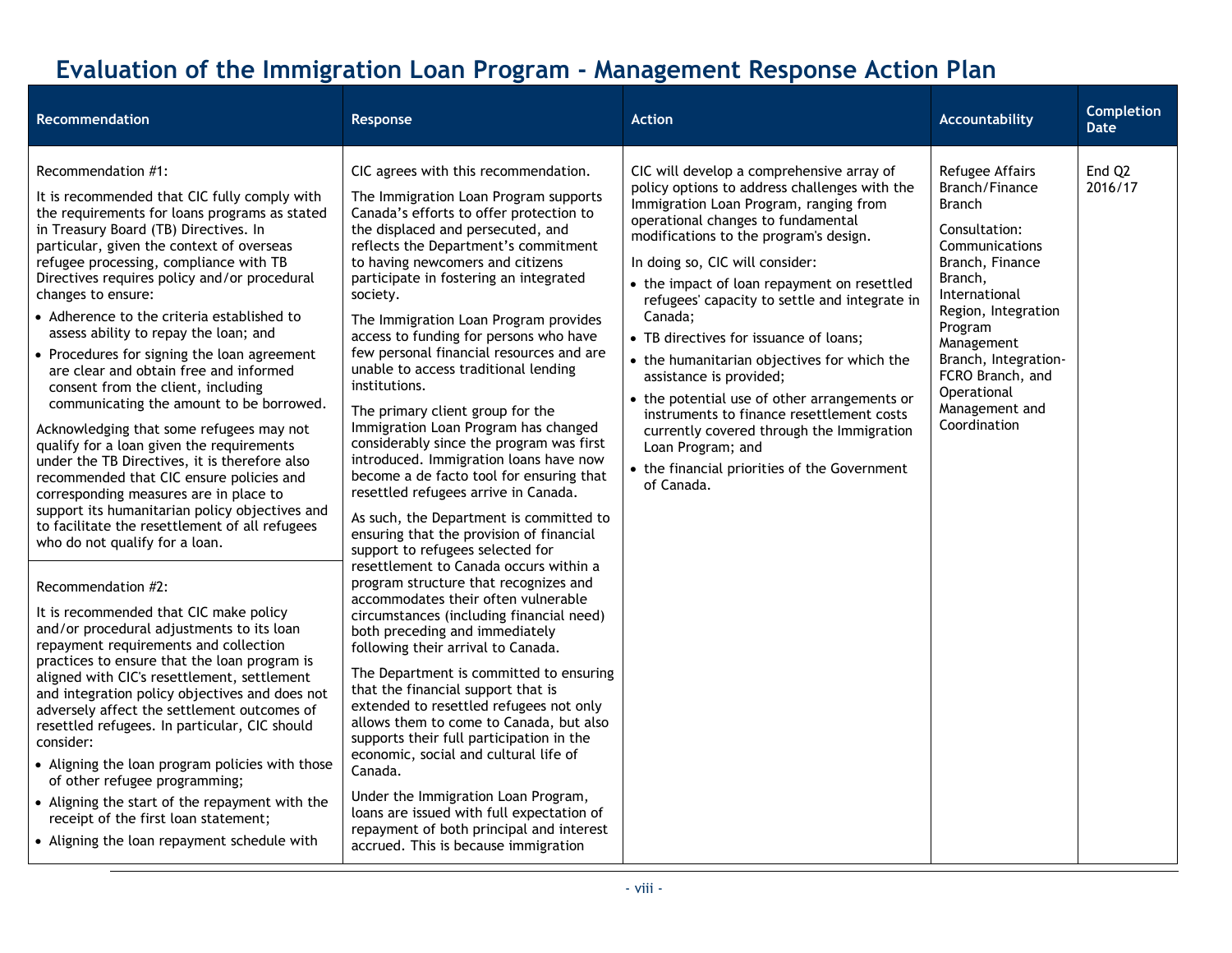| <b>Recommendation</b>                                                                                                                                                                                                                                                                                                                                                                                                                                        | Response                                                                                                                                                                                                                                                                                                                                             | <b>Action</b>                                                                                                                                                                                                                                                                                                                                                                                                                                                                                                                                                                                                                                                                                                                                                                                                                                                                                                                                                                                                                                                                                                                | Accountability                                                                                                                                                | <b>Completion</b><br><b>Date</b> |
|--------------------------------------------------------------------------------------------------------------------------------------------------------------------------------------------------------------------------------------------------------------------------------------------------------------------------------------------------------------------------------------------------------------------------------------------------------------|------------------------------------------------------------------------------------------------------------------------------------------------------------------------------------------------------------------------------------------------------------------------------------------------------------------------------------------------------|------------------------------------------------------------------------------------------------------------------------------------------------------------------------------------------------------------------------------------------------------------------------------------------------------------------------------------------------------------------------------------------------------------------------------------------------------------------------------------------------------------------------------------------------------------------------------------------------------------------------------------------------------------------------------------------------------------------------------------------------------------------------------------------------------------------------------------------------------------------------------------------------------------------------------------------------------------------------------------------------------------------------------------------------------------------------------------------------------------------------------|---------------------------------------------------------------------------------------------------------------------------------------------------------------|----------------------------------|
| the time needed to repay;<br>• Ensuring the use of interest and interest<br>relief are appropriate to the financial<br>situation of the client;<br>• Providing mechanisms to allow for debt<br>forgiveness where necessary;<br>• Providing easy access to information on how<br>to contact CIC Collection Services and the<br>types of assistance available for clients.                                                                                     | loans are issued from a capped statutory<br>authority (\$110M) from which future<br>loans are issued. Consequently, loan<br>repayment is required in order to<br>replenish the authority and ensure that<br>further loans can be issued from this<br>authority.                                                                                      |                                                                                                                                                                                                                                                                                                                                                                                                                                                                                                                                                                                                                                                                                                                                                                                                                                                                                                                                                                                                                                                                                                                              |                                                                                                                                                               |                                  |
| Recommendation #3:<br>It is recommended that CIC explore how the<br>Immigration Loan Program could better<br>support the achievement of CIC's settlement<br>and integration policy objectives (i.e., that<br>newcomers and citizens participate in<br>fostering an integrated society), considering<br>opportunities such as the expansion of the in-<br>Canada assistance loan to improve labour<br>market access for all newcomers, including<br>refugees. | CIC agrees with this recommendation.<br>The Department is committed to ensuring<br>that its services and supports contribute<br>to newcomer settlement and integration.<br>Actions in response to Recommendation<br>#3 must align with those pursued in<br>response to Recommendations #1 and #2,<br>and must not duplicate existing<br>programming. | In line with the policy and/or procedural<br>adjustments proposed in response to<br>Recommendations #1 and #2, CIC will review<br>current labour market related programming<br>and financial supports available for<br>immigrants (including what is provided by CIC<br>and the Government of Canada), identify any<br>gaps and opportunities, and develop policy<br>options in order to effectively leverage the<br>Immigration Loan Program. Such policy<br>options will aim to address both the types of<br>support the program provides, as well as the<br>effective range of clients it serves.<br>In doing so, CIC will consider:<br>• ways to build on-but not duplicate-existing<br>settlement and resettlement assistance<br>programming, in support of the<br>Department's settlement and integration<br>policy objectives;<br>• specific ways in which the program could<br>promote labour market attachment for a<br>broader range of permanent residents,<br>including refugees, in alignment with other<br>Government of Canada programming; and<br>• implications for both program funding and<br>operations. | Integration-FCRO<br><b>Branch</b><br>Consultation:<br>Refugee Affairs<br>Branch, Integration<br>Program<br>Management<br>Branch, and Finance<br><b>Branch</b> | End Q4<br>2016/17                |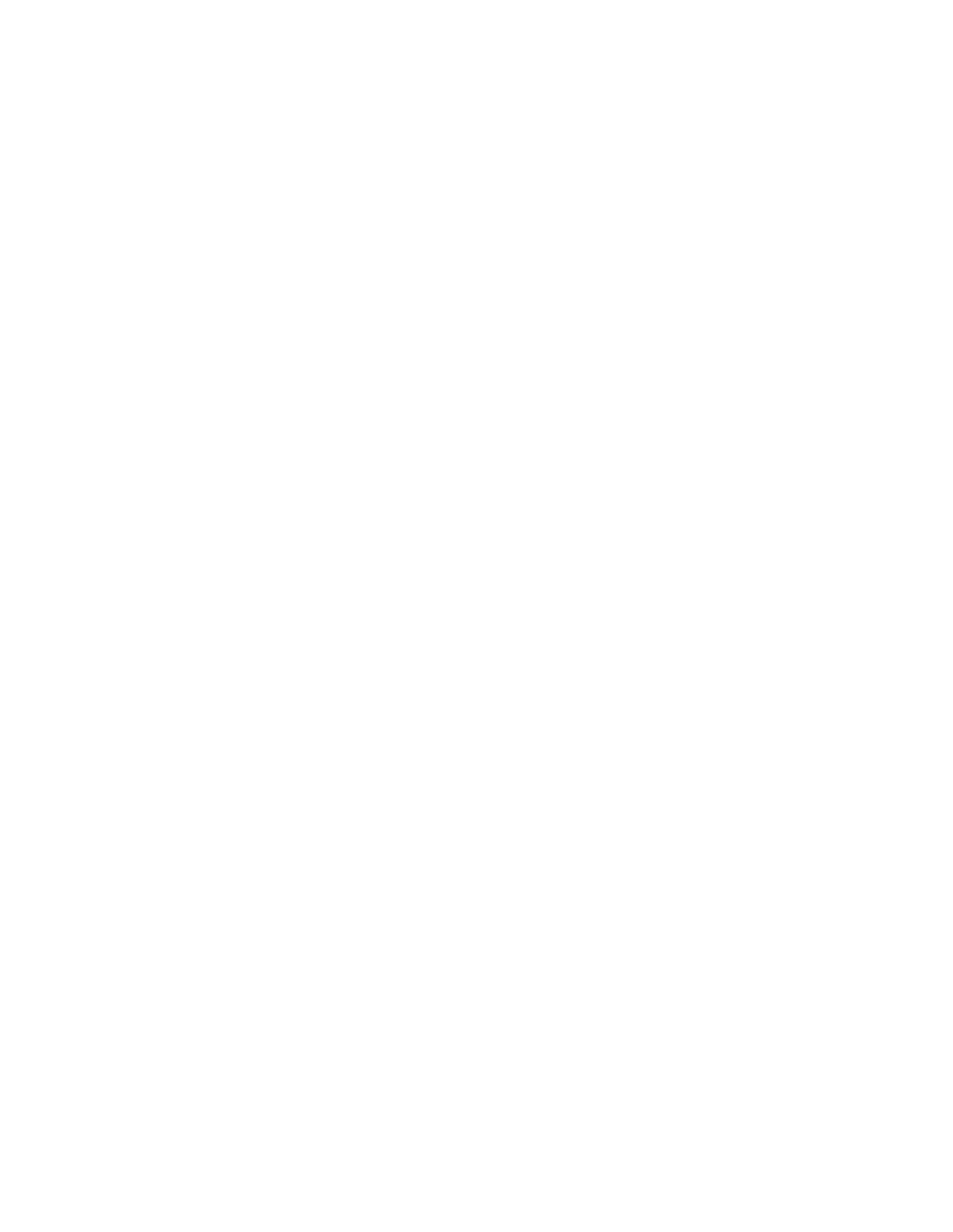### <span id="page-12-0"></span>**1. Introduction**

### <span id="page-12-1"></span>**1.1. Purpose of the Evaluation**

This report presents the results of the evaluation of the Immigration Loan Program. The evaluation was conducted in fulfillment of the requirements under the Treasury Board (TB) *Policy on Evaluation*, 5 and was also identified as a recommended action item resulting from the *Evaluation of the Government Assisted Refugee and Refugee Assistance Program*<sup>6</sup> conducted by Citizenship and Immigration Canada (CIC) in 2011. The data collection and analysis for this evaluation were undertaken in-house by CIC's the Research and Evaluation Branch, between November 2013 and January 2015.

The report is organized into the following sections:

- Section 1 presents the purpose of the evaluation and the profile of the Program;
- Section 2 presents the methodology for the evaluation, and discusses the strengths and limitations;
- Sections 3 through 5 present the findings, organized by core evaluation issue;<sup>7</sup> and
- Section 6 presents the conclusions and recommendations.

Appendices are included at the end of the report. Technical appendices, providing more detailed information on the analyses undertaken as part of the evaluation, are available upon request.

### <span id="page-12-2"></span>**1.2. Program Profile**

This section provides an overview of the Immigration Loan Program, including: a brief history of the program, a program description, a profile of loan accounts and recipients, a description of roles and responsibilities, program governance, key partners and stakeholders, and a summary of program resources.

### <span id="page-12-3"></span>**1.2.1. History of the Program**

The Immigration Loan Program was created in 1951 to, "financially assist immigrants from Europe whose services were urgently needed and could not afford their own transportation."<sup>8</sup> Originally known as the Assisted Passage Loan Scheme, the program provided loans to immigrants from Europe, but was subsequently expanded to include immigrants from the Caribbean (1966) and eventually immigrants from all countries (1970).<sup>9</sup> By the early 1970s, the loan scheme was mainly being used as "a device for financing refugee movements," as loans were "granted and then quickly written off as uncollectible".<sup>10</sup>

 $\overline{a}$ <sup>5</sup> Canada, Treasury Board (2009) *Policy on Evaluation*. [/www.tbs-sct.gc.ca/pol/doc-eng.aspx?id=15024.](http://www.tbs-sct.gc.ca/pol/doc-eng.aspx?id=15024) 

<sup>6</sup> Canada, CIC (2011) *Evaluation of the Government Assisted Refugees and Resettlement Assistance Program*. [www.cic.gc.ca/ENGLISH/resources/evaluation/gar-rap/index.asp.](http://www.cic.gc.ca/ENGLISH/resources/evaluation/gar-rap/index.asp)

<sup>7</sup> Canada, Treasury Board Secretariat (2009) *Directive on the Evaluation Function*. [www.tbs-sct.gc.ca/pol/doc](http://www.tbs-sct.gc.ca/pol/doc-eng.aspx?id=15681)[eng.aspx?id=15681.](http://www.tbs-sct.gc.ca/pol/doc-eng.aspx?id=15681)

<sup>8</sup> Ninette Kelley and Michael Trebilcock (2013) *The Making of the Mosaic: A History of Canadian Immigration Policy*.

<sup>9</sup> Canada, Department of Manpower and Immigration (1970) *Annual Report for Fiscal Year 1969-1970*.

<sup>10</sup> Canada, Department of Manpower and Immigration (1976) *Immigration Act 1976: Analysis*.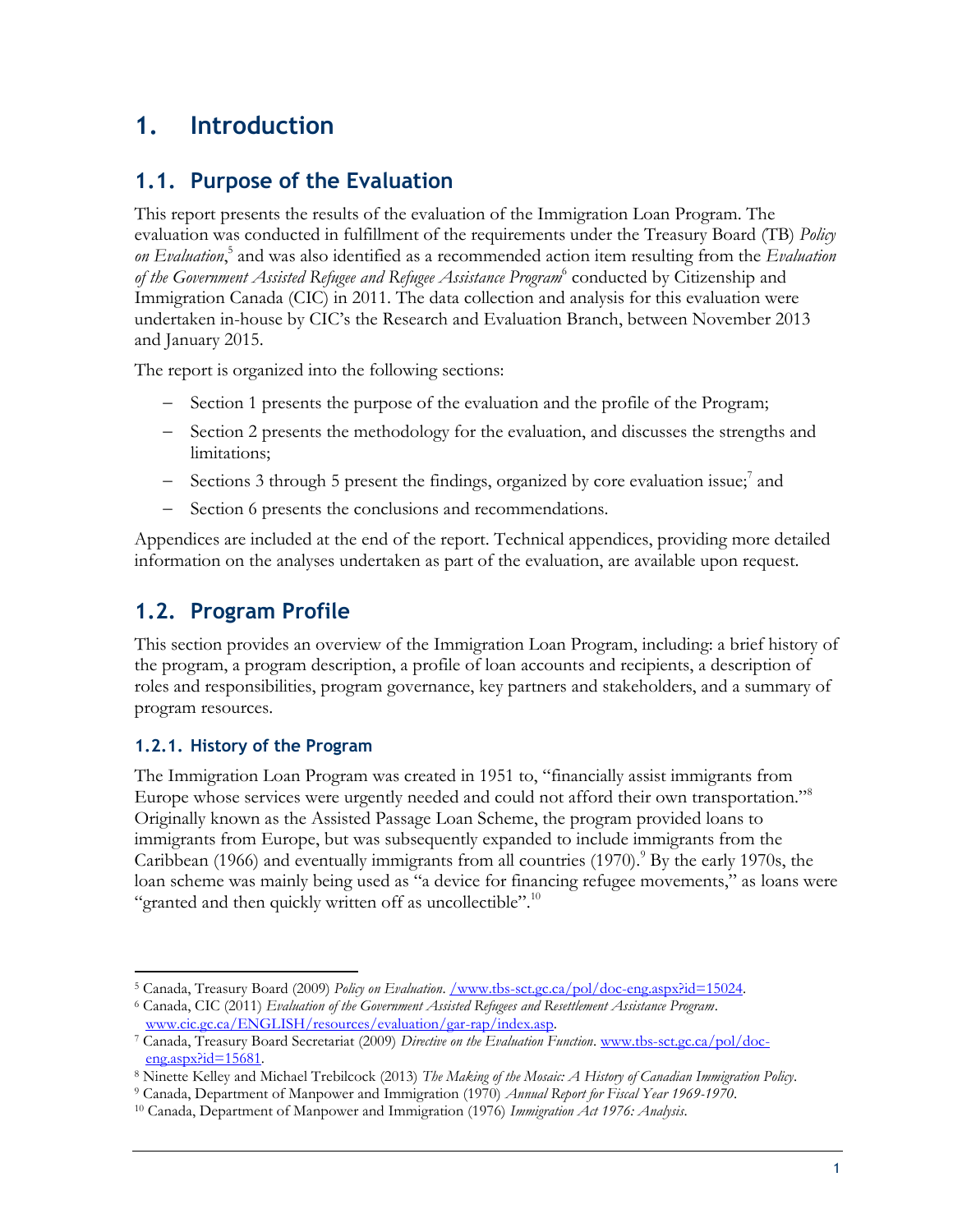In order to keep pace with the changing refugee movements and ensure the financial integrity of the loan fund, various changes were made to the program over the years.<sup>11</sup>

### <span id="page-13-0"></span>**1.2.2. Program Description**

The Immigration Loan Program falls under CIC Strategic Outcome (SO) 3: *Newcomers and citizens participate in fostering an integrated society*. The immigration loan is intended to ensure, "that some persons, otherwise unable to pay for the costs of transportation to Canada and medical admissibility exams, have access to a funding source".<sup>12</sup>

#### **Loans**

According to section 289 of the *Immigration and Refugee Protection Regulations* (IRPR), various categories of persons are eligible to apply for an immigration loan, including foreign nationals, permanent residents, and Canadian citizens, with eligibility linked to the purpose of the loan to be issued. The IRPR also identifies four purposes for which a loan may be provided, as outlined in the table below.

| <b>Purpose</b>                                   | <b>Description</b>                                                                                                                                                                                                                                            | <b>Eligibility</b>                                                                                                                                                                                   |
|--------------------------------------------------|---------------------------------------------------------------------------------------------------------------------------------------------------------------------------------------------------------------------------------------------------------------|------------------------------------------------------------------------------------------------------------------------------------------------------------------------------------------------------|
| Transportation                                   | Provided to cover the costs of transportation<br>from their point of origin to their place of final<br>destination within Canada. It also includes<br>service fees from the International<br>Organization for Migration (IOM), and other<br>related expenses. | • Foreign nationals under Parts 1 and 2 of<br>the Immigration and Refugee Protection<br>Act (IRPA) (including beneficiaries*)<br>• Permanent residents and Canadian<br>citizens (beneficiaries only) |
| Admissibility                                    | Provided to cover the costs associated with<br>medical services (such as medical exams)<br>required to establish admissibility to Canada.                                                                                                                     | • Foreign nationals under Part 2 of IRPA<br>(including beneficiaries)<br>• Permanent residents and Canadian<br>citizens (beneficiaries only, if classified<br>as protected persons)                  |
| Assistance                                       | Provided to cover the costs associated with the<br>initial settlement of persons granted admission<br>to Canada (e.g., rental and utility deposits).                                                                                                          | • Foreign nationals under Parts 1 and 2 of<br>IRPA (including beneficiaries)                                                                                                                         |
| Right of<br>Permanent<br>Residence Fee<br>(RPRF) | Provided to cover the costs of the right of<br>permanent residence fee (currently \$490 per<br>person, with some exceptions).                                                                                                                                 | • Foreign nationals under Part 1 of IRPA<br>(including beneficiaries)<br>• Permanent residents and Canadian<br>citizens (beneficiaries only)                                                         |

#### <span id="page-13-1"></span>**Table 1: Description of Loans and Eligibility**

*\* Beneficiaries include spouses, common-law or conjugal partners, dependent children or any other person in a relationship of dependency with the individual by virtue of being cared for or receiving emotional and financial support from them.*

Source: Canada, CIC (2014) OP 17 – *Loans*; Canada, Department of Justice (2002) *Immigration and Refugee Protection Regulations, R288 - R289*.

Both transportation and admissibility loans are arranged overseas by visa officers at the time of the intake interview, while assistance loans are arranged in-Canada by CIC designated officers. Right of Permanent Residence Fee (RPRF) loans can be arranged both in-Canada and overseas.

Loans are interest bearing and are repayable in full, and loan repayments are due to begin 30 days after arrival in Canada (in the case of transportation and admissibility loans) or 30 days after

<sup>&</sup>lt;sup>11</sup> For a list of major program changes, please see Technical Appendices.

<sup>12</sup> Canada, CIC (2014) *Program Alignment Architecture.*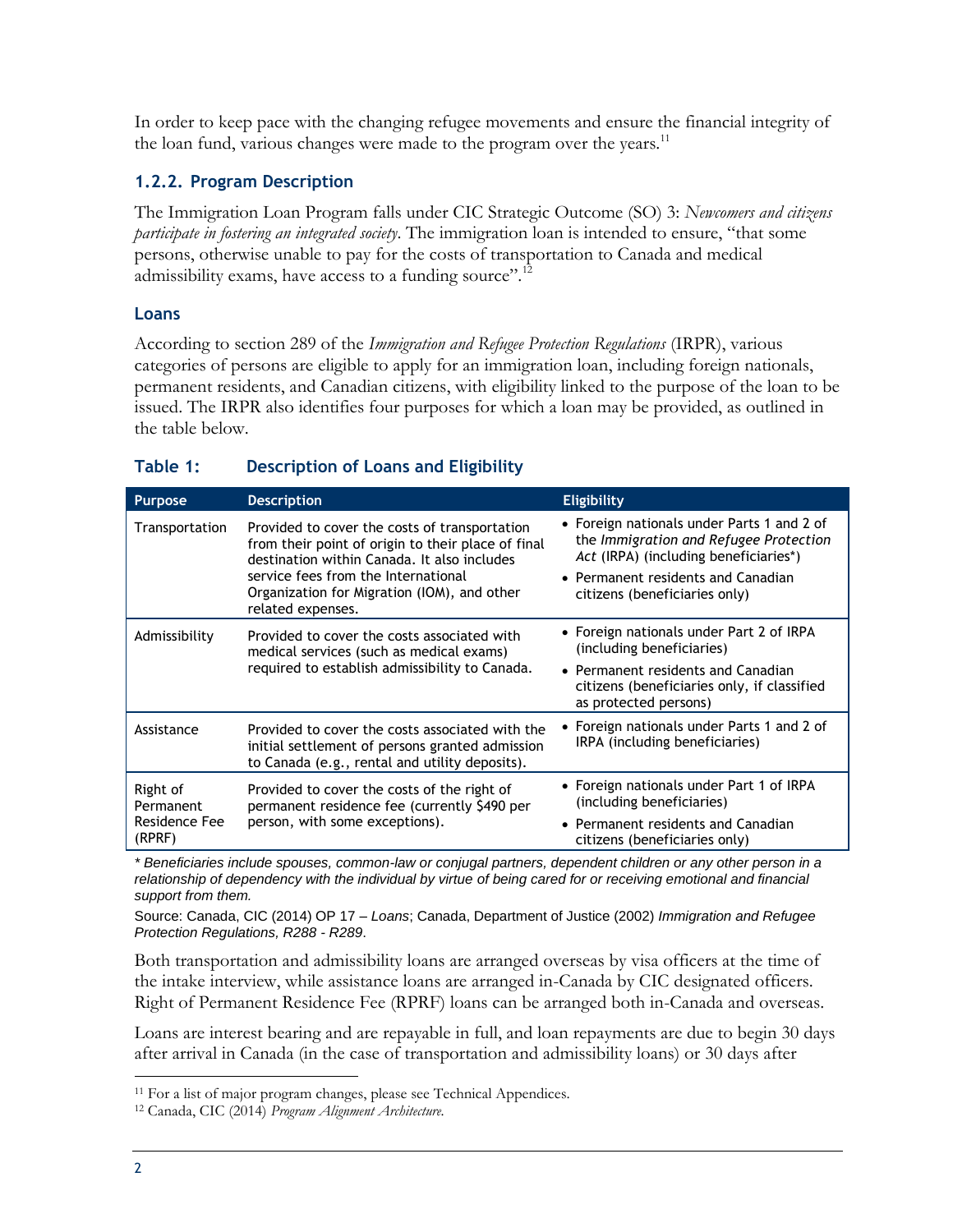issuance of the loan (in the case of assistance loans). When loans covering admissibility and/or transportation costs are arranged by the International Organization for Migration  $(IOM)^{13}$ , they are capped at \$10,000 per loan.

### **Contributions**

The program allows for certain refugees identified by CIC as having higher settlement needs to have access to the contribution fund from the Resettlement Assistance Program (RAP) to pay for transportation, admissibility, and other associated costs to the final destination in Canada.<sup>14</sup> Higher settlement needs include situations where a refugee may require additional support in Canada to become self-sufficient (e.g. victims of trauma and torture, single parent head of households, seniors without accompanying or established family in Canada).<sup>15</sup>

Arrangements for access to RAP contributions are generally made overseas, determined by visa officers, and are reviewed and approved by the Integration Program Management Branch (IPMB) within CIC, prior to the arrival of the refugee in Canada. However, from Fiscal Year (FY) 2006/07 to FY 2010/11, arrangements could also be made to convert a loan to a contribution after the recipient's arrival in Canada if it was determined that a refugee had high settlement needs (commonly referred to as an in-Canada loan conversion). Information on the rationale for this change is provided in Section 4.2.2 of the report.

### **Repayment and Interest**

The loan term and interest start date vary, based upon the size of the loan (see Table 2). The interest start date is based on the loan recipient's arrival date in Canada and the interest rate is calculated according to the yearly rate set by the Department of Finance. Between 2003 and 2012, the interest rate charged on loans varied from 1.26% to 4.24% (see Appendix A).

| Size of Loan       | Loan Term | <b>Interest Starts*</b> |
|--------------------|-----------|-------------------------|
| Up to \$1,200      | 12 months | 13th month              |
| \$1,201 to \$2,400 | 24 months | 25th month              |
| \$2,401 to \$3,600 | 36 months | 37th month              |
| \$3,601 to \$4,800 | 48 months | 37th month              |
| Over \$4,800       | 72 months | 37th month              |

### <span id="page-14-0"></span>**Table 2: Start of Interest by Loan Term**

*\* These dates apply to loans provided to refugees and protected persons. Loans provided to other immigration classes are interest bearing after 30 days.*

Source: Canada, Department of Justice (2002) *Immigration and Refugee Protection Regulations, R291(2), R293(2), and R293(3).*

### **Collection**

 $\overline{a}$ 

At any time, loan recipients facing hardships can request a review of their repayment arrangement to prevent further undue burden.<sup>16</sup>

<sup>13</sup> The role of the IOM is described in Section 1.5 of the report.

<sup>14</sup> Note that GARs destined to the province of Quebec are not eligible for RAP contributions. Under the *Canada-Quebec Accord*, the province of Quebec is responsible for the provision of settlement services.

<sup>15</sup> Canada, CIC (2014) *OP 17 – Loans;* Canada, CIC (2013) *Operational Bulletin 513*.

<sup>16</sup> Undue hardship occurs when a debtor is unable to provide basic needs to himself/herself or his/her dependants. Source: Canada, CIC (2008) *Receivables Management Plan*.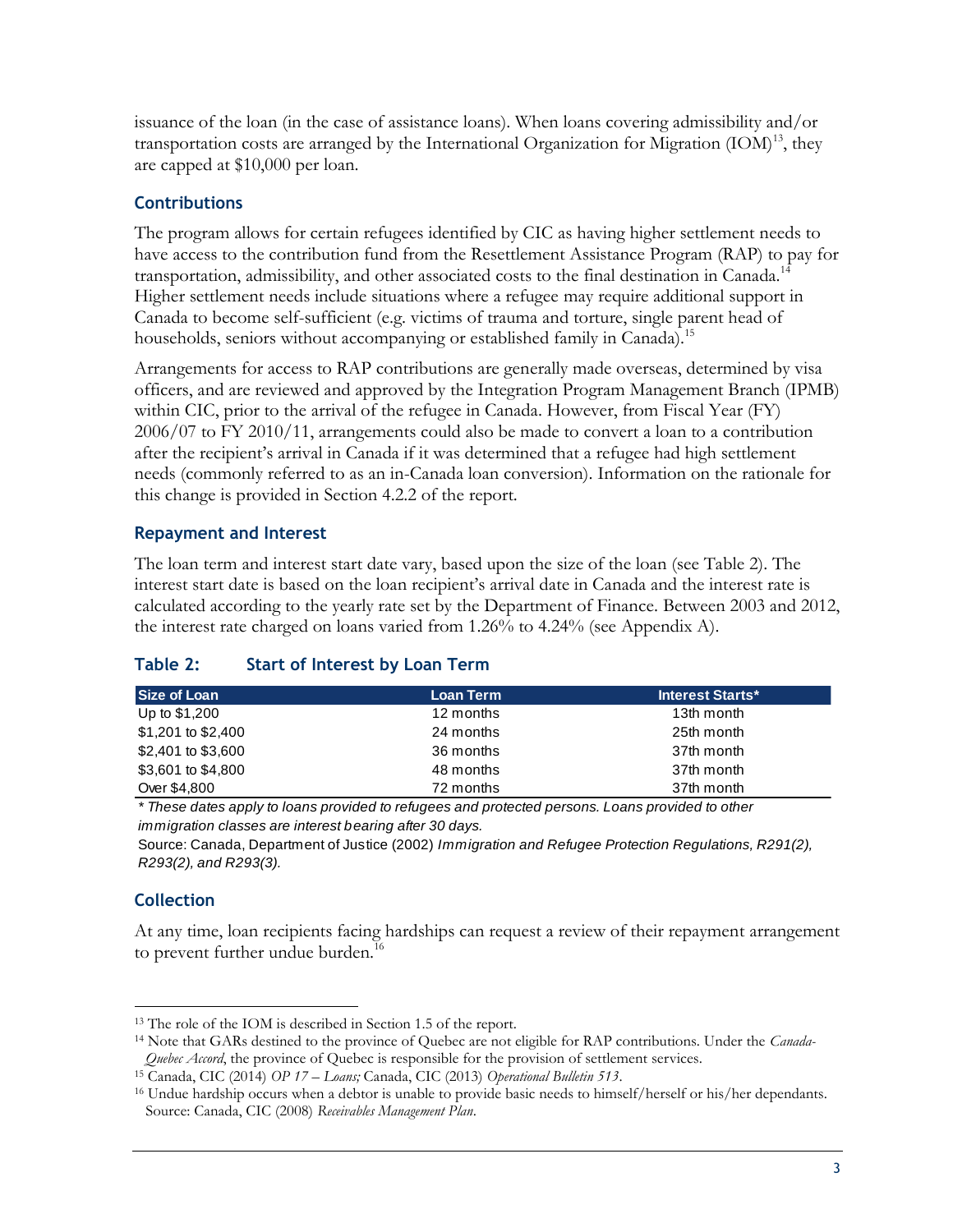When a loan recipient is unwilling to repay or has failed to keep contact with CIC (e.g., maintaining a current address), CIC, under a formal agreement with the Canada Revenue Agency (CRA), can request CRA to set-off any amount (up to the amount of the debt) that may become payable to the loan recipient as a result of filing their taxes.<sup>17</sup>

In cases where there is no prospect for recovery of the loan, the loan can be written-off. In order for this to occur, the department must first make every reasonable effort to collect and exhaust all possible avenues before considering a write-off.<sup>18</sup> A write-off must then be approved by Treasury Board and Parliament.<sup>19</sup> If it becomes known, in the future, that the loan recipient's financial position has improved and that they are capable of paying the debt, the written-off account is reinstated, interest is calculated as applicable, and repayments resume.

CIC does not share information on loan payments and the use of alternative arrangements with credit bureaus. As a result, the loan does not have an impact, either positive (i.e., building a credit history) or negative (i.e., lowering a credit rating or score) on the individual loan recipient's credit standing.

### <span id="page-15-0"></span>**1.3. Profile of Loan Accounts**

The evaluation examined loans issued to recipients between 2003 and 2012 which represents a population of 48,446 loan accounts.<sup>20</sup> Based on a random sample of 4,742 loan accounts, the average loan amount was approximately  $$3,090.<sup>21</sup>$  The distribution of loans by loan term is presented in Table 3.

| Loan Term    | <b>Number of Loan Accounts</b> | Percentage |
|--------------|--------------------------------|------------|
| 12 months    | 655                            | 13.8%      |
| 24 months    | 1,944                          | 41.0%      |
| 36 months    | 683                            | 14.4%      |
| 48 months    | 538                            | 11.3%      |
| 72 months    | 922                            | 19.4%      |
| <b>Total</b> | 4.742                          | 100.0%     |

### <span id="page-15-1"></span>**Table 3: Distribution of Loans by Loan Term (2003-2012)**

Source: Sample of Integrated Financial and Material System (System and Application in Data Processing) (IFMS (SAP)), *Immigration Program Accounts Receivable* (IPAR), and *Archived Microfiche Loan Accounts*  (2003-2012).

 $\overline{a}$ <sup>17</sup> Canada, CIC (2008) *Receivables Management Plan.*

<sup>18</sup> Canada, TBS (1994) *Revised Debt Write-Off Regulations.*

<sup>19</sup> Canada, CIC. *Financial Accounting Manual: Chapter FA 2 – Policy on Accounting for Immigration Loans.*

<sup>20</sup> Each loan account corresponds to an individual loan recipient. Information on loan accounts issued in 2003 to 2012 was combined from three separate data sources to produce the population of loan accounts for the evaluation. 75.9% of the accounts were extracted from the SAP system; 15.6% of the accounts were obtained from the Immigration Program Accounts Receivable (IPAR) system; the remaining 8.5% were obtained from the archive system. Deleted accounts from the archive system, as well as duplicate accounts across the three systems, were removed before finalizing the population of loan accounts. The 2003-2012 population of accounts included both expired accounts and accounts with time remaining on their loan term.

<sup>&</sup>lt;sup>21</sup> Information on loan amount and term for accounts obtained from the archive system had to be entered manually and thus could only be obtained for a sample of accounts. The sample had a confidence level of 95% and a margin of error of  $\pm 1.35\%$ .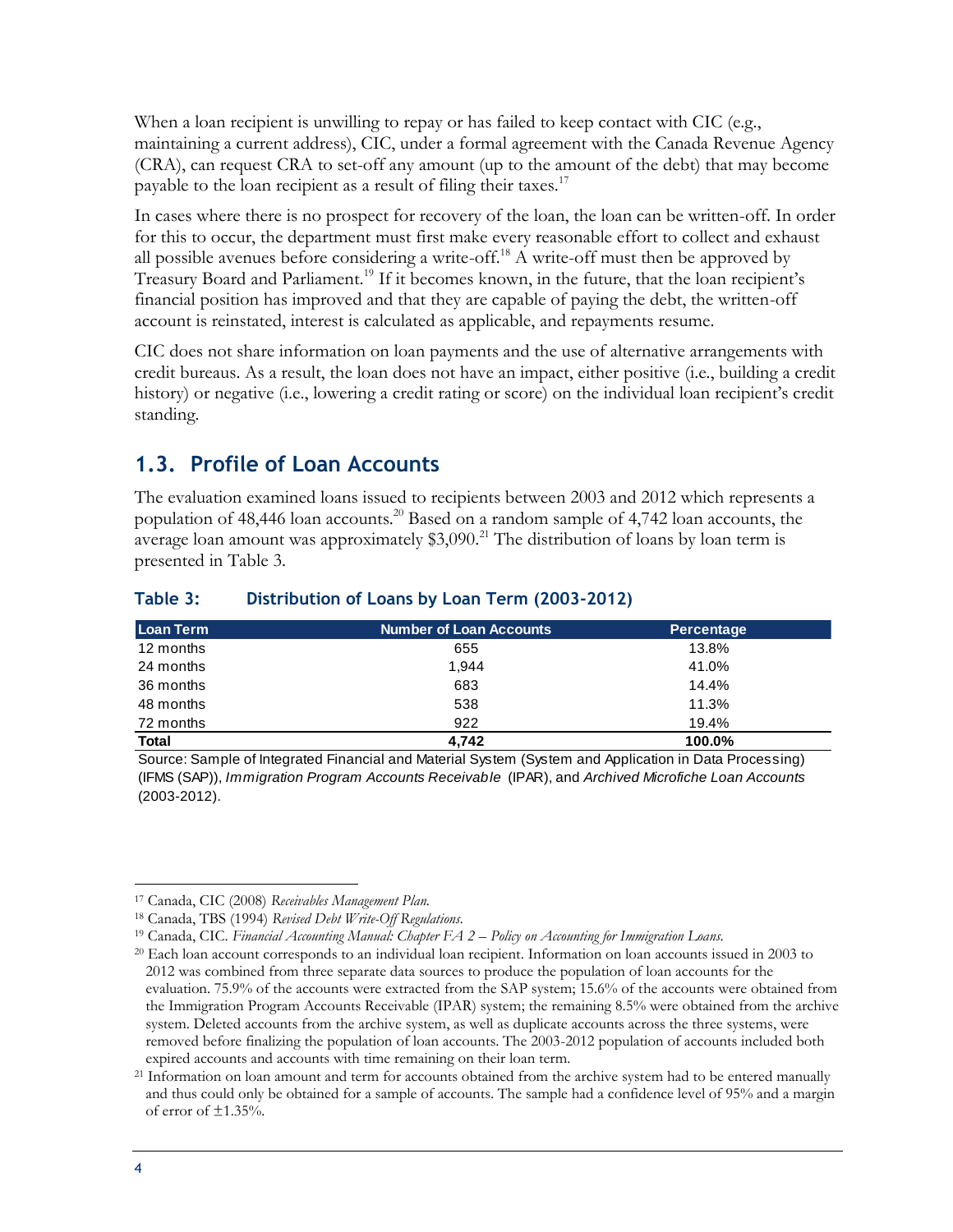While loans can be arranged at different points in time (i.e., overseas prior to departure as well as in-Canada after arrival) and cover different costs (i.e., transportation, medical exams, initial settlement expenses), they are consolidated into one loan for ease of administration and repayment. Therefore, a loan recipient may have more than one component to their loan, but combined together into one overall loan. The vast majority of loan recipients for the 2008 to 2012 period<sup>22</sup> (94.6%) had a transportation component to their loan, 81.5% had an admissibility component, and 40.6% had an assistance loan component. Only six recipients had a RPRF component to their loan.

### <span id="page-16-0"></span>**1.4. Profile of Loan Recipients**

Information on the characteristics of loan recipients, based on a sub-population of the loan accounts issued in 2008 to 2012 for which socio-demographic was available<sup>23</sup> shows that:<sup>24</sup>

- While persons from various immigration categories are eligible to apply for an immigration loan, 97.8% of loan recipients were either Government Assisted Refugees (GARs) or Privately Sponsored Refugees (PSR);
- 53.5% reported no knowledge of either of Canada's official languages at landing;
- 62.3% were educated at a secondary school level or less, and 73.4% were classified as new workers when they first came to Canada;
- 43.7% of loan recipients came from countries in West Central Asia or the Middle East, and 34.6% came from countries in Western, Eastern, Central or Southern Africa; and
- the most frequent source country for loan recipients for this period was Iraq, with 27.7% of loan recipients indicating it as their country of birth.

### <span id="page-16-1"></span>**1.5. Roles and Responsibilities and Program Governance**

A number of branches within CIC are involved in the Immigration Loan Program.

**Refugees Affairs Branch (RAB):** RAB is responsible for the policy aspects of the program, responding to questions and comments from stakeholders, and policy and program development.

**Finance Branch:** Finance Branch is responsible for the accounting of debts managed by National. Headquarters (NHQ), and negotiating debts and repayments with debtors. The Branch also works with outside service providers such as CRA to recover outstanding loan amounts, and

 $\overline{a}$ <sup>22</sup> The transportation and admissibility loan components were recorded as one component in the IPAR and archive systems, and not as separate components, as in the IFMS (SAP) system, preventing an analysis by loan component on the 2003-2012 sample of loan accounts. Instead, this analysis was conducted on a 2008-2012 sub-population of loan accounts; 99.7% of the loans issued during this period (a total of 25,858 loan accounts) are located in the IFMS (SAP) system. As each loan may contain more than one loan component, totals do not add to 100%.

<sup>23</sup> While loan accounts from the IFMS (SAP) system include a Field Operations Support System (FOSS) ID for each recipient, loan accounts from the IPAR and archive systems do not, and thus cannot be linked to immigration landing data for the recipient, preventing comparisons by socio-demographic characteristics for the entire population of loan accounts. Instead, this analysis was conducted on a 2008-2012 sub-population of loan accounts; 99.7% of the loans issued during this period (a total of 25,858 loan accounts) are located in the IFMS (SAP) system. Only 62 of these accounts (0.2%) were missing immigration landing data.

<sup>24</sup> Additional information on the detailed characteristics of loan recipients can be found in Appendix B.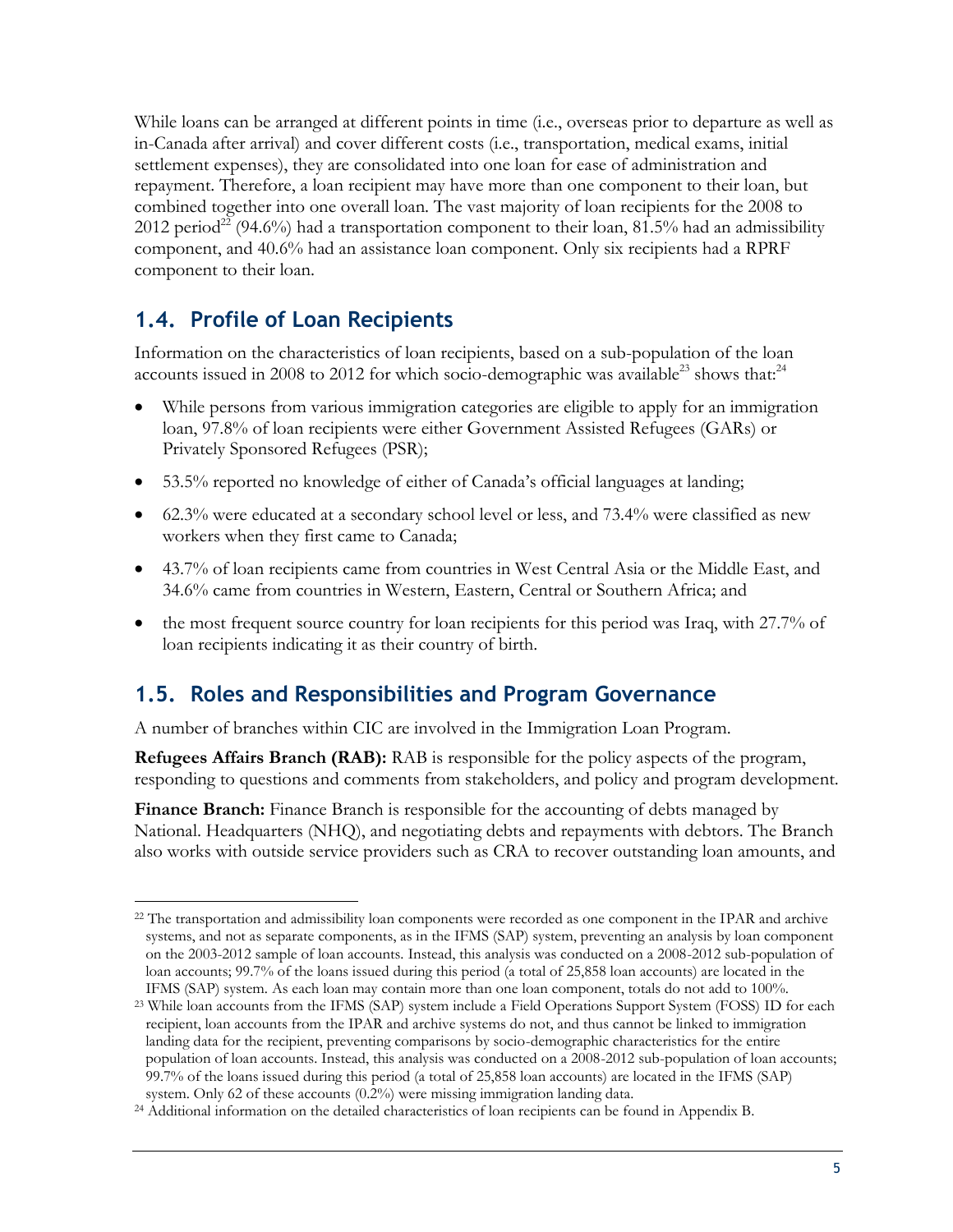includes a CIC Collection Services unit, which is responsible for the ongoing collection and management of loan receivables.

Finance Branch also supports the CIC Debt Write-Off Committee which meets annually to review and approve accounts that have been recommended by the CIC Collection Services unit for write-off. Committee roles and responsibilities are established in accordance with the TB *Debt Write-Off Regulations*. The Committee is comprised of three CIC individuals, two of whom must directly report to an Assistant Deputy Minister. At least one member must not have been involved in the creation or establishment of the debts proposed for write-off, nor in the collection action for debts. Once approved by the Committee, the accounts identified to be written-off must then be approved by TB through a submission and tabled in Parliament through the Supplementary Estimates process.

**Integration Program Management Branch (IPMB):** IPMB is responsible for functional guidance to visa officers overseas and in-Canada staff, acts as the primary liaison with Finance Branch, conducts program audits to ensure loans are issued in alignment with policy, approves contributions out of the RAP budget, and interacts with key stakeholders in the resettlement sector and informs policy development.<sup>25</sup>

**International Region (IR):** IR is responsible for delivering the program overseas, including assessing and approving transportation and admissibility loans.

**Domestic Regions (Regional Offices):** Domestic regions are responsible for assessing and approving loans initiated in Canada.

### <span id="page-17-0"></span>**1.6. Key Partners and Stakeholders**

The following organizations are involved in directly or indirectly supporting the Immigration Loan Program:

- The International Organization for Migration (IOM) has a Memorandum of Understanding with CIC, in which the IOM arranges for the transportation and medical exams of refugees selected by Canada for resettlement;
- Sponsorship Agreement Holders (SAH), as well as their constituent groups, and Service Provider Organizations (SPO) responsible for the delivery of Resettlement Assistance Program services (RAP SPOs) provide advice and support to loan recipients, mostly with respect to repayment;
- The United Nations High Commissioner for Refugees (UNHCR), while not directly involved in the loan program, is a stakeholder to the extent that it identifies refugees for resettlement and provides guidelines to countries to assist in refugee determination and resettlement.

 $\overline{a}$ <sup>25</sup> Integration-Foreign Credentials Referral Office (I-FCRO) is the policy lead for RAP.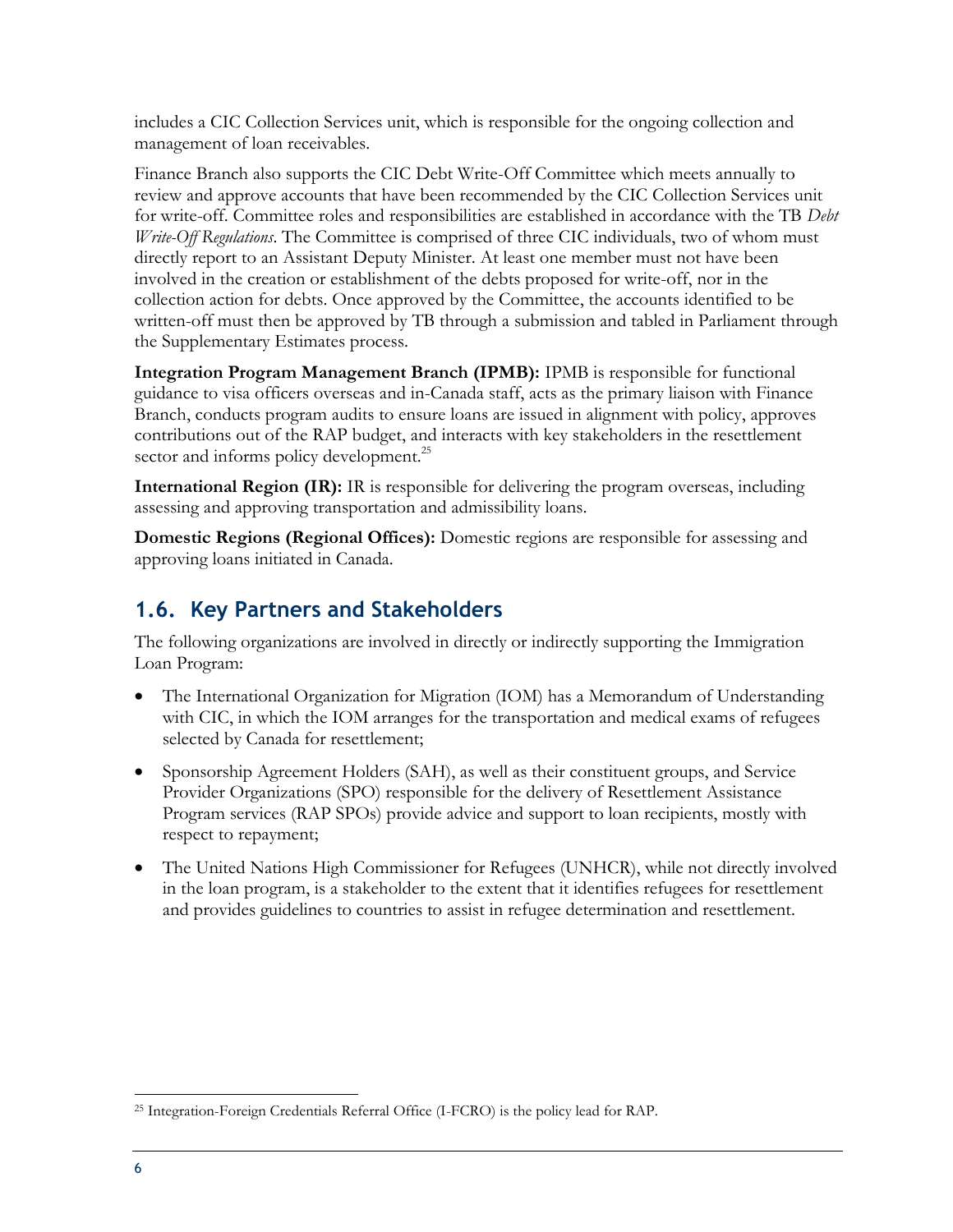### <span id="page-18-0"></span>**1.7. Program Resources**

Annual expenditures by fiscal year for the administration of CIC Collection Services for the Immigration Loan Program are shown in Table 4. The expenditures associated with other aspects of the program (i.e., policy development, issuing loans and time spent discussing loans with immigrants) are not reported separately from the larger processes to select and resettle refugees and are therefore not included in Table 4.

### <span id="page-18-1"></span>**Table 4: Expenditures for the Administration of CIC Collection Services (FY 2008/09 - FY 2013/14)**

| <b>CIC Collection</b> |             |             |             |            |            |            |                       |
|-----------------------|-------------|-------------|-------------|------------|------------|------------|-----------------------|
| <b>Services</b>       | FY 2008/09  | FY 2009/10  | FY 2010/11  | FY 2011/12 | FY 2012/13 | FY 2013/14 | <b>Total</b>          |
| Salary                | \$865,113   | \$865,630   | \$804.106   | \$738.617  | \$719.694  |            | \$523,498 \$4,516,658 |
| Operating             | \$175.675   | \$221.795   | \$264.981   | \$207.768  | \$234.753  |            | \$242,339 \$1,347,312 |
| <b>Total Cost</b>     | \$1,040,788 | \$1,087,424 | \$1.069.088 | \$946,385  | \$954.447  | \$765,837  | \$5,863,970           |

*Note: Costs do not include Employee Benefit Plan (EBP) or Accommodations.* Source: Financial Operations Branch, IFMS (SAP).

Funding for the loans is provided through the Consolidated Revenue Fund (CRF). The fund allocated for immigration loans is currently approved for \$110 million, $^{26}$  as per the IRPR. The annual amount of loans issued between FY 2002/03 and FY 2013/14 averaged just over \$12.7 million (see Table 5).

As noted previously, contributions are available to cover the costs of transportation and admissibility loans for individuals deemed to have high settlement needs. Since FY 2004/05, a maximum of \$500,000 per year has been available for contributions.<sup>27</sup> Between FY 2002/03 and FY 2013/14, a total of \$6.6 million in contributions was provided (see Table 5). A discussion of the variation in the total amount of contributions provided by fiscal year can be found in Section 4.2.2 or the report.

| <b>Fiscal Year</b> | New loans (excluding accrued interest) | <b>Total of RAP contributions</b> |
|--------------------|----------------------------------------|-----------------------------------|
| 2002/03            | \$11,525,969                           | \$227,838                         |
| 2003/04            | \$13,795,761                           | \$243,740                         |
| 2004/05            | \$14,120,206                           | \$209,126                         |
| 2005/06            | \$13,573,606                           | \$170,810                         |
| 2006/07            | \$13,049,038                           | \$1,422,768                       |
| 2007/08            | \$12,418,593                           | \$734,450                         |
| 2008/09            | \$11.017.154                           | \$678.751                         |
| 2009/10            | \$13,314,633                           | \$1,356,617                       |
| 2010/11            | \$11,636,426                           | \$717,381                         |
| 2011/12            | \$14,884,734                           | \$230,126                         |
| 2012/13            | \$11,272,994                           | \$213,860                         |
| 2013/14            | \$13,964,799                           | \$434.787                         |
| Average            | \$12.782.647                           | \$553,354                         |

### <span id="page-18-2"></span>**Table 5: New Loans and Contributions (FY 2002/03 – FY 2013/14)**

Source: Public Accounts, IFMS (SAP).

<sup>26</sup> The current limit of \$110 million came into effect through an Order in Council in 1990.

<sup>27</sup> Prior to FY 2004/05, \$400,000 per year was available for contributions.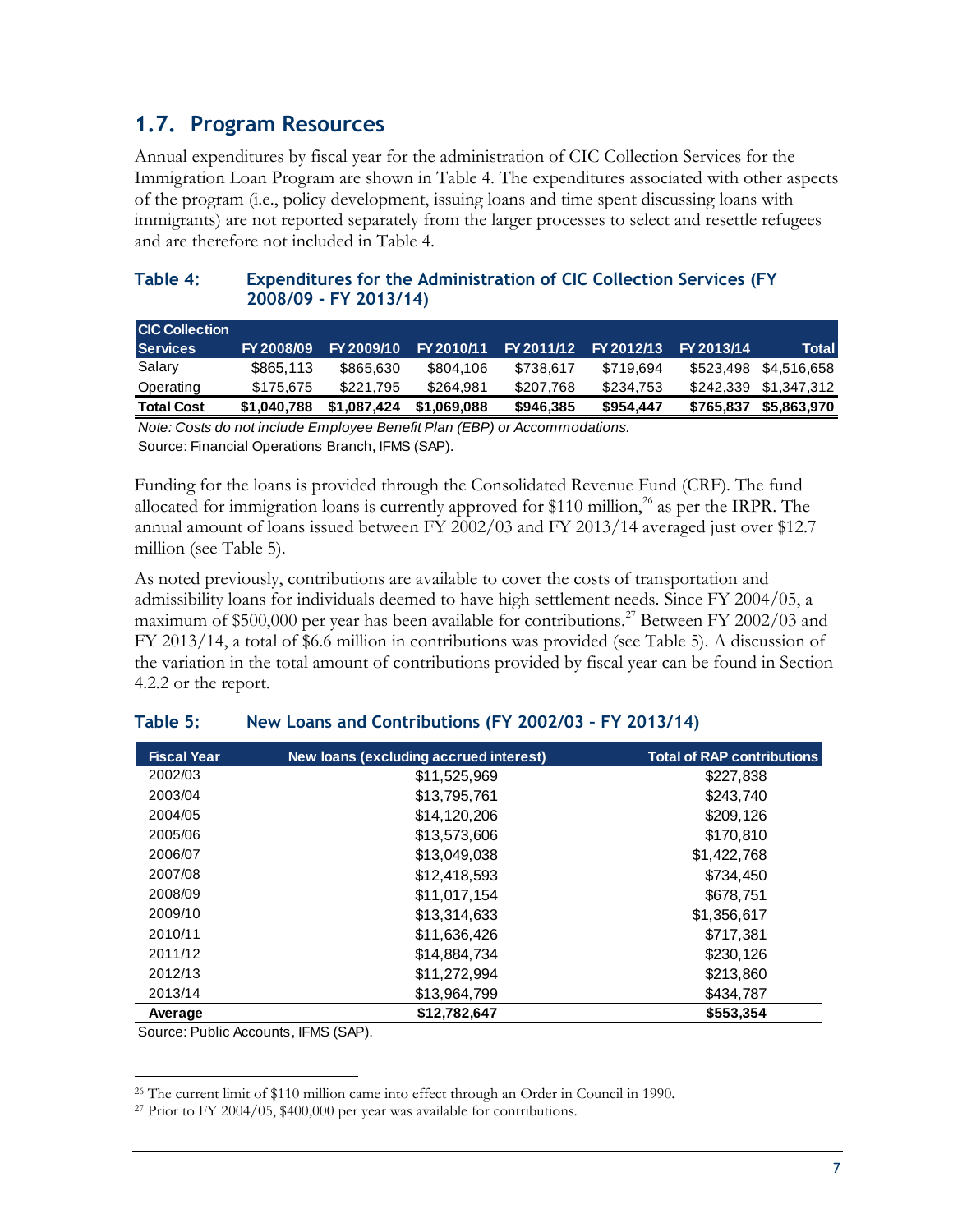### <span id="page-19-0"></span>**2. Methodology**

### <span id="page-19-1"></span>**2.1. Evaluation Approach**

The evaluation scope and approach were determined during a planning phase, in consultation with CIC branches involved in the delivery of the Immigration Loan Program. The logic model and evaluation framework were developed in discussion with the program areas. Terms of Reference for the evaluation were approved by the Departmental Evaluation Committee in October 2013. The evaluation was conducted in-house.

It was determined that a medium-sized evaluation would be conducted with the level of effort based on several factors including:

- the Immigration Loan Program had never been the subject of an evaluation;
- the *Evaluation of the Government Assisted Refugees and Resettlement Assistance Program*,<sup>28</sup> conducted in 2010-11 included a recommendation to examine the transportation and medical loans;
- the program has undergone changes over the years in response to financial pressures;
- policy options and recommendations have been and continue to be considered; and
- <span id="page-19-2"></span>there has been a high level of interest in the program among stakeholder groups.

### **2.2. Evaluation Scope**

The evaluation assessed the relevance, delivery and performance of the Immigration Loan Program, and was guided by the program logic model, which presents the expected immediate and intermediate outcomes:<sup>29</sup>

Immediate Outcomes

- Program development, management and governance effectively support program delivery and decision making.
- Individuals in need receive loans or contributions according to their need in order to cover costs associated with admissibility, transportation, landing fees and other eligible expenses related to settlement.
- Loan recipients are fully aware of and understand the meaning and nature of the loan agreement they have signed.
- Collection services are accessible, effective, and responsive to client needs, and facilitate loan repayment.

<sup>28</sup> Canada, CIC (2011) *Evaluation of the Government Assisted Refugees and Resettlement Assistance Program.*

<sup>29</sup> See Appendix C for the full Immigration Loan Program Logic Model.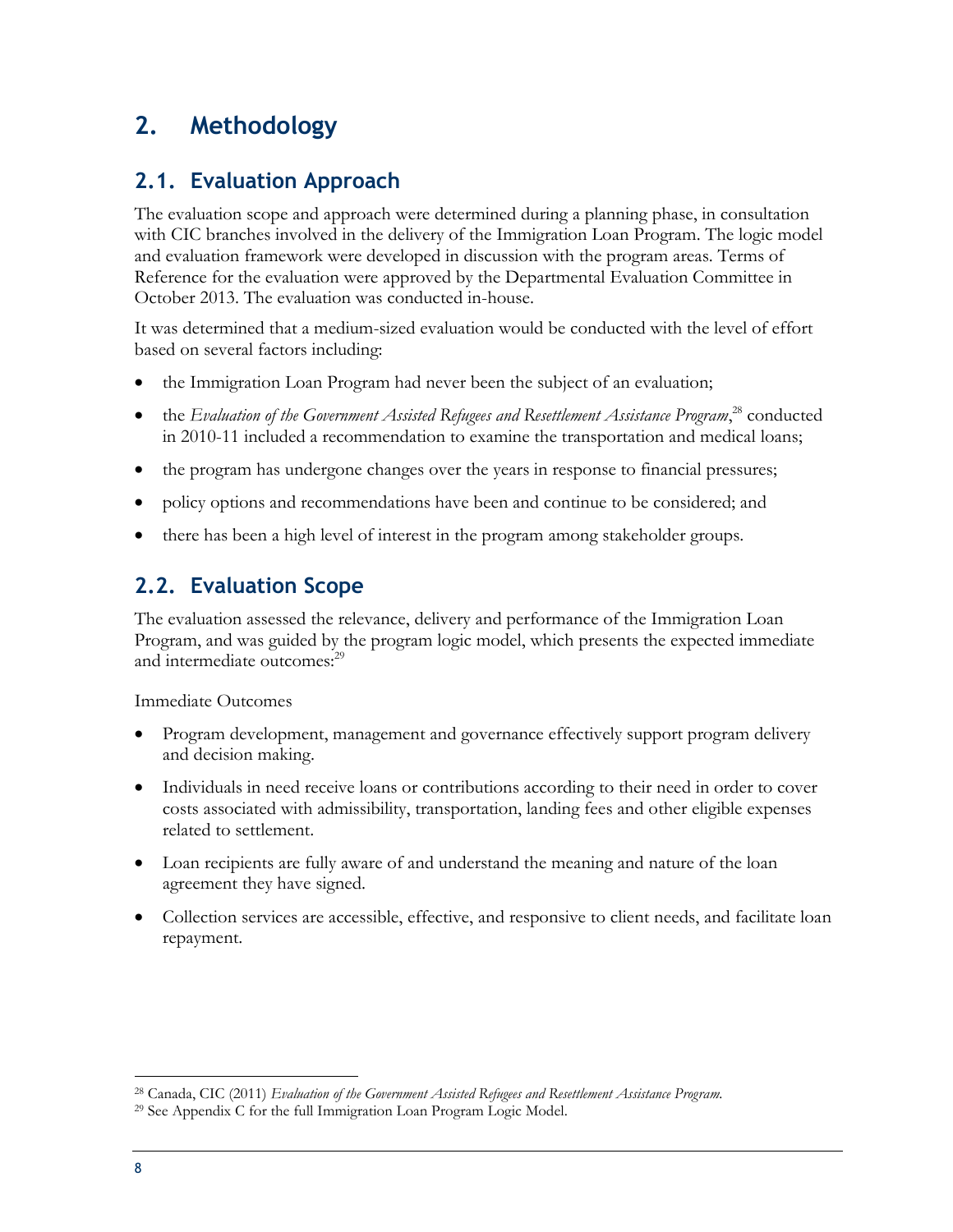Intermediate Outcomes

- Loans contribute to the settlement of recipients.
- Loans are repaid in full and in a timely fashion.
- The advance from the Consolidated Revenue Fund is adequately replenished to sustain the Immigration Loan Program.

#### <span id="page-20-0"></span>**2.2.1. Evaluation Questions and Issues**

The evaluation questions, organized by core issue,<sup>30</sup> are presented in Table 6.

### <span id="page-20-1"></span>**Table 6: Evaluation questions<sup>31</sup>**

| <b>Evaluation Questions</b>                                                                                                        | <b>Section</b> |
|------------------------------------------------------------------------------------------------------------------------------------|----------------|
| <b>RELEVANCE (Need, Alignment and Role)</b>                                                                                        |                |
| Is there a continued need to provide immigration loans?                                                                            | 5.3            |
| Is the provision of immigration loans aligned with departmental, government-wide and<br>international objectives and priorities?   | 5.2            |
| Is the provision of immigration loans consistent with federal roles and responsibilities?                                          | 5.1            |
| <b>PERFORMANCE (Achievement of Expected Outcomes)</b>                                                                              |                |
| How well do collection services and client support facilitate loan payments?                                                       | 4.4            |
| To what extent do individuals in need have access to the loans (or contributions)?                                                 | 4.2            |
| To what extent are loan recipients fully aware of and understand the meaning and nature of the<br>loan agreement they have signed? | 4.3            |
| To what extent are program development, management and governance effectively supporting<br>program delivery and decision-making?  | 3.13.3         |
| To what extent do immigration loans contribute to the settlement of recipients?                                                    | 4.6            |
| To what extent are loans repaid in full and in a timely fashion?                                                                   | 4.5            |
| To what extent is the advance on the Consolidated Revenue Fund adequately replenished to<br>sustain the program?                   | 3.1            |
| PERFORMANCE (Demonstration of Efficiency and Economy)                                                                              |                |
| Are the program's resources managed effectively to facilitate the achievement of outcomes?                                         | 3.2            |
| Are there alternative approaches to delivering the program that could improve efficiency?                                          | $\star$        |

*\* Results pertaining to this evaluation question were incorporated throughout the report.* 

<sup>30</sup> Canada, Treasury Board Secretariat (2009) *Directive on the Evaluation Function.*

<sup>&</sup>lt;sup>31</sup> See Technical Appendices for the complete set of evaluation questions, indicators, and methodologies.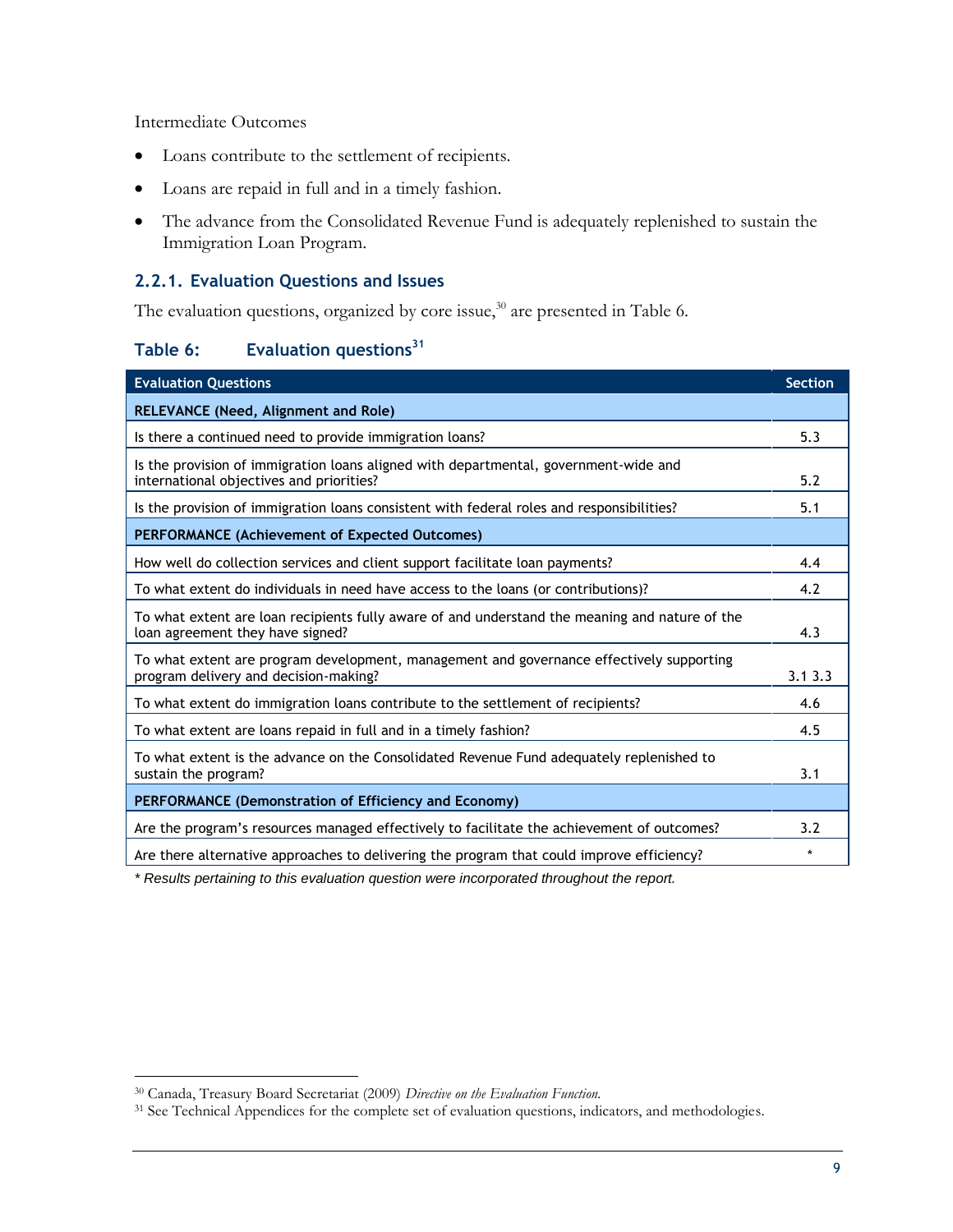### <span id="page-21-0"></span>**2.2.2. Evaluation Timeframe**

The timeframe for the evaluation is 2003 to 2012. It was chosen in recognition that the loan repayment period can extend up to 6 years after landing and in some cases, go beyond this period. In certain circumstances, however, a shorter timeframe was used, based on the line of evidence and data availability. Timeframes are specified throughout the report as applicable.

### <span id="page-21-1"></span>**2.2.3. Evaluation Focus**

The evaluation primarily focused on GARs and PSRs as they represented the vast majority of recipients (97.8%), and on transportation, admissibility and assistance loans, as they were the most frequently provided during the timeframe being evaluated. RPRF loans were not examined due to the very small number issued (6 between 2008 and 2012).

### <span id="page-21-2"></span>**2.3. Data Collection Methods**

The evaluation of the Immigration Loan Program included multiple lines of evidence to allow for a triangulation of information (see Table 7). A mix of quantitative and qualitative approaches was used, and an evidence matrix served as a guide throughout the process.

| <b>Line of Evidence</b>                                                | <b>Description</b>                                                                                                                                                                                                                                                                                                                                                          | <b>Purpose</b>                                                                                                                                                                         |
|------------------------------------------------------------------------|-----------------------------------------------------------------------------------------------------------------------------------------------------------------------------------------------------------------------------------------------------------------------------------------------------------------------------------------------------------------------------|----------------------------------------------------------------------------------------------------------------------------------------------------------------------------------------|
| <b>Document</b><br>Review                                              | A review of relevant Government of Canada<br>documents (e.g., Speeches from the Throne,<br>budgets, policy documents); departmental<br>documents (e.g., manuals, operational<br>bulletins); and documents from other<br>government departments (e.g., documents on<br>the Canada Student Loans Program).                                                                    | Used to provide context and background<br>information (e.g. historical) on<br>program, as well as to inform the<br>assessment of the program's delivery,<br>relevance and performance. |
| Literature<br>Review                                                   | Online search, including Metropolis Canada<br>resources, and settlement and non-<br>governmental organizations' literature and<br>releases.                                                                                                                                                                                                                                 | Used to gain a better understanding of<br>the global refugee context, trends<br>related to Canada's refugee<br>resettlement, and the impact on<br>settlement and integration outcomes. |
| <b>Interviews</b>                                                      | Interviews with individuals or groups with<br>knowledge of the program and/or experience<br>with its delivery. The interview list was<br>developed in consultation with program<br>representatives. 53 interviews were completed<br>with 67 individuals from CIC (NHQ), visa offices<br>overseas and regional offices and external<br>stakeholder groups (i.e. UNHCR, IOM). | Used to gain a better understanding of<br>the operations of the program, its<br>continued relevance and its perceived<br>level of performance.                                         |
| <b>Focus Groups</b>                                                    | Seven focus groups with GARs and five with<br>PSRs. Focus groups were held in Vancouver,<br>Calgary, Lethbridge, Winnipeg, Toronto, Ottawa<br>and Halifax. 117 individuals participated in the<br>focus groups.                                                                                                                                                             | Used to obtain information on personal<br>experiences with the program and its<br>impact on early resettlement,<br>settlement and integration.                                         |
| Survey of RAP<br>Service Provider<br><b>Organizations</b><br>(RAP SPO) | Online survey of SPOs (funded through RAP)<br>that deliver settlement services to GARs and<br>PSRs. Responses were received from 19 RAP<br>SPOs, which represents a response rate of<br>76.0%.                                                                                                                                                                              | Used to assess program delivery and<br>performance, in particular settlement<br>outcomes.                                                                                              |

<span id="page-21-3"></span>

| Table 7: | Lines of Evidence Used in the Evaluation |  |
|----------|------------------------------------------|--|
|----------|------------------------------------------|--|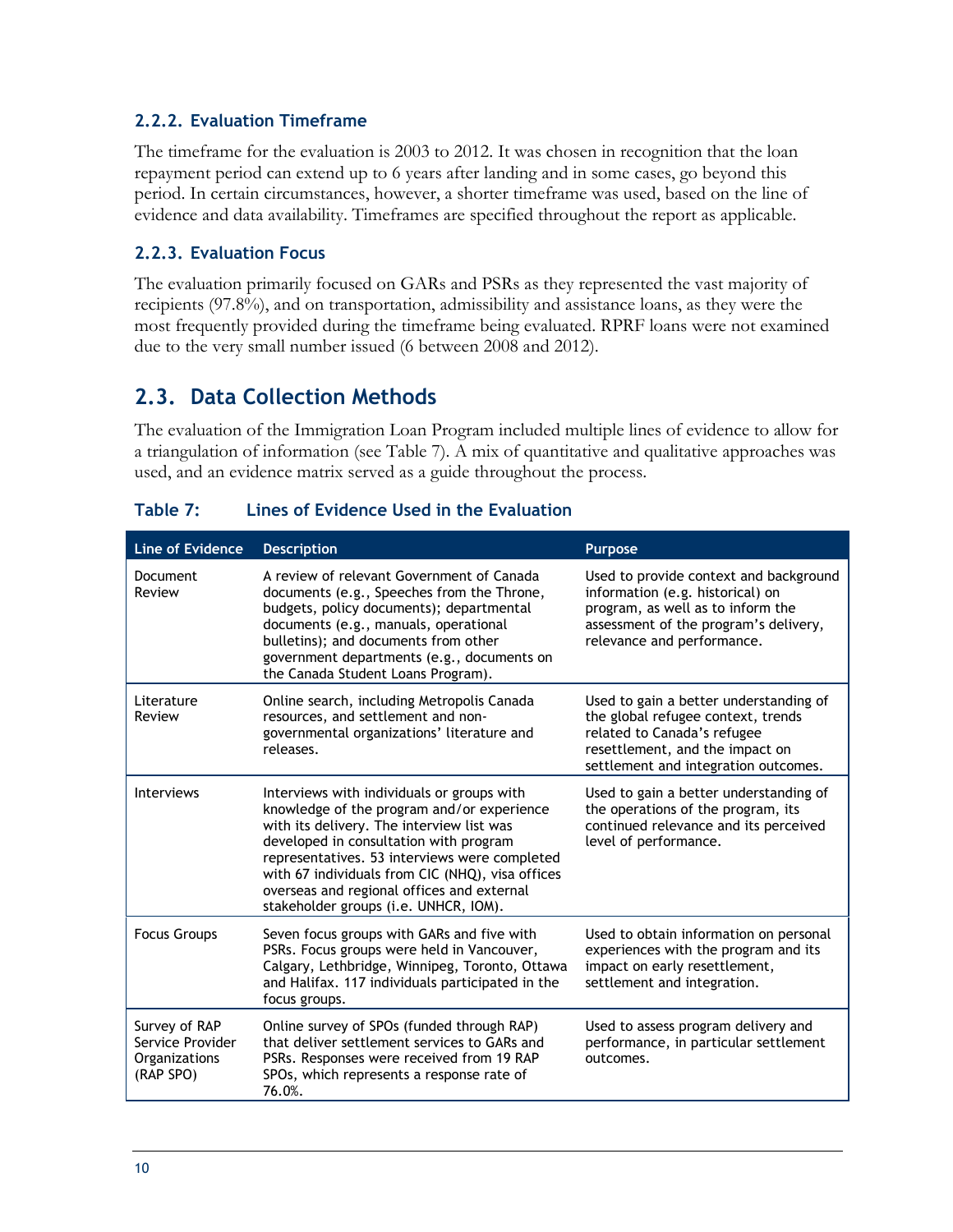| Line of Evidence                                            | <b>Description</b>                                                                                                                                                             | <b>Purpose</b>                                                                                                                                                                          |
|-------------------------------------------------------------|--------------------------------------------------------------------------------------------------------------------------------------------------------------------------------|-----------------------------------------------------------------------------------------------------------------------------------------------------------------------------------------|
| Survey of Loan<br>Recipients                                | A telephone and online survey of GARs and<br>PSRs. A total of 742 individuals responded to<br>the survey. The margin of error is $\pm 3.55\%$ using<br>a 95% confidence level. | Used to assess program performance in<br>terms of short and long term impacts on<br>loan recipients and their families, and<br>to assess program delivery from a client<br>perspective. |
| Survey of<br>Sponsorship<br>Agreement<br>Holders (SAH)      | Online survey of SAHs who provide settlement<br>assistance to PSRs. A total of 20 organizations<br>responded to the survey, which represents a<br>response rate of 24.7%.      | Used to assess program delivery and<br>performance, in particular settlement<br>outcomes.                                                                                               |
| Administrative<br>Data Analysis                             | An analysis of administrative data from a<br>variety of sources, including CIC's financial<br>databases, the Global Case Management System<br>(GCMS) and FOSS.                 | Used to develop the profile of loan<br>accounts and loan recipients, as well as<br>assess program performance, in<br>particular loan repayment.                                         |
| Longitudinal<br>Immigration<br>Database (IMDB)*<br>analysis | Analysis of the incidence of income, level of<br>income and use of social assistance among GARs<br>and PSRs who landed both prior to and after the<br>introduction of IRPA.    | Used to assess performance in terms of<br>potential impact on settlement and<br>integration.                                                                                            |

*\* IMDB combines administrative records on immigration with taxation information from the CRA to create a comprehensive source of data on the labour market experiences and income of the immigrant population.*

Where qualitative information is presented in the report, the scale shown in Table 8 is used. Note that, in some cases (i.e., where the number of respondents was too small or where the question yielded more descriptive information), the responses were not coded and a summary approach was used to analyze the information.

### <span id="page-22-0"></span>**Table 8: Qualitative Data Analysis Scale**

| <b>Descriptive</b> | <b>Percentage of Respondents</b>                                                                         |
|--------------------|----------------------------------------------------------------------------------------------------------|
| All                | Findings reflect the views and opinions of 100% of respondents.                                          |
| Majority/Most      | Findings reflect the views and opinions of at least 75% but less than 100% of respondents.               |
| Many               | Findings reflect the views and opinions of at least 50% but less than 75% of respondents.                |
| Some               | Findings reflect the views and opinions of at least 25% but less than 50% of respondents.                |
| A few              | Findings reflect the views and opinions of at least two respondents but less than 25% of<br>respondents. |

These lines of evidence, along with data collection instruments, are described in greater detail in the Technical Appendices.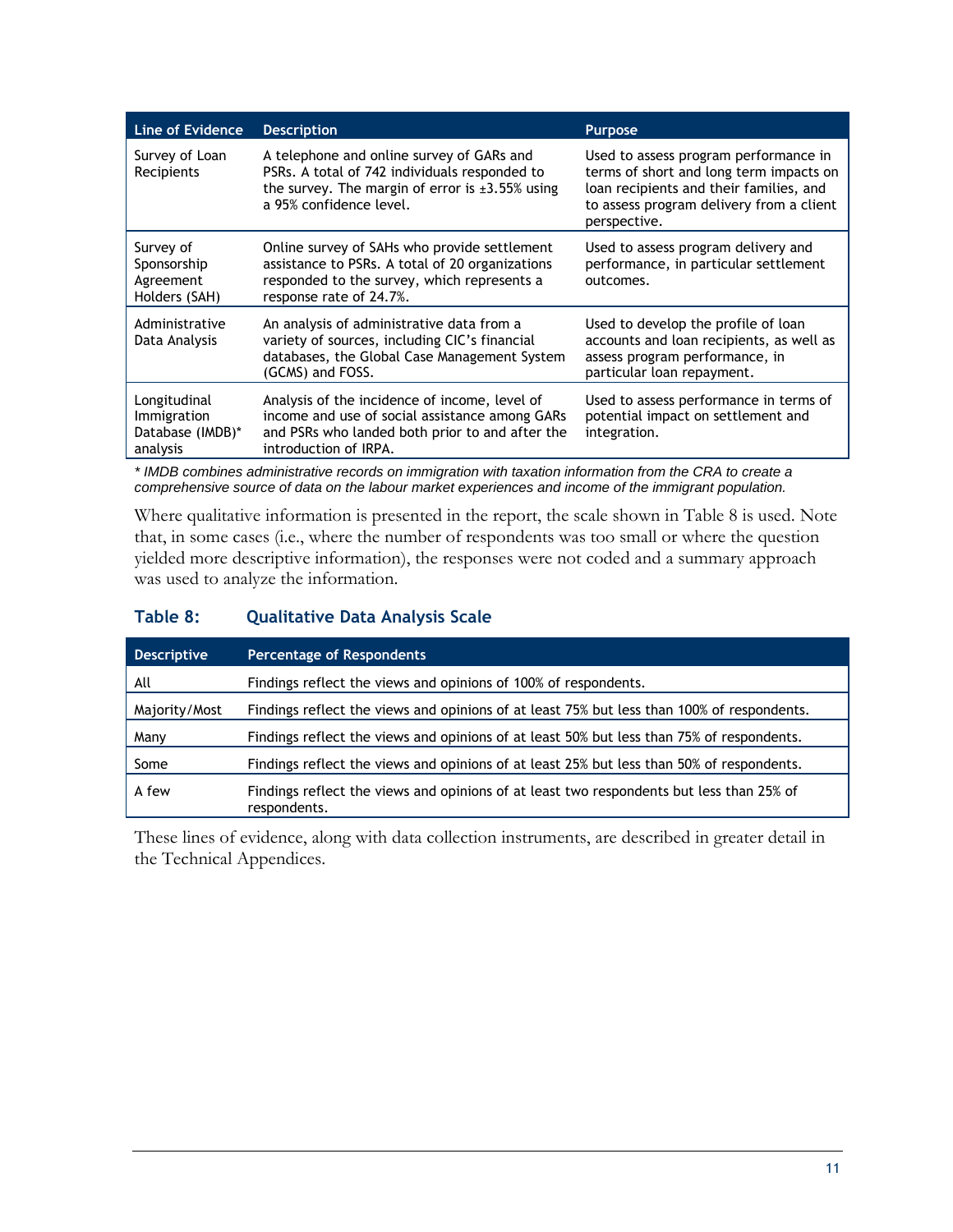### <span id="page-23-0"></span>**2.4. Limitations**

The evaluation contained a balance of qualitative and quantitative lines of evidence and allowed the triangulation of data; however, there are a few limitations that should be noted. These limitations were mitigated as described below, and therefore did not have a major impact on the evaluation findings.

- Various data systems have been used by CIC to record information on loans and loan recipients. As a result, some data that is only available on microfiche had to be manually reentered, and a sampling approach was used to build the administrative dataset. In other instances where demographic information on loan recipients was required, the analysis was based on a sub-population of loans (2008 and 2012), representing 99.7% of the loans (a total of 25,858 accounts) issued during this period. Finally, as contributions data and loans data are recorded in separate systems, datasets were compiled and both systems were crossreferenced; business rules were developed.
- Loan information was not available in the landing data file and therefore could not be linked to the Longitudinal Immigration Database (IMDB). Since almost all refugees receive a loan, economic outcomes analysis was conducted on all GARs and PSRs as a proxy for the recipients.
- The survey of loan recipients could not be fully administered in all of the languages originally identified due to difficulties in finding surveyors who could speak Burmese and Somali. While the survey could not be administered in Burmese, it was administered in Somali using an online version.
- The response rate to the survey of SAHs was relatively low. Survey results were reported as qualitative evidence in conjunction with findings from other lines of evidence.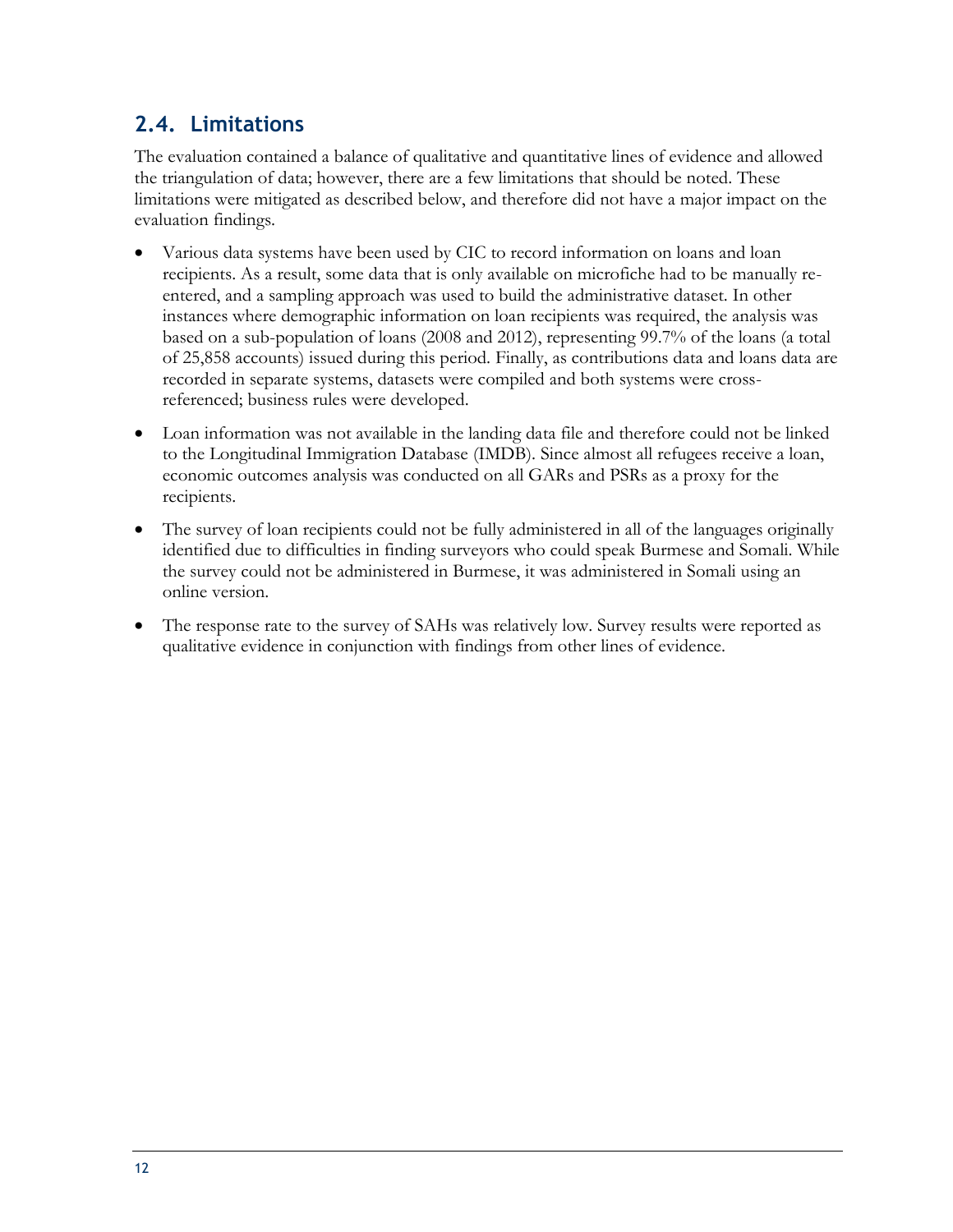### <span id="page-24-0"></span>**3. Findings Related to Efficiency and Economy**

Demonstration of efficiency and economy was examined in relation to the financial management of the program, resource utilization and program monitoring.

### <span id="page-24-1"></span>**3.1. Financial Management**

**Finding**: From a financial management perspective, the loan program functions well, evidenced by the fact that the Consolidated Revenue Fund used to finance loans is adequately replenished, and the immigration loan portfolio is structured in accordance with regulations and TB Directives.

According to TB Directives, government accounts receivables are to be "managed fairly, efficiently and effectively, while minimizing the risk of loss."<sup>32</sup> Accounting and collections for the Immigration Loan Program adhere to the TB *Debt Write-off Regulations* and the TB *Directive on Receivables Management*. A variety of guidance and support are in place, from both CIC and TB, which adequately support the financial management (accounting and collections) of the immigration loan portfolio (see Table 9), and interviews with CIC's Finance Branch did not reveal any issues with this guidance.

| <b>Sources</b>                                                  | Title                                                                               |  |  |
|-----------------------------------------------------------------|-------------------------------------------------------------------------------------|--|--|
|                                                                 | <b>Collections Manual</b>                                                           |  |  |
|                                                                 | Financial Accounting Manual: Chapter 2 - Policy on Accounting for Immigration Loans |  |  |
| Citizenship and                                                 | Financial Policy Manual: Chapter 5 - Asset and Liability Management: Debt Write-Off |  |  |
| <b>Immigration Canada</b>                                       | Immigration and Refugee Protection Act (A88)                                        |  |  |
|                                                                 | Immigration Act Fees Regulations [Repealed in 2003]                                 |  |  |
|                                                                 | Immigration and Refugee Protection Regulations (Part 18, Part 19)                   |  |  |
| Department of<br>Financial Administration Act<br><b>Finance</b> |                                                                                     |  |  |
|                                                                 | Policy on Loans [Rescinded October 2009]                                            |  |  |
|                                                                 | Debt Write-off Regulations                                                          |  |  |
| <b>Treasury Board</b>                                           | Directive on Receivables Management                                                 |  |  |
|                                                                 | Directive on Loans and Loan Guarantees                                              |  |  |

### <span id="page-24-2"></span>**Table 9: Documentation Providing Oversight for the Immigration Loan Program**

Loan repayment is key to replenishing the CRF and ensuring its continued sustainability. Repayments on existing loans serve to maintain the fund and are used to finance new loans.<sup>33</sup> Although the loan fund has had to be increased several times in the past (most notably in 1967, 1980, 1986, and 1990),<sup>34</sup> the outstanding balance and ratio of new loans to repayments collected has remained relatively stable in recent years (see Table 10).

 $\overline{a}$ <sup>32</sup> Canada, TBS (2009) *Directive on Receivables Management*.

<sup>33</sup> Canada, CIC (2014) *OP 17 – Loans*.

<sup>34</sup> Canada Gazette (1990) *Immigration Regulations, 1978 Amendment*. Part II, Volume 124, Number 17. 15 August 1990.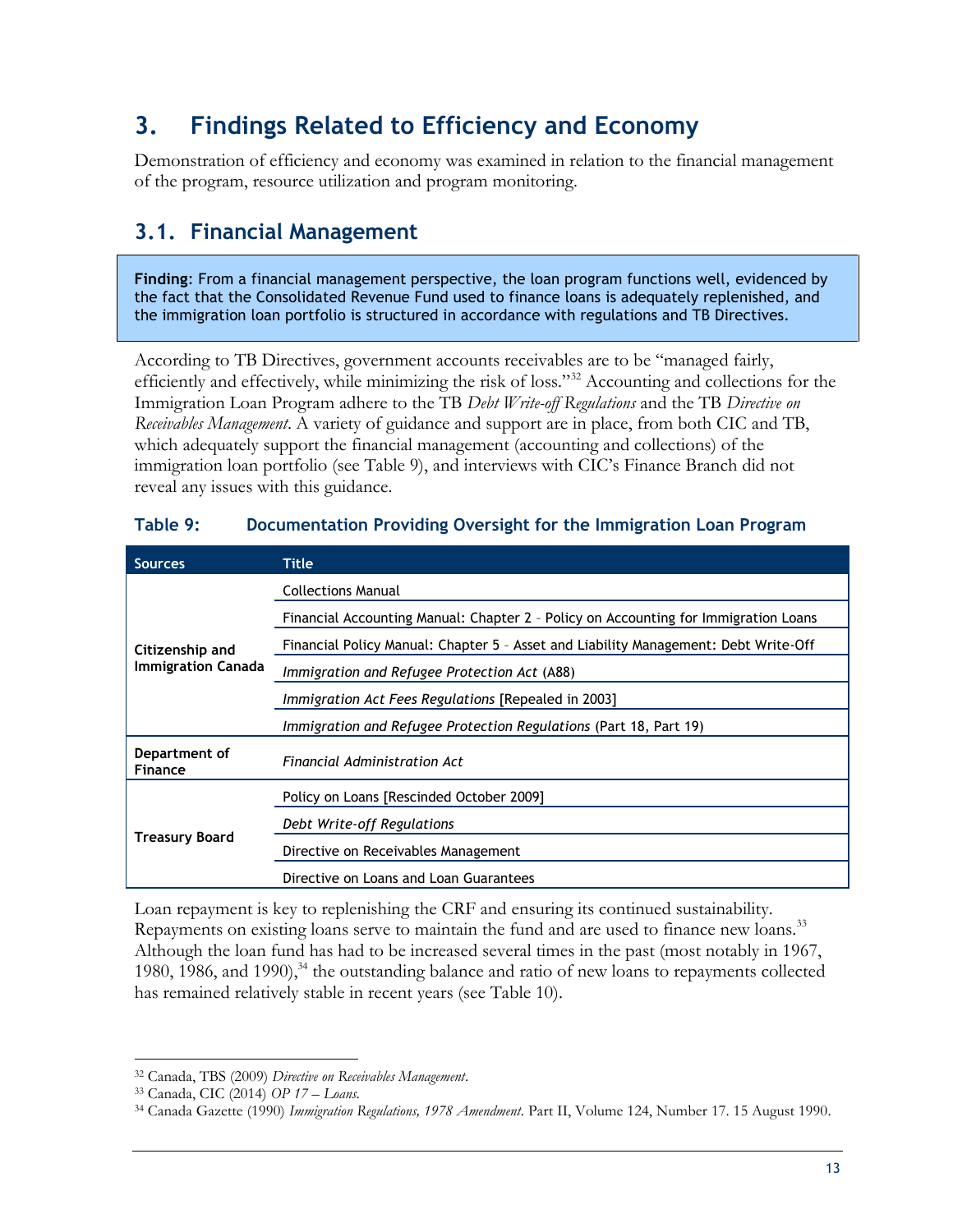Between FY 2002/03 and FY 2013/14, the amount of outstanding loans ranged from \$33.6M to \$43.5M, representing a little under half of the maximum advance from the CRF (\$110M). Furthermore, over the same time period, CIC lent out approximately as much as it collected (\$154.6M versus \$152.3M), with small fluctuations from year to year in terms of the ratio of new loans to repayments. In FY 2009/10, there was a significant decrease in the amount of repayments collected, relative to the new loans issued, but this ratio has since stabilized.

|                    | <b>Repayments received</b> |                   |                      |               |                |
|--------------------|----------------------------|-------------------|----------------------|---------------|----------------|
|                    | <b>Opening balance</b>     | <b>New loans</b>  | on outstanding       |               |                |
|                    | (outstanding               | (excluding        | <b>accounts</b>      |               | <b>Closing</b> |
| <b>Fiscal Year</b> | loans)                     | accrued interest) | (including interest) | Write-off     | balance        |
| 2002/03            | \$47,218,406               | \$11,525,969      | $-$14,554,429$       | $-$ \$664,273 | \$43,525,673   |
| 2003/04            | \$43,525,673               | \$13,795,761      | $-$14,049,243$       | $-$777,911$   | \$42,494,280   |
| 2004/05            | \$42,494,280               | \$14,120,206      | $-$13,757,773$       | $-$ \$913,740 | \$41,942,973   |
| 2005/06            | \$41,942,973               | \$13,573,606      | $-$15,245,408$       | N/A           | \$40,271,171   |
| 2006/07            | \$40,271,171               | \$13,049,038      | $-$14,261,861$       | $-$ \$978,102 | \$38,080,246   |
| 2007/08            | \$38,080,246               | \$12,418,593      | $-$14,512,489$       | $-$1,596,540$ | \$34,389,810   |
| 2008/09            | \$34,389,810               | \$11,017,154      | $-$11,752,872$       | N/A           | \$33,654,092   |
| 2009/10*           | \$33,654,092               | \$13,314,633      | $-$8,330,295$        | $-$ \$649,953 | \$37,988,477   |
| 2010/11            | \$37,988,478               | \$11,636,426      | -\$10,538,798        | N/A           | \$39,086,106   |
| 2011/12            | \$39,086,105               | \$14,884,734      | $-$10,817,185$       | $-$1,344,780$ | \$41,808,874   |
| 2012/13            | \$41,808,874               | \$11,272,994      | $-$11,886,438$       | $-$ \$366,539 | \$40,828,892   |
| 2013/14            | \$40,828,892               | \$13,964,799      | $-$12,552,609$       | -\$609,385    | \$41,631,696   |
| Average            |                            | \$12,881,159      | $-$12,688,283$       |               |                |

#### <span id="page-25-0"></span>**Table 10: Financial Balance of Immigration Loans (FY 2002/03 – FY 2013/14)**

*\*As of FY 2009/10, the write-off amount excluded the interest written-off, thereby not matching the amount reported in the Public Accounts*

Source: CIC Financial Documentation. *Note: Write-offs did not occur in FY 2005/06 due to the dissolution of Parliament, in FY 2008/09 due to changes in the loans system, and in FY 2010/11 due to the prorogation of Parliament*

Write-offs are the mechanism used by CIC to deal with uncollectible debts, and provide an important means of managing the immigration loan portfolio when loans become unrecoverable. Debt write-off is guided by the TB *Directive on Receivables Management*, which defines a write-off as "an accounting action that applies primarily to uncollectible debts. It does not forgive the debt or release the debtor from the obligation to pay; nor does it affect the right of the Crown to enforce collection in the future."<sup>35</sup> The TB *Debt Write-Off Regulations* require that every reasonable effort be made to collect on a debt before considering a write-off, and that only debts that are truly uncollectible be written-off.

On average, 2,253 loans are requested to be written off per year. It was noted in interviews that the amount of write-off is managed from year to year, such that there is a relatively consistent amount being written-off each year. Most of these loan accounts are written off for small amounts (under \$25) which are considered to be paid in full, however, they represent less than 1% of the total dollar amount written-off (see Table 11). Of the \$8.7M requested for write-off between FY 2002/03 and FY 2013/14, \$3.9M (45%) was written off due to the inability to locate loan recipients, while another \$1.4M (17%) was written off because all other means of collection

 $\overline{a}$ <sup>35</sup> Canada, TBS (2009) *Directive on Receivables Management.*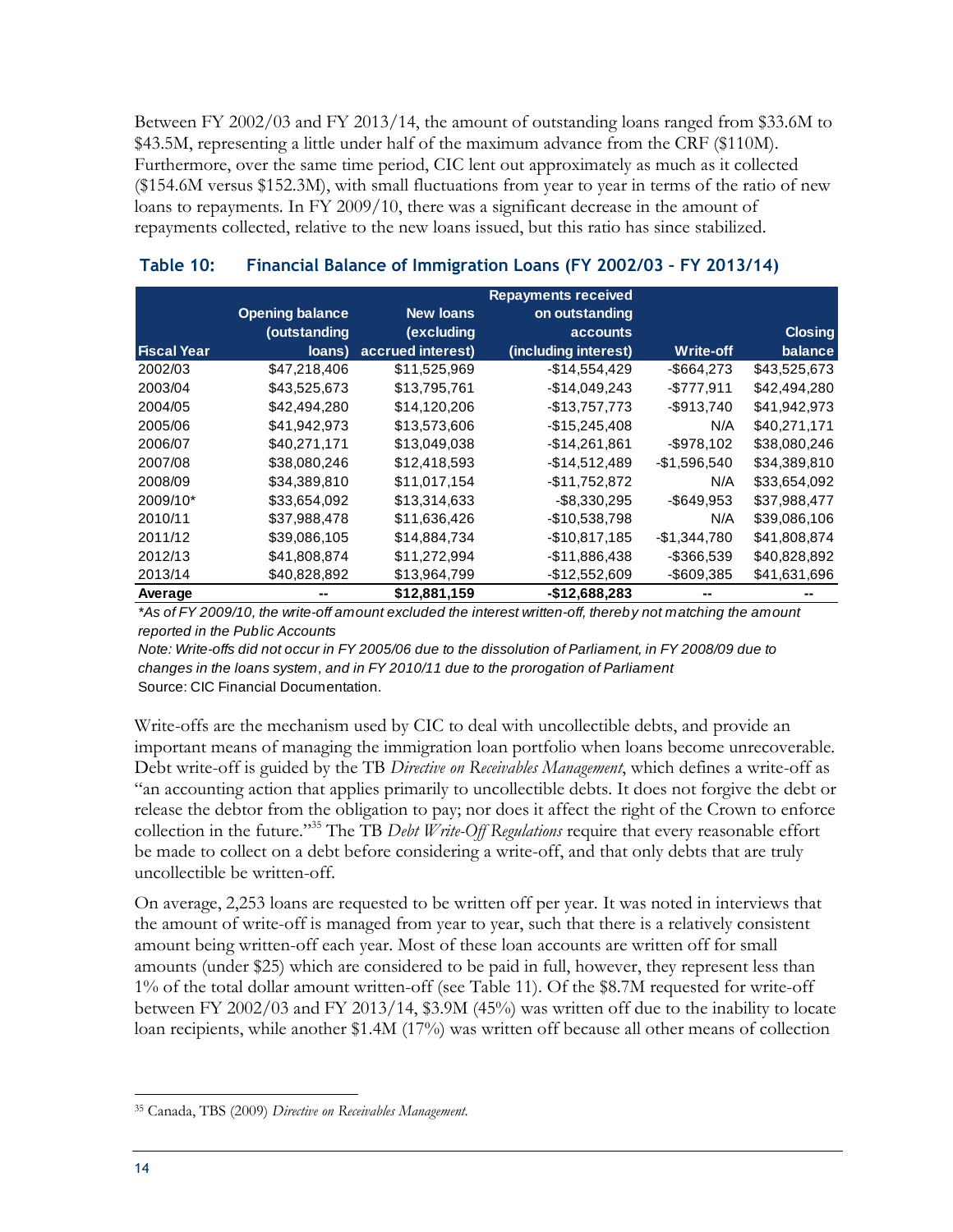had been exhausted.<sup>36</sup> The reasons for write-offs remained consistent over the period under review.

|                                  |                 |                | Interest and    |                |         |
|----------------------------------|-----------------|----------------|-----------------|----------------|---------|
|                                  | Number of       |                | accrued         |                | $%$ of  |
| <b>Reason</b>                    | <b>Accounts</b> | <b>Capital</b> | <i>interest</i> | Total          | Total   |
| 02 - Cannot be located           | 1.443           | \$2,856,108.29 | \$1,086,852.11  | \$3.942.960.40 | 45.0%   |
| $10 - Other*$                    | 886             | \$1,216,306.74 | \$245,506.07    | \$1,461,812.81 | 16.7%   |
| 09 - Bankrupt                    | 392             | \$971.784.00   | \$192,992.50    | \$1.164.776.50 | 13.3%   |
| 05 - Indigent, 08 - Disabled     | 267             | \$915,280.94   | \$110.344.91    | \$1,025,625,85 | 11.7%   |
| 01 - Deceased                    | 264             | \$764.292.88   | \$70.439.77     | \$834,732,65   | 9.5%    |
| 04 - Deported, 06 - Repatriated, | 76              | \$220,755,34   | \$39.911.93     | \$260,667.27   | 3.0%    |
| 07 - Returned Overseas           |                 |                |                 |                |         |
| 03 - Small Amount                | 22.383          | \$37,457.51    | \$4,836.97      | \$42,294.48    | 0.5%    |
| 12 - Liability not accepted**    | 11              | \$25,392,03    | \$3,396.04      | \$28.788.07    | 0.3%    |
| 11 - Administrative Error        | 10              | \$1,833.02     | \$332.95        | \$2,165.97     | $0.0\%$ |
| <b>Total</b>                     | 25,732          | \$7,009,210.75 | \$1.754.613.25  | \$8,763,824.00 | 100.0%  |

#### <span id="page-26-1"></span>**Table 11: Loans Requested for Write-Off by Reason (FY 2002/03 – FY 2013/14)**

*\* All other means of collection have been exhausted.*

Source: CIC Financial Documentation. *\*\* Legal proceedings are statute-barred or the debt is otherwise legally unenforceable, the debtor has refused to pay and there are no apparent alternative means of enforcing payment or collecting the debt.*

Between FY 2002/03 and FY 2013/14, the total amount of immigration loans written-off (\$8.6M) was relatively consistent with the total amount of interest collected (\$7.9M), minimizing the associated loss.<sup>37</sup>

### <span id="page-26-0"></span>**3.2. Resource Utilization**

**Finding**: Operational efficiencies have been achieved in loan collections, resulting in a decrease in the number of required full-time employees dedicated to collection services over time.

There are approximately 14,000 accounts being actively managed by CIC's Collection Services in any given year.<sup>38</sup> Resources dedicated to collection activities were noted to be adequate in most interviews with representatives from Finance Branch. In the interviews where this was not the case, a need was identified for more resources (i.e., people and/or tools) for tracing activities.

 $\overline{a}$ <sup>36</sup> The evaluation used two different sources of data to obtain information on loan write-off – annual CIC financial documentation and the Public Accounts. The TB Submissions contain information on the total proposed write-off amount, the total number of open accounts in that year, the number of accounts being proposed for write-off, as well as the reason for the write-off. The Public Accounts provide information on the total amount written-off. During the period in which the authority for write-off is sought and obtained by TB, CIC Collection Services typically manages to collect a small amount of loans slated to be written-off. As a result, the loan write-off amount in Public Accounts is typically slightly less than the amount for which the authority was sought.

<sup>37</sup> The total write-off and interest revenue amounts were calculated based on information obtained from Public Accounts.

<sup>38</sup> Internal communications with program areas.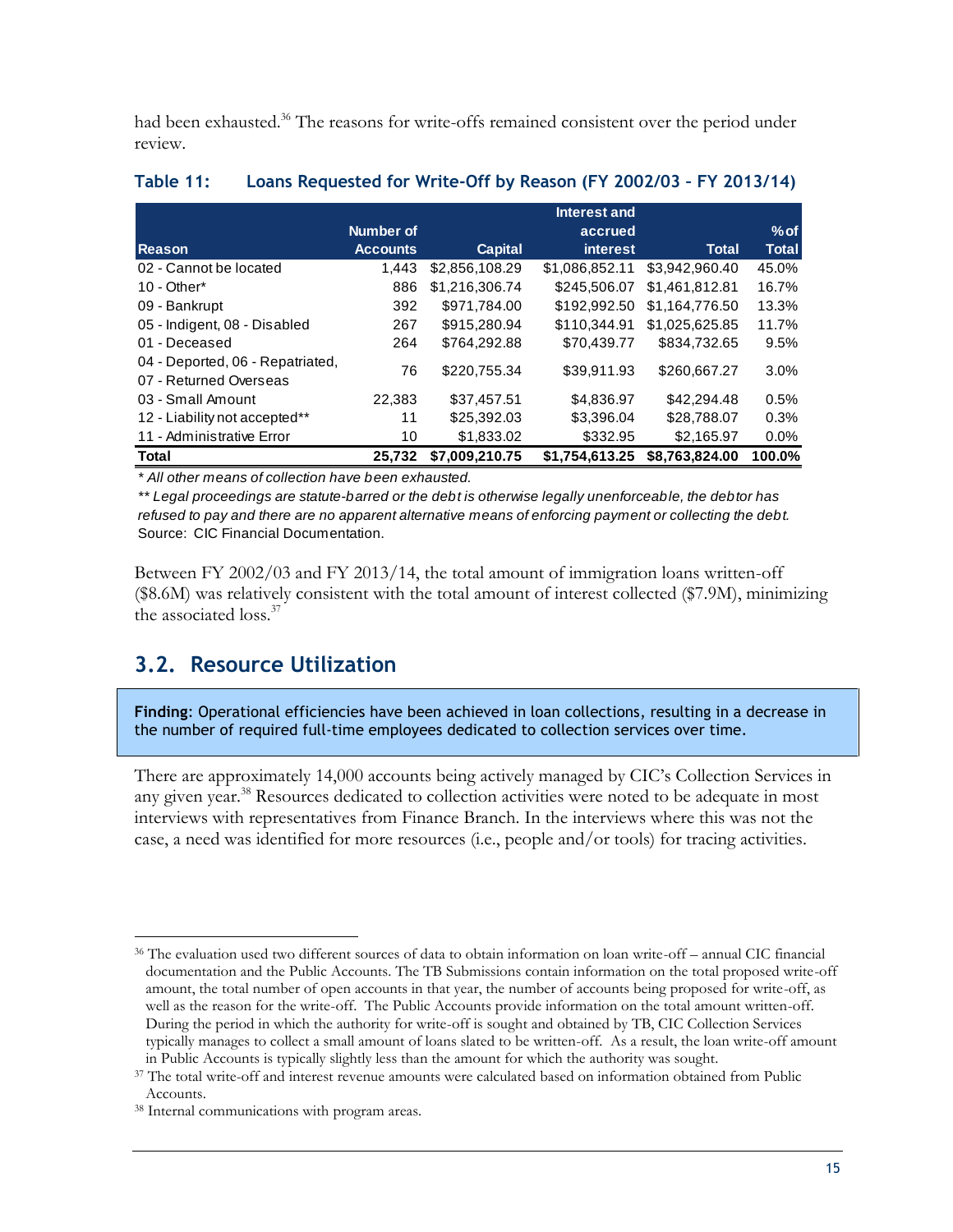Interviewees from Finance Branch identified a number of program changes over the years that have lead to increased efficiencies, and decreases in the number of full-time equivalent (FTE) required in CIC Collection Services. Some of these efficiencies included:

- the introduction of online payments or in-person at financial institutions, which reduced the number of walk-ins to local CIC offices;
- greater inclusion of promotional information on loan statements to encourage the use of the online banking payments;
- the use of an automated phone system which includes self-service options, which resulted in fewer agents required to field calls; and
- a decrease in the hours of operation of CIC Collection Services.

The evaluation examined six years of cost data for CIC Collection Services. Between FY 2008/09 and FY 2013/14, operating costs increased (from \$175K to \$242K) while salary costs decreased. Over this same period the number of FTEs decreased by almost half, from 17.5 to 9.5 (Table 12).

### <span id="page-27-0"></span>**Table 12: Immigration Loan Program Costs – CIC Collection Services (FY 2008/09 - FY 2013/14)**

|                    |                      |                      | <b>Operating</b> | <b>Operating</b> | <b>Total</b>       |      |
|--------------------|----------------------|----------------------|------------------|------------------|--------------------|------|
| <b>Fiscal Year</b> | <b>Salary Budget</b> | <b>Salary Actual</b> | <b>Budget</b>    | <b>Actual</b>    | <b>Actual Cost</b> | FTE. |
| 2008/09            | \$1,227,916          | \$865,113            | \$200,000        | \$175,675        | \$1,040,788        | 17.5 |
| 2009/10            | \$1,218,821          | \$865,630            | \$288,000        | \$221,795        | \$1.087.424        | 15.1 |
| 2010/11            | \$1.069.220          | \$804,106            | \$240,000        | \$264,981        | \$1,069,088        | 13.8 |
| 2011/12            | \$849.264            | \$738.617            | \$195,000        | \$207.768        | \$946.385          | 12.3 |
| 2012/13            | \$787,736            | \$719.694            | \$246,000        | \$234.753        | \$954.447          | 12.1 |
| 2013/14            | \$669,690            | \$523,498            | \$230,455        | \$242,339        | \$765,837          | 9.5  |
| <b>Total</b>       | \$5,852,647          | \$4,516,658          | \$1,399,455      | \$1,347,312      | \$5,863,970        | --   |

Note: Costs do not include EPB or Accommodations. Source: Financial Operations Branch, IFMS (SAP).

Overall, actual costs for collections are less than budgeted amounts; however, this is not the case for operating costs in three of the past four years. According to interviewees and internal communications with program areas, operating costs such as postage costs and banking fees increased, resulting in higher annual expenditures.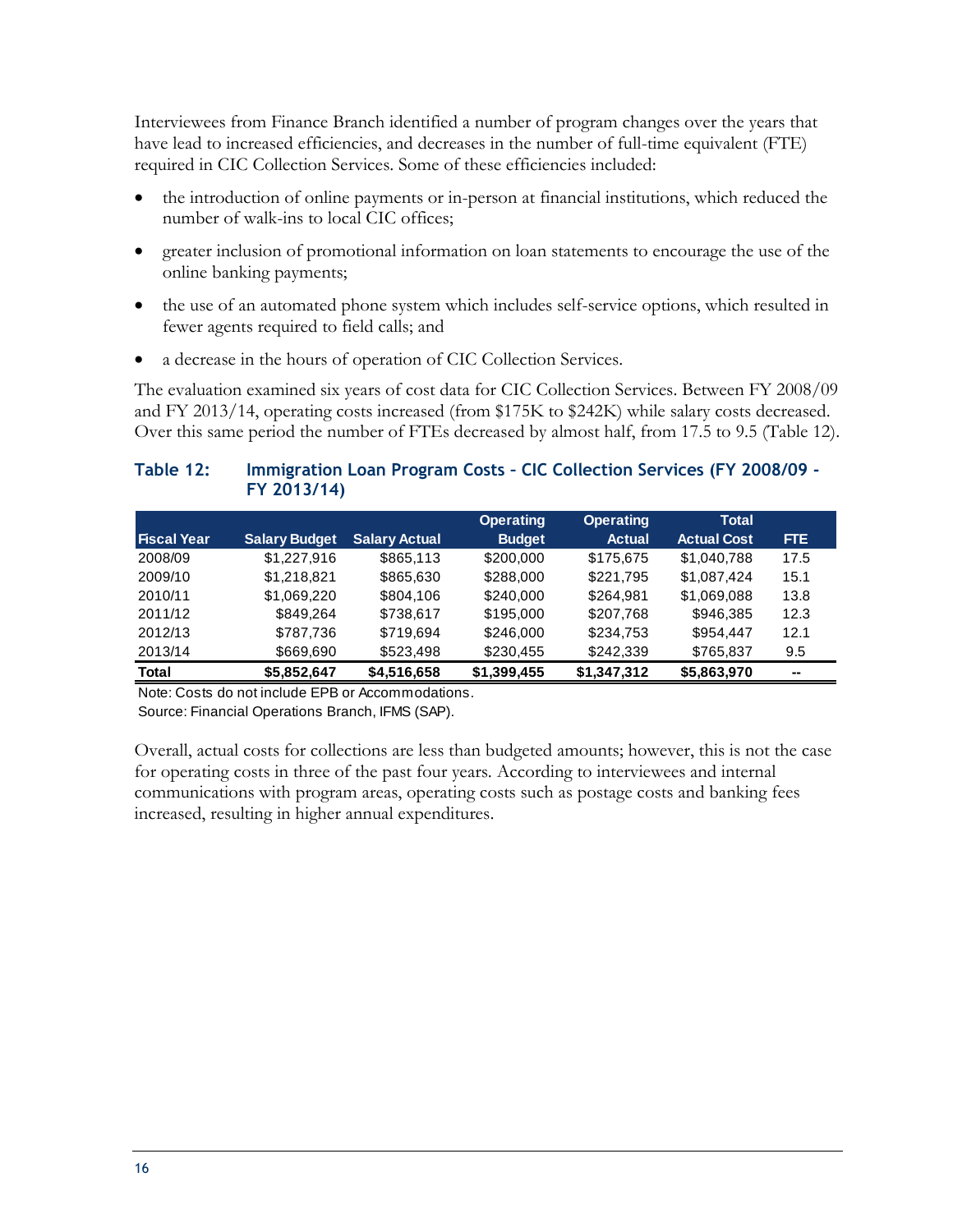### <span id="page-28-0"></span>**3.3. Program Monitoring**

 $\overline{a}$ 

**Finding**: Current CIC financial systems and program data provide a means to monitor the day-to-day operations of the loan program, but do not fully support reporting on program outcomes (e.g., to what extent loans are repaid in a timely manner).

Over the course of the reporting period for the evaluation, there were three systems in place associated with the financial management of loan accounts (both active and inactive) and collection work (Immigration and Program Accounts Receivable (IPAR), Integrated Financial and Material System, System and Application in Data Processing (IFMS (SAP)) and an archive system), as well as various Excel spreadsheets used to keep track of overseas contributions and in-Canada loan conversions issued.<sup>39</sup>

Based on findings from the interviews and observations during the evaluation, these systems and the available program data were adequate to support the day-to-day issuance of loans and contributions, as well as the management of the loan accounts and collection activities. However, at the time of the evaluation, the IPAR system was being fully decommissioned and replaced by the IFMS (SAP) system. As a result, some concerns were raised in interviews regarding the ability of the IFMS (SAP) system (on its own) to adequately support the loan collection work.

There was also some mention in the interviews of the reporting limitations of the loans component of IFMS (SAP). Using this system and other program data during the evaluation was challenging when reporting on program performance. While these challenges were addressed in the evaluation, a significant level of effort was required to extract and manipulate the data before the analysis could be conducted. At the time of the evaluation, efforts were underway by the Finance Branch to review the reporting requirements for the different stakeholders (policy and program) involved in the Immigration Loan Program, and to consider options to improve this capacity.

<sup>&</sup>lt;sup>39</sup> The three systems were the IPAR program, IFMS (SAP), and an archive of old, inactive loan accounts stored on microfiche. These systems and the program data used to monitor the Immigration Loan Program are described in greater detail in the Technical Appendices.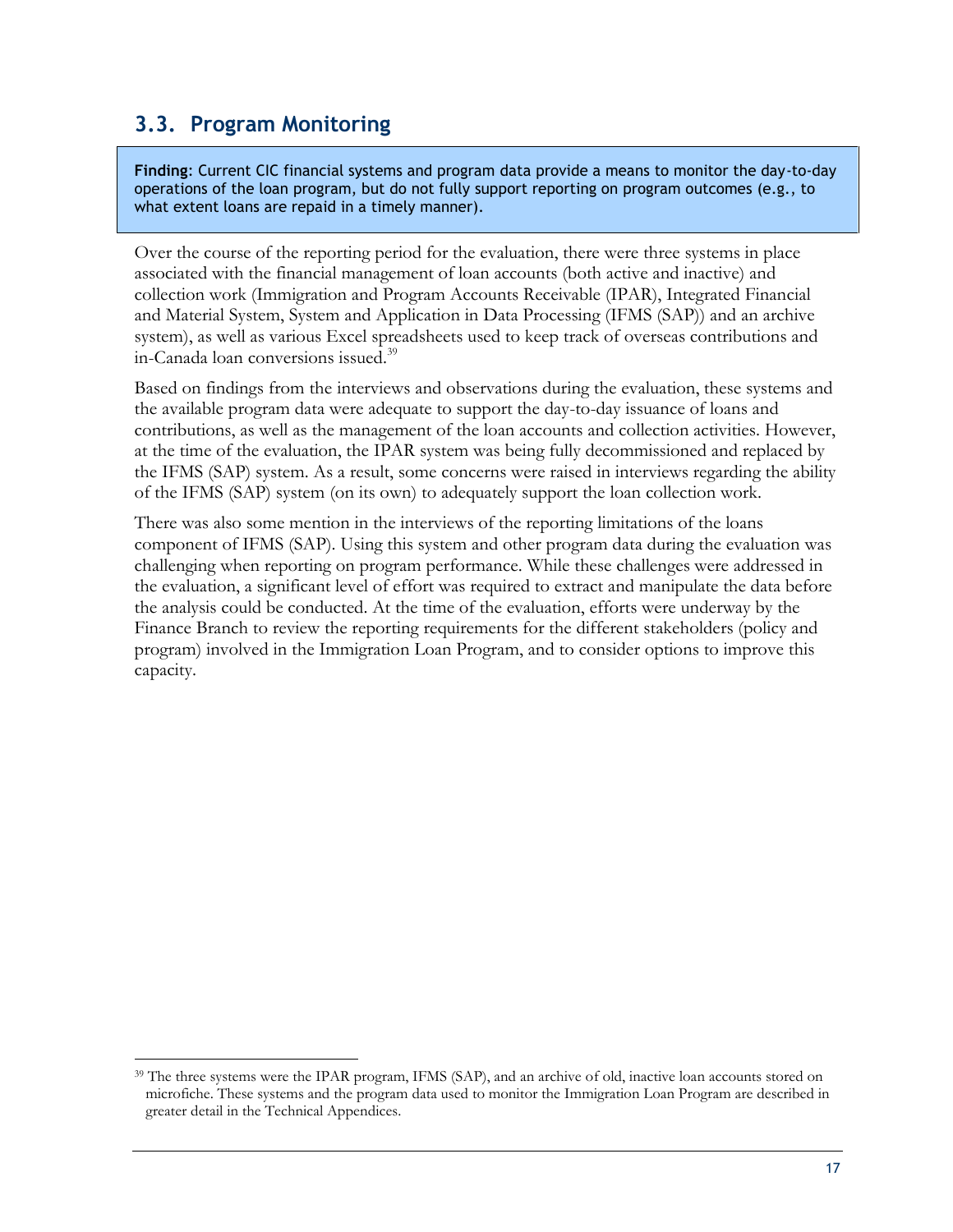### <span id="page-29-0"></span>**4. Findings Related to Program Performance**

This section of the report presents the results of the assessment of program performance in relation to the outcomes regarding determining need and ability to repay, access, understanding of the loan, the role of CIC Collection Services in facilitating loan repayment, loan repayment and impact on settlement. As the majority of loan recipients are refugees, this section of the report focuses on the program's performance primarily in relation to this group.

### <span id="page-29-1"></span>**4.1. Determining Need and Ability to Repay**

The Overseas Processing manual for Loans (OP 17) is the overarching guidance for the delivery of immigration loans.<sup>40</sup> OP 17 indicates that, in order to approve a loan, an officer must review three key criteria:

- The need for a loan, which focuses on the individuals' ability to find employment and the type of employment most likely to be found;
- The potential ability to repay, which looks at an individual's ability to earn income, capacity to use one of Canada's official languages, current employment and transferable skills, the need for extensive<sup>41</sup> retraining or additional education in order to compete in the labour market, temporary or permanent restrictions on employment due to medical problems or long-term illness and the presence of other financial obligations (including number of dependent family members); and
- Contributing factors, some of which need to be assessed in combination with other factors, as they are not considered to be "stand-alone". These factors include age, official language capacity, level of education, number of family members and their income, and motivation and initiative.

A comparison with other loan programs revealed that assessment criteria are common when the Government of Canada issues loans. For example, the eligibility criteria for Employment and Social Development Canada's (ESDC) Canada Student Loans Program include: the student category (single or married, dependent or independent), the post-secondary education expenses (tuition, fees, etc.), and financial resources (income, savings, assets, parental or spousal contributions, etc.). 42

**Finding**: While TB Directives stipulate that loans are to be authorized on the expectation of full repayment, the procedures required to assess a potential recipient's ability to repay a loan, as outlined in OP 17, are not practical, given that limited information and time are available to conduct this assessment as part of refugee processing overseas. Furthermore, refusing a loan could prevent the resettlement of the refugee.

According to the TB *Directive on Loans and Loan Guarantees*: "Loans are authorized appropriately" and "on the expectation of full repayment of principal and interest...Accordingly, if a fixed

 $\overline{a}$ <sup>40</sup> OP 17 outlines the procedures for determining eligibility and approving loans and contributions, making alternative arrangements, counselling loan applicants and administering the loan forms; it has undergone various updates, the most recent of which occurred in May 2014.

<sup>41</sup> "Extensive" retraining is defined as two years or more. Source: Canada, CIC (2014) *OP 17 – Loans.*

<sup>42</sup> Canada, ESDC (2011) *Evaluation of the Canada Student Loan Program.*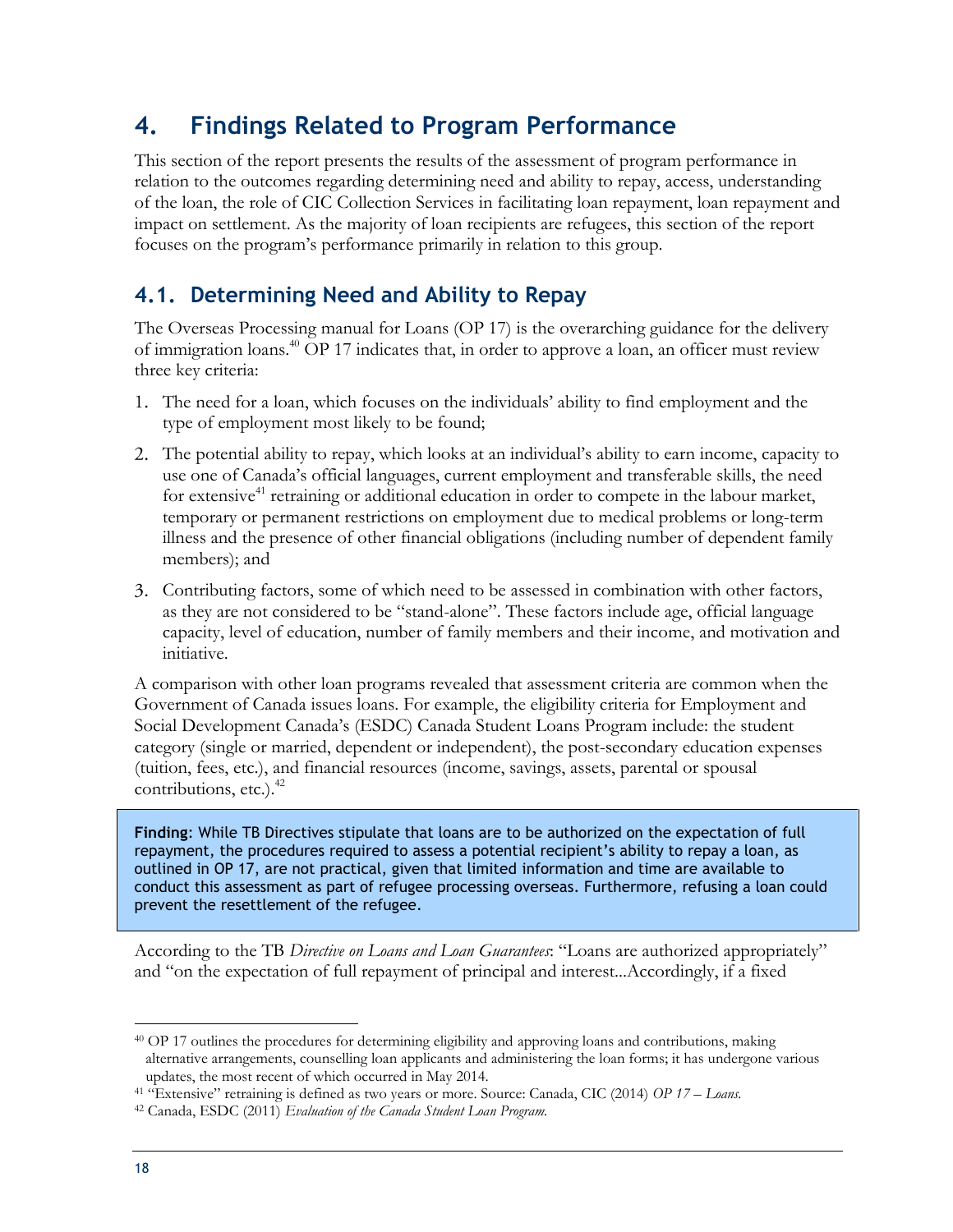repayment schedule is not feasible or if repayment is conditional on some future event, a loan may not be issued."<sup>43</sup>

The assessment for transportation and admissibility loans is done within the context of the selection interview with refugees.<sup>44</sup> The document review and interviews revealed that the potential ability of a specific individual to repay an immigration loan is very difficult to assess in this context, due to time constraints and a lack of information. Interviews with visa offices indicated that very little time is spent on the loan during the selection interview – typically between one and five minutes. As well, it was mentioned in a few interviews with CIC representatives that the need for the loan overrides the ability to repay, as the main focus at that point in time is refugee resettlement. In addition, a review of the overseas refugee selection process, conducted as part of the evaluation, found that the immigration loan comprises a very small component of the overall selection interview process.<sup>45</sup>

Program guidance requires visa officers to assess applicants against the criteria required to come to Canada as a refugee, as well as assess them against the criteria for an immigration loan.<sup>46</sup> OP 17 notes that the loan assessment is intended to be "distinct" from the assessment in the selection interview.<sup>47</sup> However, the resulting decisions are inextricably linked. The loan is the main mechanism currently being used to assist refugees in coming to Canada, supporting the mandate of the refugee resettlement program. For refugees without financial means, where no contribution funds or other avenues of assistance are available, a refusal for a loan would prevent them from coming to Canada, irrespective of the selection decision. Therefore, considering the refugee context, a refusal for a loan would not be feasible, as it would be counter to the objectives of the resettlement program, which the loan program is trying to support.

A review of the refugee selection process revealed that, at the time the eligibility for the loan is being decided, various decisions surrounding the refugee's application would not be normally determined (e.g. health, final destination, etc.).<sup>48</sup> There are no formal tools to assess official language capacity and employability. Rather, the visa officer is asked to consider a complex myriad of factors which may affect linguistic ability and employment potential, and try to predict how the individual will fare in Canada. OP 17 does acknowledge that the potential ability to repay a loan "is more difficult to evaluate as it involves weighing many contributing factors", and that "sound judgment and discretion are essential to evaluate an applicant's ability, or potential ability, to repay a loan."<sup>49</sup>

In sum, considerable guidance is provided to assess eligibility for the loan in OP 17. However, irrespective of the guidance provided, the assessment of the potential ability to repay a loan is impractical given the timing and circumstances of the overseas refugee processing context, and given the critical role of the loan in ensuring that refugees have the means to come to Canada once selected.

 $\overline{a}$ <sup>43</sup> Canada, TBS (2009) *Directive on Loans and Loan Guarantees.*

<sup>44</sup> Canada, CIC. *Refugees and Humanitarian Protected Persons Abroad – Interview, Analysis and Decision Tool Kit.*

<sup>45</sup> Canada, CIC. *Refugees and Humanitarian Protected Persons Abroad – Interview, Analysis and Decision Tool Kit;* Canada, CIC (2015) *Process Overview: GAR Program;* Canada, CIC (2015) *Process Overview: PSR Program.*

<sup>46</sup> Canada, CIC (2014) *OP 17 – Loans;* Canada, CIC (2009) *OP 5 – Overseas Selection and Processing of Convention Refugees Abroad Classes and Members of Humanitarian-protected Persons Abroad Classes.*

<sup>47</sup> Canada, CIC (2014) *OP 17 – Loans.*

<sup>48</sup> Canada, CIC (2015) *Process Overview: GAR Program; Canada, CIC (2015) Process Overview: PSR Program.*

<sup>49</sup> Canada, CIC (2014) *OP 17 – Loans.*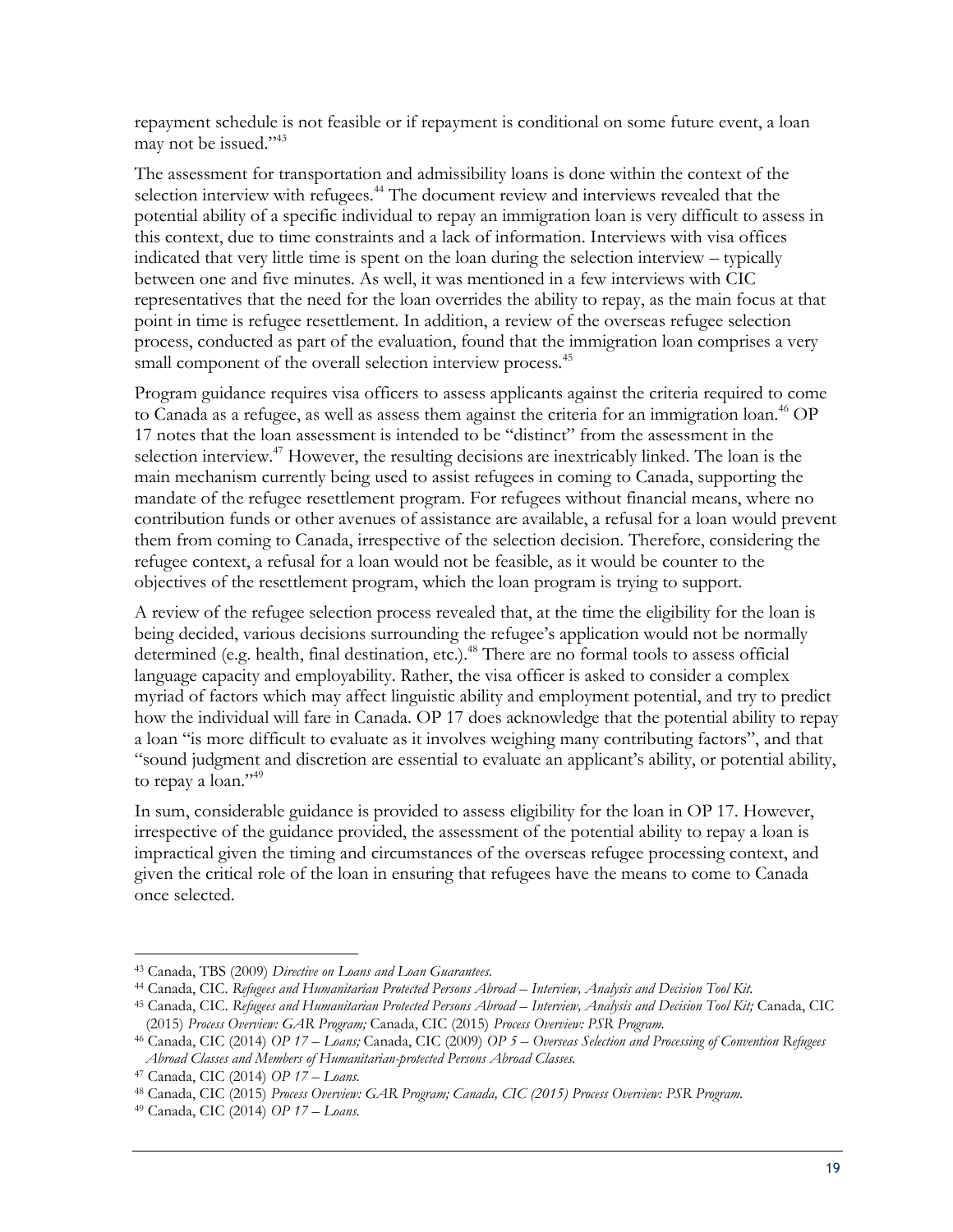### <span id="page-31-0"></span>**4.2. Access**

#### <span id="page-31-1"></span>**4.2.1. Access to Loans**

As noted earlier, when the Immigration Loan Program was introduced in 1951, it was intended to assist immigrants from Europe whose services were urgently needed and who could not afford their own transportation.<sup>50</sup> Over time, the program evolved into a mechanism to help finance the resettlement of refugees.<sup>51</sup>

**Finding**: While several immigration classes are eligible to receive immigration loans, the program is being used primarily to resettle refugees from abroad.

As described in Section 1.2.2, foreign nationals, permanent residents, and Canadian citizens are eligible to apply for a loan, with eligibility linked to the purpose of the loan to be issued.<sup>52</sup> However, OP 17 indicates that "[in] practice, the majority of loans are approved for Convention refugees and their family dependants, and members of the Humanitarian-protected persons abroad classes, who come to Canada, either with government assistance or through private sponsorships, as part of the Annual Refugee Plan."<sup>553</sup> This was confirmed in the administrative data, which revealed that, between 2008 to 2012, the vast majority of loan recipients (97.8%) were resettled refugees – 57.5% were GARs and 40.3% were PSRs. Correspondingly, 93.5% of GAR cases and 87.9% of PSR cases resettled in Canada during this timeframe received at least one loan (see Table 13).<sup>54</sup> Furthermore, it was noted in some interviews with CIC representatives that, by default, all refugees get a loan overseas.<sup>55</sup>

| <b>Fiscal Year</b>     | <b>GAR cases</b> |       | <b>PSR Cases</b> |       |
|------------------------|------------------|-------|------------------|-------|
| 2008                   | 2,567            | 92.9% | 1,359            | 87.2% |
| 2009                   | 2.668            | 92.6% | 1,962            | 89.5% |
| 2010                   | 2.662            | 94.2% | 1.783            | 84.8% |
| 2011                   | 2.574            | 93.9% | 2.299            | 89.8% |
| 2012                   | 2.084            | 93.8% | 1.704            | 87.7% |
| Overall (2008 to 2012) | 12.555           | 93.5% | 9.107            | 87.9% |

#### <span id="page-31-2"></span>**Table 13: Number and Percentage of GAR and PSR Cases with at Least One Loan**

Source: CIC IFMS (SAP) System and FOSS/GCMS.

 $\overline{a}$ <sup>50</sup> Ninette Kelley and Michael Trebilcock (2013) *The Making of the Mosaic: A History of Canadian Immigration Policy.*

<sup>51</sup> Canada, Department of Manpower and Immigration (1976) *Immigration Act 1976: Analysis*.

<sup>52</sup> Canada, Department of Justice (2002) *Immigration and Refugee Protection Regulations*. Section 289.

<sup>53</sup> Canada, CIC (2014) *OP 17* – *Loans*.

<sup>54</sup> While data is incomplete, based on anecdotal evidence and partial data, it is believed that most of the remaining GAR cases (5.5%) would include those that received a contribution instead of a loan, as well as instances where multiple cases were combined into one loan, and most of the remaining PSR cases (12.1%) would include instances where the loan is paid by the sponsor or by the refugee themselves.

<sup>&</sup>lt;sup>55</sup> Findings from the interviews with CIC visa offices also found that while some refugees may be able to pay for all or part of the costs associated with transportation and admissibility, the current delivery structure of the program overseas does not facilitate this option, and thus, it may not be possible for some refugees, with means, to pay for all or part of the costs themselves. Correspondingly, 21.4% of loan recipients surveyed (28.5% of PSRs versus 18.5% of GARs) would have been able to pay for at least some of the costs covered by the loan.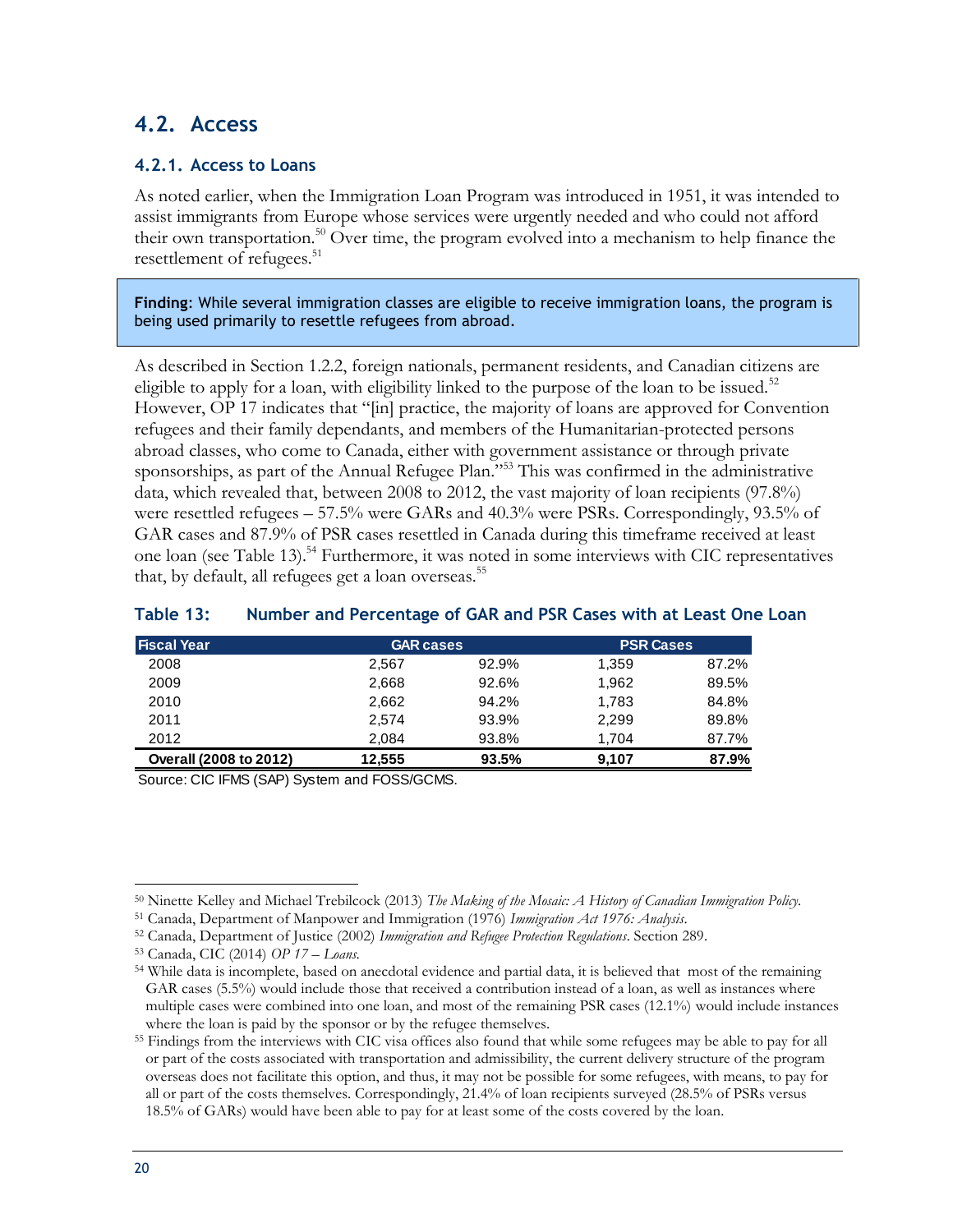The interviews indicated that those in need have access to loans. However, it was observed during the evaluation that the Immigration Loan Program is broadly viewed by CIC and other stakeholders as a "refugee program", and that it is implemented as such by CIC, as evidenced by the target set for program reach (100% of resettled refugee principal applicants landing in Canada), $56$  as well as program documentation. $57$ 

A review of publicly available program information found that immigration loans do not appear to be broadly promoted by CIC. While the CIC website includes information on immigration loans, it is general in nature, not easily located, and is targeted to refugees.<sup>58</sup> The CIC website also includes online bulletins that contain some information on loans. However, they are specifically targeted to GARs and PSRs and presume that the individual will be given a loan (i.e., there is no information on eligibility), further supporting the view held by some interviewees that loans are provided automatically to refugees.<sup>59</sup>

**Finding**: While assistance loans are available to meet labour market access needs, they are, in practice, used almost exclusively to pay for housing rental and utility deposits.

The evaluation found that there are some missed opportunities – specifically, in relation to the assistance loan. While this type of loan is broadly available to foreign nationals<sup>60</sup> for various types of assistance (i.e., assistance for the basic needs of life, basic household needs and labour market access needs), $61$  the manner in which the program is being implemented limits its use.

Under the category "basic needs of life", a departmental audit revealed that, generally, assistance loans are being issued to GARs for the purpose of paying rental and utility deposits.<sup>62</sup> This was further confirmed in the administrative data, which revealed that, between 2008 and 2012, 97% of assistance loans were issued to GARs, and in interviews with CIC representatives who indicated that because deposits are mandatory in many regions of the country but are not covered under RAP start-up allowances, the loan is commonly used for this purpose.

With respect to "basic household needs", no mention is made of loans for this purpose in the *Inland Processing Manual for Convention Refugees Abroad* (IP 3), and no mention was made of its use by interviewees.

With respect to labour market access needs, IP 3, Part 2 indicates that assistance loans can cover certain costs, such as the purchase of required tools or work clothing or the costs of licensing exams; however, interviews with CIC representatives confirmed it is rarely used for this purpose. After further review of IP 3, it was found that CIC officers in Canada are instructed to use this

 $\overline{a}$ <sup>56</sup> Canada, CIC (2014) *Report on Plans and Priorities 2014–15*.

<sup>57</sup> Canada, CIC (2014) *OP 17* – *Loans*; Canada, CIC (2014) *OP 5 – Resettlement from overseas; Canada, CIC. Refugees and Humanitarian Protected Persons Abroad – Interview, Analysis and Decision Tool Kit;* Canada, CIC (2015) *Process Overview: GAR Program; Canada, CIC (2015) Process Overview: PSR Program.*

<sup>58</sup> Canada, CIC (2012) *Financial Assistance – Refugees*.

<sup>59</sup> Canada, CIC (2014) *Government-Assisted Refugee Resettlement in Canada: Information Bulletin*; Canada, CIC (2014) *Privately Sponsored Refugee Resettlement in Canada: Information Bulletin*.

<sup>&</sup>lt;sup>60</sup> A foreign national means a person who is not a Canadian citizen or a permanent resident, and includes a stateless person. Source: Canada, Department of Justice (2002) *Immigration and Refugee Protection Act*.

<sup>61</sup> Canada, CIC (2014) *OP 17 – Loans*.

<sup>62</sup> Canada, CIC (2005) *Audit Report – Report on Financial and Administrative Controls on the Immigration Loans Program;*  Canada, CIC (2013) *Departmental Performance Report 2012-2013.*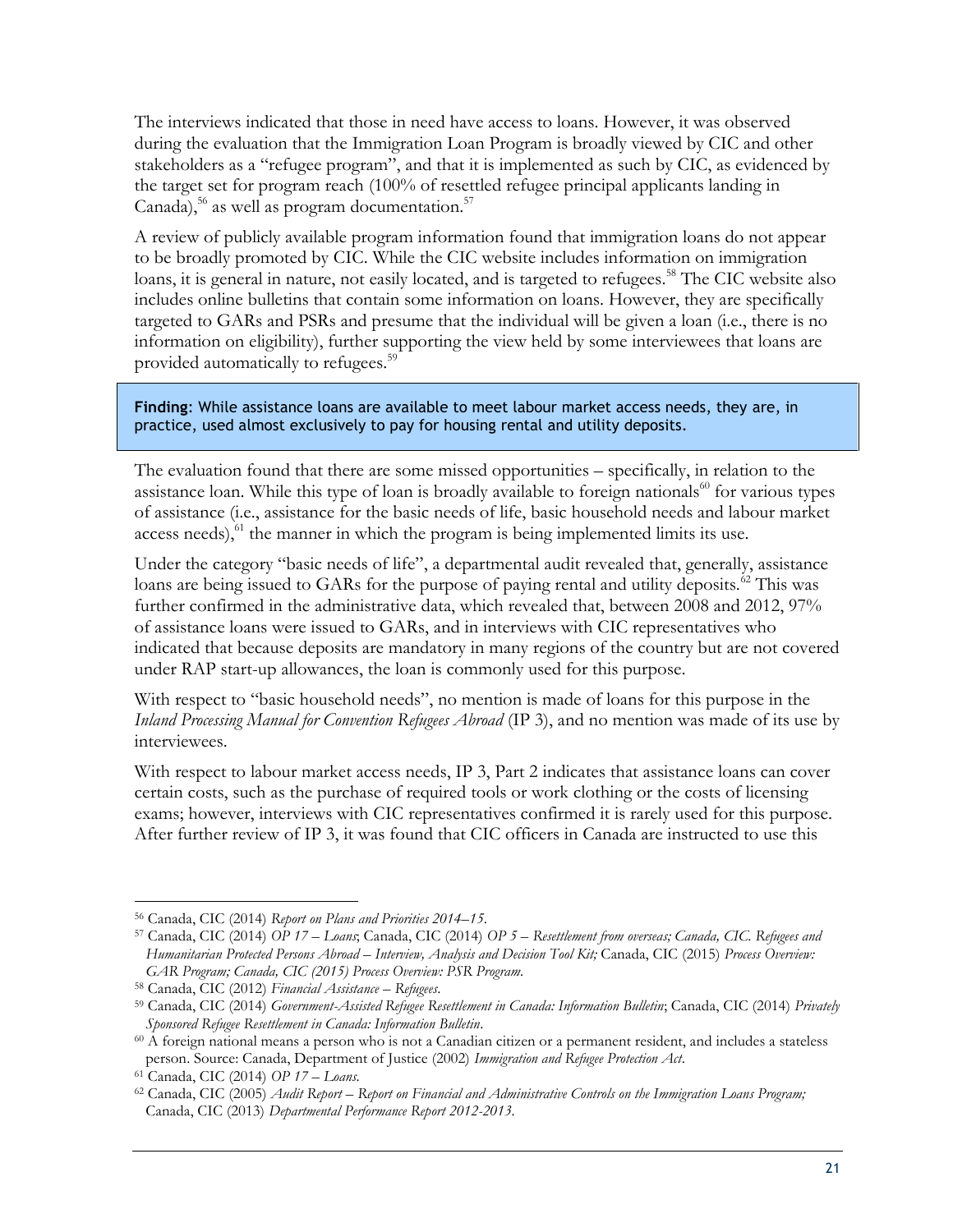type of assistance loan in cases "where a job is secured" or "where employment is offered".<sup>63</sup> In essence, an applicant must have already accessed the labour market in order to be eligible for this type of loan, and cannot use this type of loan to improve their employability, further limiting its use in assisting with settlement needs.

### <span id="page-33-0"></span>**4.2.2. Access to Overseas Contributions and Loan Conversions**

As stated earlier, the Immigration Loan Program allows for access to RAP contributions,<sup>64</sup> instead of a loan, for certain GARs<sup>65</sup> with special needs, in order to pay transportation and medical costs associated with coming to Canada. These refugees are understood to have "higher settlement needs", and thus may require additional support in Canada to become self-sufficient. Operational Bulletin 513 states that PSRs are "not normally eligible for contributions" and in practice, only GARs receive overseas contributions. While PSRs do not receive contributions, sponsors can assume the medical and travel costs on behalf of the sponsored refugees, should they choose to do so. $66$ 

PSRs are "not normally eligible for contributions; however, the sponsor may be willing to undertake medical and travel costs on behalf of the sponsored refugees"<sup>67</sup>.

Eligibility for access to RAP contributions is generally determined prior to the arrival of the refugee in Canada, and arrangements are made overseas for a contribution to be granted in lieu of a loan (i.e. an overseas contribution). As the responsible authority for the RAP budget, IPMB reviews all requests from visa officers and approves or refuses access based on the case information and available budget.<sup>68</sup> The RAP annual budget allocated for the transportation and medical costs of refugees with higher settlement needs was increased from  $$400,000^{69}$  to \$500,000 in FY 2004/05.<sup>70</sup>

For a five-year period (2006-07 to 2010-11), eligibility for access to these contributions could be determined after the refugee's arrival, with arrangements made to convert an existing loan to a contribution in Canada (i.e., allowing for an in-Canada loan conversion). These arrangements were made through calls for requests for conversions, which were sent to regional and local CIC offices, who in turn, consulted with RAP SPOs before submitting these requests to IPMB for final decision. $71$ 

**Finding**: The budget allocated for contributions is not sufficient to meet the apparent demand. While contributions can be provided overseas, there is currently no mechanism in place to convert a loan to a contribution after arrival in Canada.

<sup>63</sup> Canada, CIC (2012) *IP 3 – In-Canada Processing of Convention Refugees Abroad and Members of the Humanitarian-Protected Persons Abroad Classes – Part 2.*

<sup>64</sup> Subject to available budget. Source: Canada, CIC (2013) *Operational Bulletin 513.*

<sup>65</sup> This does not include GARs destined to the province of Quebec.

<sup>66</sup> Canada, CIC (2013) *Operational Bulletin 513*.

<sup>67</sup> Canada, CIC (2013) *Operational Bulletin 513*.

<sup>68</sup> Canada, CIC (2013) *Operational Bulletin 513.*

<sup>69</sup> Canada, CIC (2014) *OP 17* – *Loans*.

<sup>70</sup> CIC Financial Documentation.

<sup>71</sup> CIC Internal communications with program areas.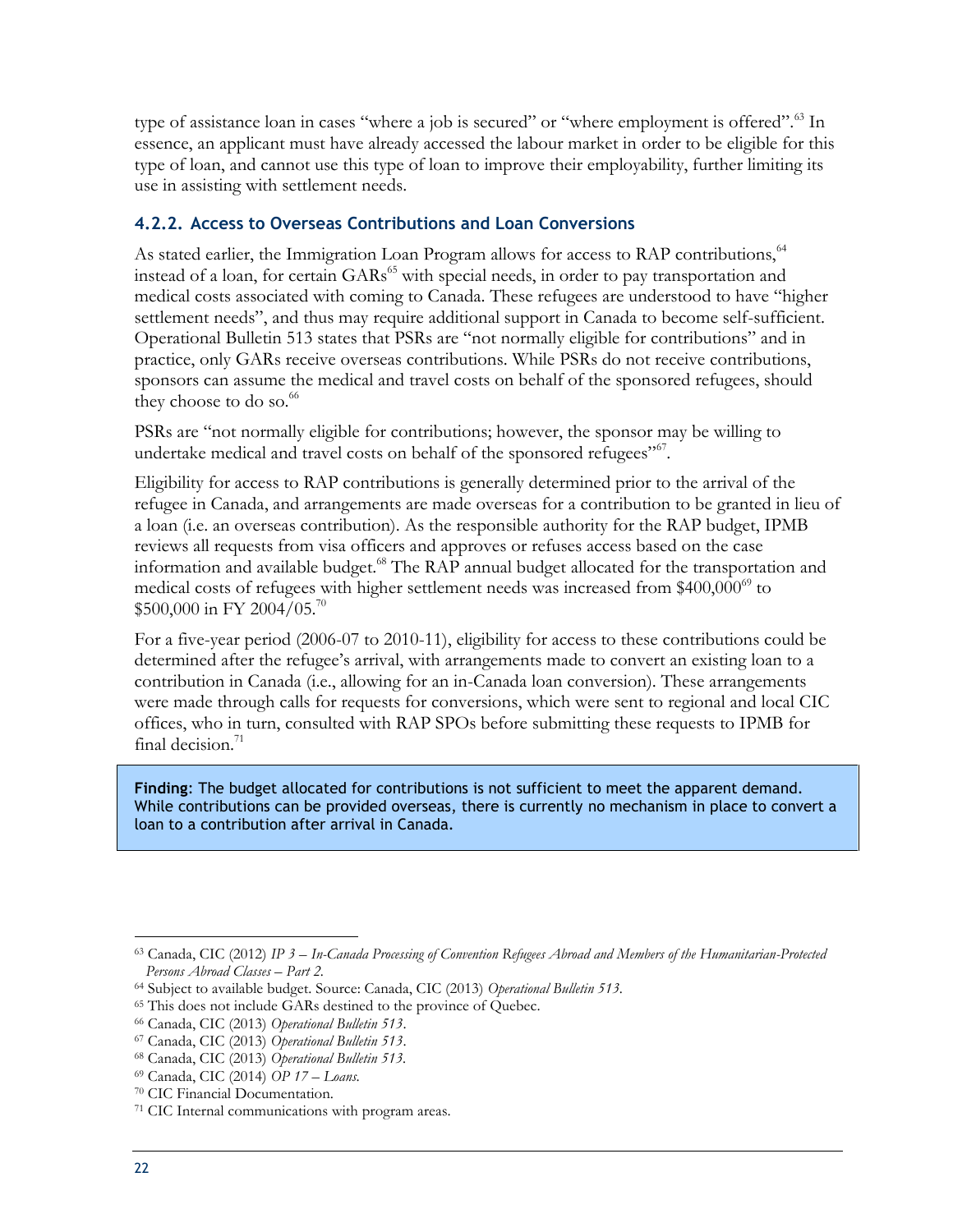Currently, the total amount available for contributions per year is \$500,000, equivalent to about 4% of the total value of loans provided annually (\$12.7M on average).

It is estimated in OP 17 that a \$400,000 budget could "reasonably accommodate between 40 and 50 refugee families per year".<sup>72</sup> Using this information as a guide, the current budget of \$500,000 could accommodate between 50 and 63 families, or about 2% of GAR cases each year.<sup>73</sup> Based on an analysis of 2003-2012 program data, access to contributions was slightly higher than this prediction, though still infrequent, with only 4% of the 26,342 GAR cases having had access to a contribution.<sup>74</sup>

### **Exhibit 1 – Loan Conversions**

In 2012, the practice of in-Canada loan conversions was stopped after a review of the practice led by CIC's Finance Branch revealed that in-Canada loan conversions were not in line with the Terms and Conditions of the RAP contribution fund. Advice received from the Treasury Board Secretariat (TBS) during the review indicated that the *Debt Write-off Regulations* supersede the *Policy on Transfer Payments* and confirmed that transportation and medical costs were not an eligible expenditure for GARs under the RAP Terms and Conditions. This was confirmed by a review of program documentation for the evaluation which showed that the RAP contribution fund is divided into two parts, with two sets of eligible recipients and expenditures. While GARs are eligible recipients for RAP, travel and medical costs overseas are not an eligible expense for GARs. Rather, these costs are an eligible expense for service provider organizations, such as the IOM. Therefore, RAP funds can be used to reimburse the IOM for the travel and medical costs overseas (i.e. overseas contributions), but cannot be given to GARs to help them repay their loan in Canada (i.e. in-Canada loan conversion).

Guidance provided to officers in determining whether or not to recommend a contribution reflects the limited funding available. While the Operational Bulletin released in 2013 encouraged visa officers overseas to be proactive in putting forward requests for contributions,  $^{75}$  OP 17 warns "that not every special-needs refugee will be allowed to access the contribution fund".<sup>76</sup> It also notes that as available contribution dollars are limited, IPMB may look at other options when reviewing each contribution request, such as the possibility of assistance from a sponsor.

 $\overline{a}$ <sup>72</sup> Canada, CIC (2014) *OP 17 – Loans*.

<sup>73</sup> Information on GAR cases (2003 to 2012) was used to approximate the number of GAR families arriving in Canada each year, as information on family composition is not available in the immigration landing data. On average, there are 2,743 GAR cases arriving in Canada each year. Therefore, it is estimated that the \$500,000 budget can reasonably accommodate about 1.8% of cases (50 families) to 2.3% of cases (63 families), or about 2% of GAR cases overall, each year.

<sup>74</sup> This analysis was based on information obtained from two series of "rolling" Excel spreadsheets – one series tracking overseas contributions (FY 2002/03 to FY 2012/13) and the other series tracking in-Canada loan conversions (FY 2006/07 to FY 2010/11). The spreadsheets were combined and the duplicates were removed (as the same individual could be carried forward on multiple lists). To the extent possible, the resulting information was verified with program representatives, and then matched to the loan and immigration landing data (using one or a combination of the following: case number, FOSS ID, loan account number, or client name and landing date). Based on this process, a total of 1,091 GAR cases were found to have received an overseas contribution or loan conversion during the 2003 to 2012 reporting period.

<sup>75</sup> Canada, CIC (2013) *Operational Bulletin 513.*

<sup>76</sup> Canada, CIC (2014) *OP 17 – Loans*.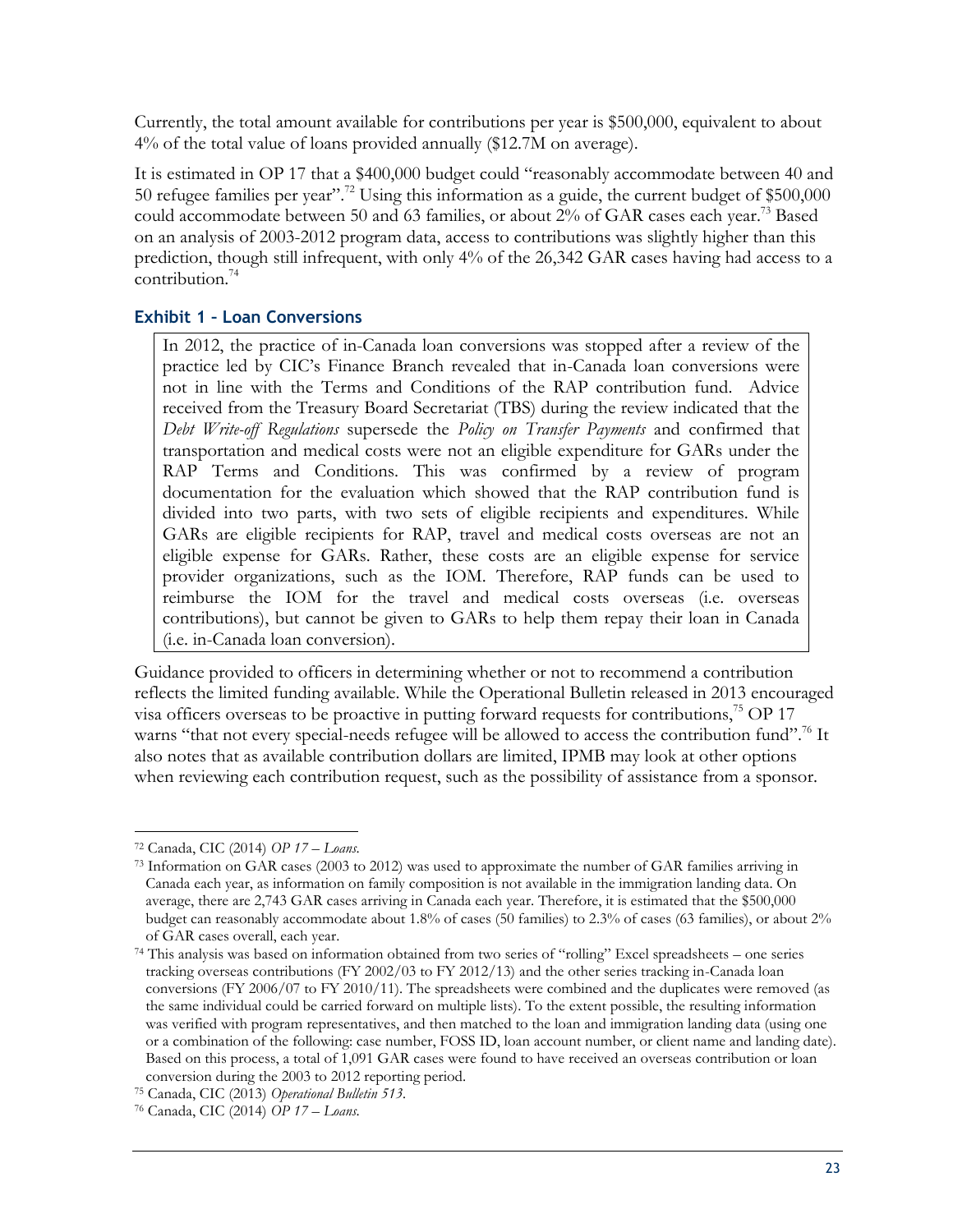There is evidence that the loss of the loan conversion mechanism (see Exhibit 1) has hampered the program's ability to adequately provide access to contributions for those in need. As shown earlier, the overseas context does not lend itself well to assessing a person's potential ability to repay a loan (and therefore, the ability to assess the need for a contribution). Additionally, some interviewees indicated that issues affecting the ability to repay may not present themselves until after arrival in Canada. This was supported by findings from the RAP SPO and SAH surveys which showed that many respondents had encountered refugees, at least sometimes, who at first looked like they would have the potential ability to repay a loan, but for whom it later became apparent (after arrival) that there was no way that they would ever be able to repay the loan.

A review of administrative data revealed that contribution spending for the Immigration Loan Program, along with the distribution of contributions among GAR cases, were highest in the years when the in-Canada loan conversions were permitted. During this timeframe, access to contributions peaked at 8.7% of GAR cases in 2009, and averaging 6.8% of GAR cases over the four-year period. In fact, during this period, spending consistently surpassed the \$500,000 budget.

Currently, in the absence of the loan conversion mechanism through RAP, loans that cannot be repaid have to be written-off. The write-off mechanism, however, does not waive the debt; it is an accounting mechanism and not a form of forgiveness. As noted previously in Section 3.1, the write-off "does not forgive the debt or release the debtor from the obligation to pay; nor does it affect the right of the Crown to enforce collection in the future."<sup>77</sup> As such, the write-off mechanism does not adequately replace the loan conversions, which released the recipient from any further responsibility for the debt, and is not in line with the overall intent of the contributions component of the program: to provide additional settlement support to those with high settlement needs.<sup>78</sup>

In sum, budget constraints as well as the lack of a mechanism to provide assistance after arrival in Canada undermine the intent of the contribution funding, which is to provide a mechanism to assist those who are deemed to not have the potential to repay a loan.

### <span id="page-35-0"></span>**4.3. Recipients' Understanding of the Loan**

The recipients' understanding of the loan was assessed at two different points in time: 1) at the time of signing the loan agreement up to departure for Canada; and 2) after arrival.

### <span id="page-35-1"></span>**4.3.1. At Time of Signing**

**Finding**: Prior to departure, many recipients are aware of the loan and the requirement to pay it back, but some do not know the loan details, notably, the amount of the loan.

As previously noted in Section 4.1, the loan is first discussed at the time of the selection interview with the refugee overseas. A review of program documentation showed that there are procedures and guidance in place for CIC staff to explain the loan (e.g., OP 17, the loan agreement form, and an operational bulletin), however, interviews with visa offices indicated that the only written information provided to the loan recipient to assist with their understanding is the loan agreement, which is not available in multiple languages and is a legal document and thus, not

<sup>77</sup> Canada, TBS (2009) *Directive on Receivables Management.*

<sup>78</sup> Canada, CIC (2014) *OP 17 – Loans*; Canada, CIC (2013) *Operational Bulletin 513.*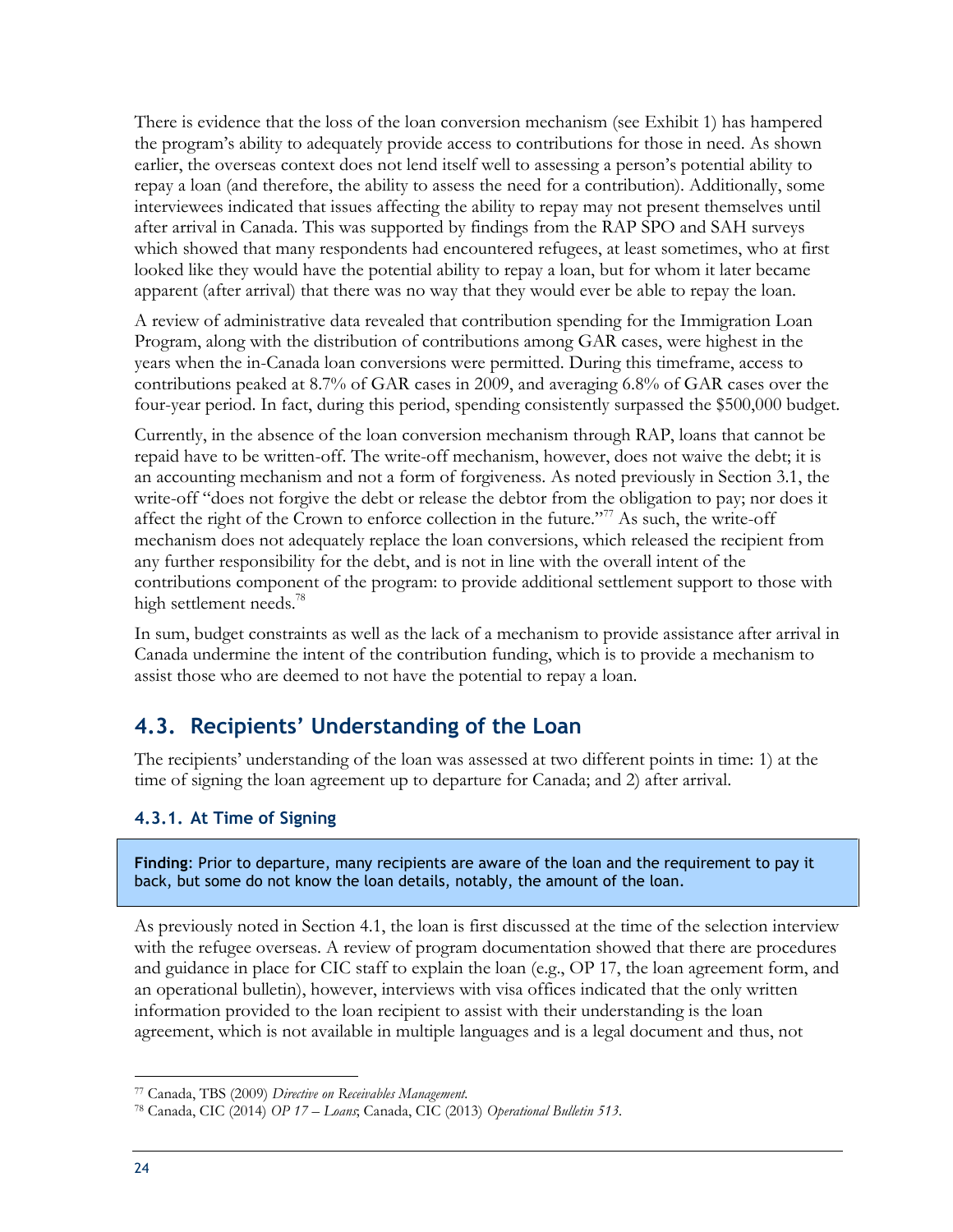written in plain and accessible language. Moreover, as previously noted, visa officers spend very little time - typically between 1 and 5 minutes - explaining the loan.

Interviews with visa offices further revealed that the individual's understanding of the loan is also limited by various factors such as their ability to absorb the information, their state of mind at the time (as they are people in need of protection), and the degree to which they would likely understand the relative value of the loan. In addition, the profile of loan recipients showed that many (53.5%) have no knowledge of either official language. These individuals must often rely on the assistance of an interpreter during the selection process. As well, questions are not always asked by refugees overseas, but when they are, interviewees noted they are general in nature, related to the loan amount and length of time to repay. Findings from the focus groups with refugees confirmed that they did not ask a lot of questions overseas, as there are time constraints, or they did not have questions at that stage. As a result, refugees have varying levels of understanding of the loan prior to departure for Canada.

Findings from the survey of loan recipients showed that 73.3% of those who received an overseas transportation and/or admissibility loan first learned that they were getting a loan prior to departure. Of those who did know, many indicated they did not know the amount of the loan (55.6%) or how much time they would have to repay it (57.4%). Moreover, some (24.4%) did not know who was included in the loan. The first source of information reported most frequently by those who first learned about the loan overseas was a government of Canada official overseas (56%), or an orientation session provided by the IOM prior to departure (29.6%). There were no significant differences between GARs and PSRs, who learned overseas, in how they first found out about the loan.

Similarly, the majority of focus group participants indicated that they knew about the loan prior to departure for Canada, but not the details. Many did not know the loan amount, that interest would be charged, or the terms and conditions of repayment until they were in Canada. A number indicated that they signed the loan agreement without understanding all of the details because they felt they had no choice, or they were rushed.

From a legal perspective, the most important piece of information to have prior to departure is the amount of the loan for which they are responsible to repay. Without this, there cannot be a "meeting of the minds", $\frac{7}{2}$ " which is essential to the establishment of the loan as a legal contract. The evaluation found that the process and procedures in place for preparing and signing the loan agreement do not facilitate this understanding, as the final amount is not yet available. This is acknowledged on the reverse side of the loan agreement, which indicates that the amount on "the agreement represents the estimated principal amount of the loan… [the] actual principal amount of this loan, if different…will be made known to you after the transportation company honouring this warrant and Revenue Accounting, NHQ Finance, audits your loan account."<sup>80</sup> In addition, the *Directive on Receivables Management* requires that "debtors are informed of their obligations under applicable acts and regulations".

With this in mind, OP 17 indicates that the visa officer "must explain…that although the total amount of the transportation loan will not be written on the form before they are ready to travel to Canada, they will be responsible for repayment of the loan." According to procedures, the IOM or a visa officer will return the signed client copy of the loan agreement, with the final total

<sup>79</sup> A 'meeting of the minds' means that there is agreement between the parties of the amount of the financial commitment, and that it is known at the time the agreement is entered into.

<sup>80</sup> Canada, CIC. *IMM500*.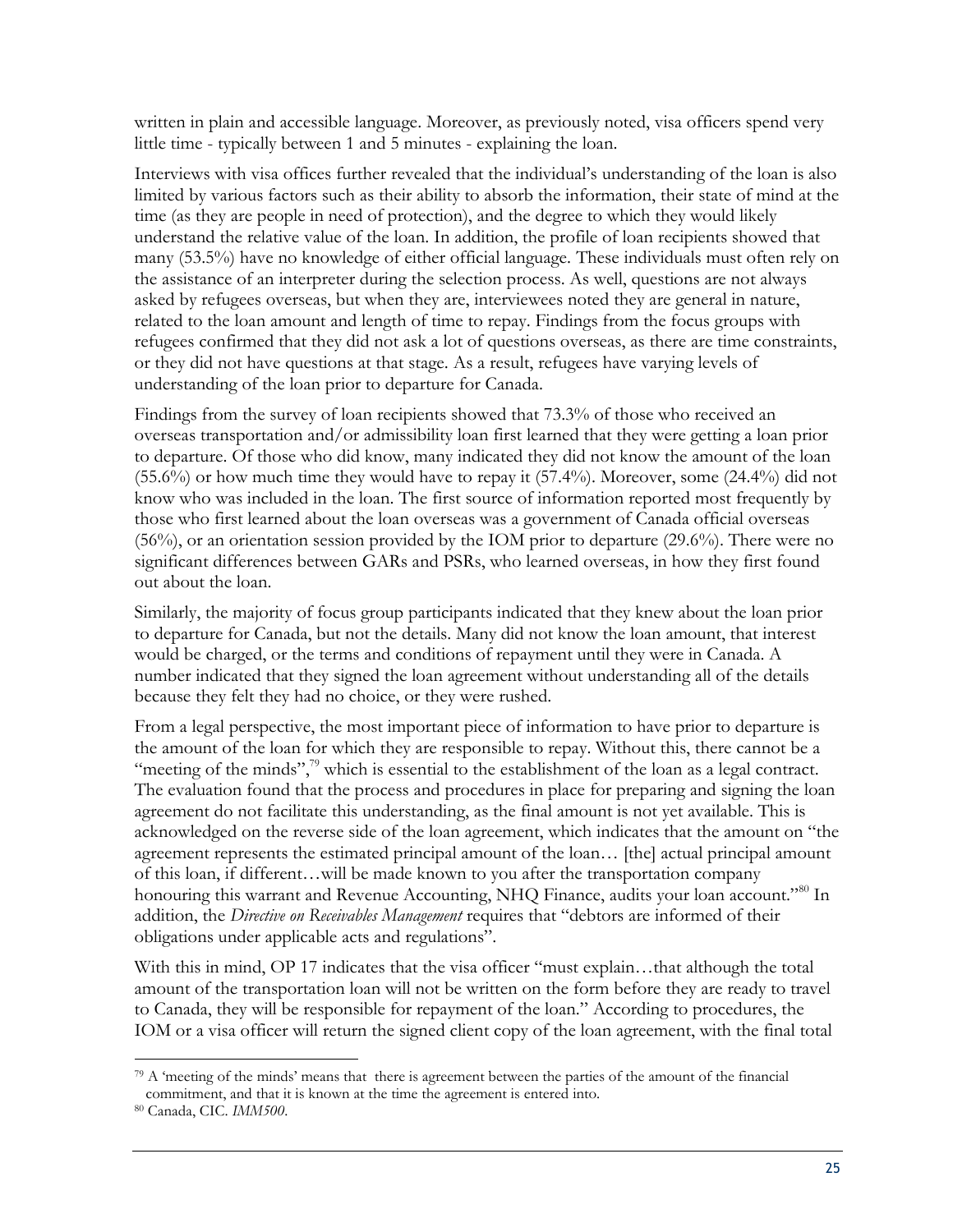amount, to the recipient when they are ready to travel to Canada.<sup>81</sup> However, it is unclear how and exactly when this transaction occurs, or to what extent recipients are made aware of what they are receiving at that time.

#### <span id="page-37-0"></span>**4.3.2. After Arrival in Canada**

**Finding**: At the time of receiving their first loan statement, the majority of recipients know they have a loan and need to repay it, but some do not fully understand the repayment requirements, such as the repayment start date.

Findings from the survey of loan recipients showed that 26.7% of those who received an overseas transportation and/or admissibility loan first learned that they were getting a loan after they arrived in Canada. Of these, 37.3% first learned about the loan through their loan statement<sup>82</sup> or letter, and 32.2% were informed through a settlement/immigrant serving organization in Canada. In addition, at the time of receiving the first loan statement, the vast majority of respondents indicated that they understood that they had been provided with a loan  $(96.6\%)$ , and that they would have to repay the loan  $(97.5\%)$ . However, somewhat fewer understood that they would be charged interest on the loan (70.3%), or that they could pay more than the minimum amount (75.3%), and only 56.3% understood that they would have to start repaying the loan 30 days after their arrival.

The lack of understanding of loan repayment requirements among loan recipients was also confirmed in the interviews with CIC officers in regional offices and collection officers at NHQ, as well as in interviews with program stakeholders. Furthermore, findings from the RAP SPO and SAH surveys indicated that they generally receive questions from refugees regarding the loan, and the most common questions are related to repayment (see Table 14).

### <span id="page-37-1"></span>**Table 14: Types of Questions Received by RAP SPOs and SAHs Related to Loans**

| $I$ avic $I$ .<br>Types of Questions Received by RAF SFOS and SATIS Related to Loans                           |                     |                      |              |  |  |  |
|----------------------------------------------------------------------------------------------------------------|---------------------|----------------------|--------------|--|--|--|
|                                                                                                                | <b>RAP SPOs re:</b> | <b>SAHs re: PSRs</b> |              |  |  |  |
| <b>Types of Questions</b>                                                                                      | <b>GARs (n=19)</b>  | (n=14)               | <b>Total</b> |  |  |  |
| Questions about the concept of a loan                                                                          | 16                  | 9                    | 25           |  |  |  |
| Questions about interest and interest-free period                                                              | 19                  | 10                   | 29           |  |  |  |
| Questions about repayment                                                                                      | $19*$               | $14*$                | 33           |  |  |  |
| Questions about arrears                                                                                        | 16                  | 11                   | 27           |  |  |  |
| Questions about the consequences of not paying the loan                                                        | 17                  | 9                    | 26           |  |  |  |
| Other questions                                                                                                | 12                  |                      | 13           |  |  |  |
| *Note: Survey respondents were first asked to indicate all the different types of questions received, and then |                     |                      |              |  |  |  |

*identify the most common type; for both RAP SPOs and SAHs, questions regarding repayment were identified more frequently as the most common type.*

Source: SAH Survey and RAP SPO Survey

 $\overline{a}$ <sup>81</sup> Canada, CIC (2014) *OP 17 – Loans*.

<sup>82</sup> The loan statement, supplied by CIC, is a statement of account which includes the total amount of the loan, total payments applied to the loan principal and to loan interest, current interest rate, the scheduled monthly payment amount and an amount for when the account is in arrears. Loan activity during the past month is also recorded on the loan statement, as well as the toll free phone number for CIC Collection Services.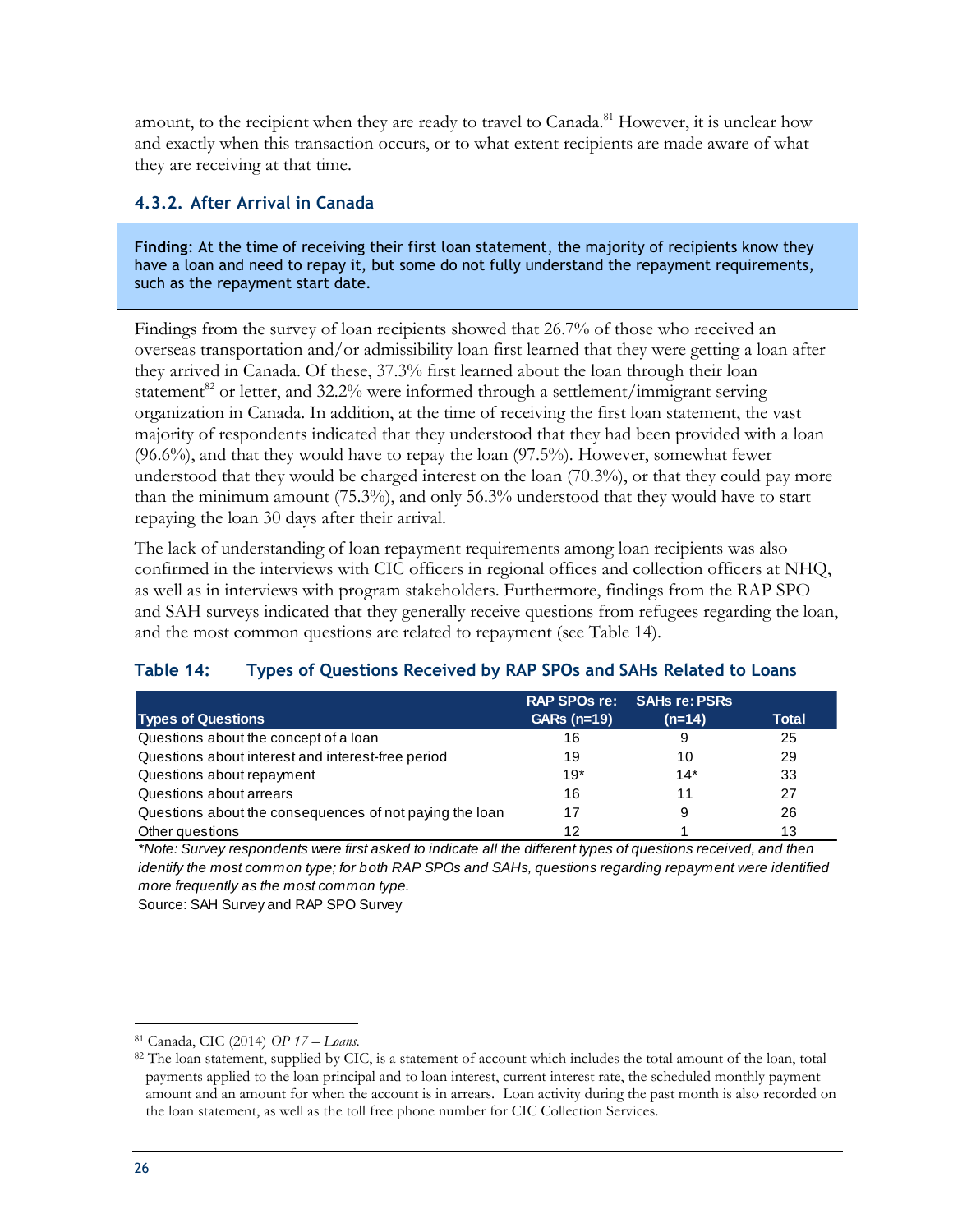### <span id="page-38-0"></span>**4.4. Role of CIC Collection Services**

CIC has four main means to recover debts: direct collection action, recovery through set-off, use of private collection agencies, and legal action, such as the garnishment of wages.<sup>83</sup> CIC currently uses direct collection action (through the CIC Collection Services), garnishment of wages, and set-offs through CRA as its main methods of debt recovery. It was noted in interviews that collection agencies were used in the past, but were found not to be cost-effective.<sup>84</sup>

**Finding**: CIC Collection Services are accessible in terms of language of service, hours of services and methods of payment. However, information on how to contact CIC Collection Services, and what services they offer, is not visible on the CIC public website, nor well communicated in CIC documentation provided to loan recipients.

Findings from the interviews, as well as the surveys of RAP SPOs and SAHs, did not indicate any significant issues with the accessibility of CIC Collection Services in terms of language of service, hours of service or methods of payment. Overall, respondents to the RAP SPO and SAH surveys generally agreed or strongly agreed that the hours of service are appropriate, that CIC offers enough ways to pay the loan, and CIC Collection Officers are generally able to answer questions.

The vast majority (95.1%) of respondents to the loan recipient survey, who had contacted CIC regarding their loan (either on their own or through someone on their behalf) agreed or strongly agreed that CIC offers enough ways to pay the loan. Furthermore, 94.9% of those who had used the 1-800 number to contact CIC on their own indicated that they were able to get answers to their questions, 92.2% indicated that they were able to contact CIC at a time of day that was convenient for them, and 89.4% indicated that it was easy to understand the person to whom they were talking. That said, only 38.7% of respondents had contacted CIC regarding their loan (either on their own or through someone on their behalf), with a lower percentage of PSR respondents (31.1%), compared to GAR respondents (43.5%) reporting this contact.

The focus groups highlighted the need for better promotion of the number to call for CIC Collection Services and the assistance they could provide. Very few focus group participants were aware that they could call CIC to make alternative arrangements and did not know the phone number to call or where to find it. Of those who mentioned CIC Collection Services, all indicated that their SPO or sponsor called on their behalf.

Observations during the evaluation revealed that the 1-800 number for CIC Collection Services is not well advertised. The number does not appear to be posted on the CIC website,<sup>85</sup> nor is there sufficient information online regarding the loan (see Section 4.2.1). Moreover, the information bulletins designed for refugees do not include this number.<sup>86</sup> The number can be found on the back of the loan agreement, but the loan form is a carbon-based document, which over time, likely becomes difficult to read. It can also be found on the monthly loan statement, but it is located on the part of the statement that is to be detached and returned with the recipient's payment.

 $\overline{a}$ <sup>83</sup> Canada, CIC (2008) *Receivables Management Plan*.

<sup>84</sup> CIC internal documents.

<sup>85</sup> Canada, CIC (2012) *Financial Assistance - Refugees.*

<sup>86</sup> Canada, CIC (2014) *Government-Assisted Refugee Resettlement in Canada: Information Bulletin*; Canada, CIC (2014) *Privately Sponsored Refugee Resettlement in Canada: Information Bulletin*.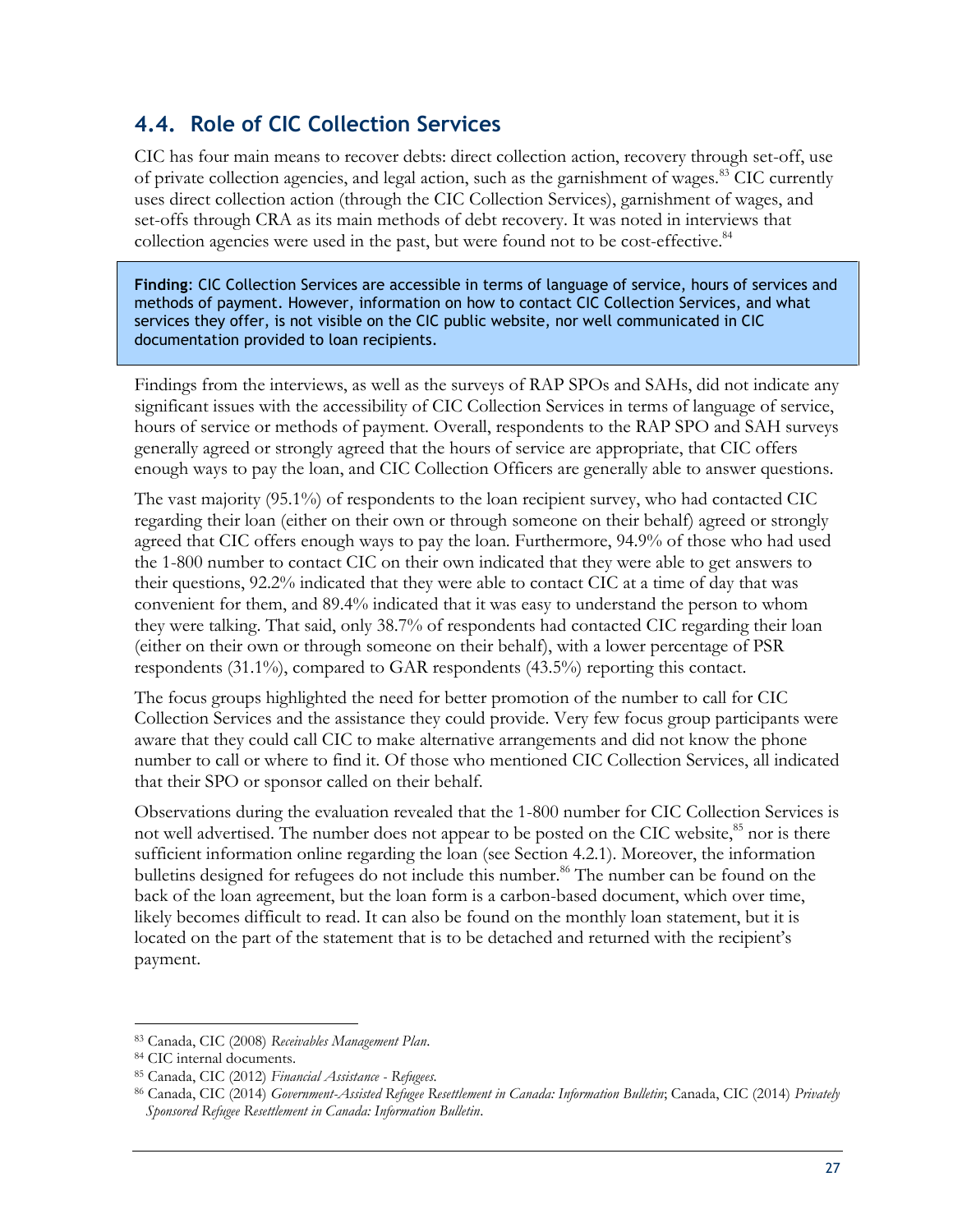In sum, CIC Collection Services are generally operating well, and are accessible. However, many recipients are not accessing these services. When they do access the services, generally they do so using the toll-free 1-800 number. Evidence suggests that there is a lack of awareness of CIC Collection Services, brought on by a lack of promotion of the program and the 1-800 number on the part of CIC, which may be affecting the level of access.

### <span id="page-39-0"></span>**4.5. Loan Repayment**

Findings related to repayment are organized along three broad themes: starting to repay the loan; repayment within the loan term and interest-free period; and difficulties experienced in repaying and the use of alternative arrangements to alleviate these difficulties.

#### **Context for this Section of the Report**

The evaluation examined repayment for loan accounts issued between 2003 and 2012. A total of 48,446 loan accounts were found for the reporting period, $\frac{87}{3}$  from which a random sample of 4,742 loan accounts was drawn for the analysis.<sup>88</sup> Based on the 2003-2012 sample of loan accounts, 69.4% had been paid in full and 10.3% were currently being paid at the time of data extraction for the evaluation, while 20.3% were not being (or had not been) paid (see Table 15).

|                                                | #     | %       |
|------------------------------------------------|-------|---------|
| <b>Payment Status as of December 31, 2013</b>  |       |         |
| Paid in full                                   |       |         |
| Paid                                           | 1,912 | 40.3%   |
| Overpaid                                       | 395   | 8.3%    |
| Written off - small balance                    | 983   | 20.7%   |
| Subtotal - Paid in full                        | 3,290 | 69.4%   |
| Paying                                         | 490   | 10.3%   |
| <b>Subtotal - Being Paid</b>                   | 490   | 10.3%   |
| Not paying                                     |       |         |
| Deferred                                       | 17    | $0.4\%$ |
| Delinguent                                     | 600   | 12.7%   |
| Tracing                                        | 63    | 1.3%    |
| Special (pending bankruptcies)                 | 4     | 0.1%    |
| <b>Bad Debt</b>                                | 236   | 5.0%    |
| Written off - reasons other than small balance | 42    | 0.9%    |
| Subtotal - Not being (had not been) paid       | 962   | 20.3%   |
| All accounts in sample                         | 4,742 | 100.00% |

#### <span id="page-39-1"></span>**Table 15: Number and Percentage of Loan Accounts (2003-2012) by Payment Status at December 31, 2013**

Source: Sample of IFMS (SAP), IPAR and Archived Microfiche Loan Accounts (2003-2012).

 $\overline{a}$ <sup>87</sup> As noted earlier, information on loan accounts issued in 2003 to 2012 was combined from three separate data sources – the IFMS (SAP), IPAR and archive systems – in order to produce the population of loan accounts for the evaluation. Both expired accounts and accounts with time remaining on their loan terms were included in the population of loan accounts, and deleted and duplicate accounts were removed before finalizing this population.

<sup>88</sup> Loan accounts classified as "Paid", "Overpaid", and "Written-Off" for reason of a small balance were considered to be "paid" in the analysis. The date of last payment was used to infer the date on which the account had been paid, as this date is not formally recorded in CIC's administrative systems. A very small percentage of the sampled loan accounts which had been paid (1.7%) were done so with the assistance of a loan conversion through RAP, and were thus excluded from the repayment analysis. Only loans repaid without this assistance (a total of 3,235 accounts in the sample) were considered, as these accounts were understood to more accurately reflect repayment by the recipient, rather than repayment by CIC.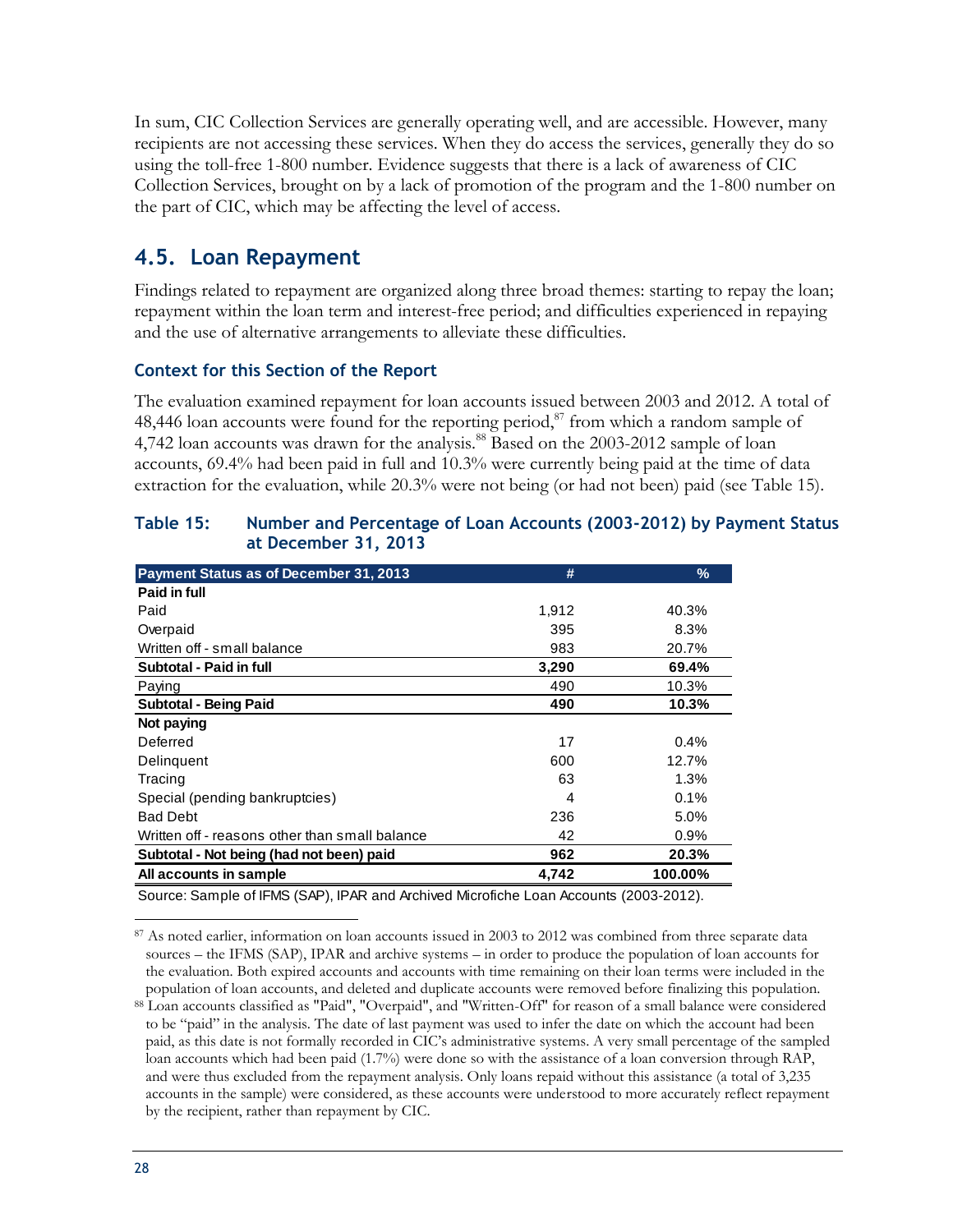The subsequent repayment analysis focuses on paid loan accounts, using the sample of loan accounts described above.<sup>89</sup>

For some repayment outcomes, comparisons by socio-demographic characteristics were conducted on a sub-population of loans issued between 2008 and 2012. As well, a comparison between the results of the evaluation and a repayment analysis undertaken by the policy program area of CIC in 2012 was undertaken.<sup>90</sup>

### <span id="page-40-0"></span>**4.5.1. Starting to Repay the Loan**

**Finding**: While all recipients are required to start repaying their loan 30 days after arrival, evidence indicates that 68% do not start repaying until 6 months or more after arrival.

Regulations stipulate that loan repayment is to start 30 days after the person for whose benefit the loan was made arrives in Canada (for a transportation or an admissibility loan), or 30 days after the person benefiting from the loan has been issued the loan (for an assistance loan).<sup>91</sup>

Based on the 2003-2012 sample of loan accounts, almost no one started repaying their loan within 30 days, and 68% of recipients did not start repaying their loan until six months or more after arrival (see Table 16). In addition, 29.8% did not start repaying their loan until more than 12 months after arrival.

### <span id="page-40-1"></span>**Table 16: Length of Time after Term Start When Recipient Started Repayment**

| Length of time after term start | <b>Percentage of loan accounts</b> |
|---------------------------------|------------------------------------|
| Within 30 days                  | $0.0\%$                            |
| Between 1 and 3 months          | 3.7%                               |
| Between 3 and 6 months          | 28.2%                              |
| Between 6 and 12 months         | 38.2%                              |
| More than 12 months             | 29.8%                              |

*Note: n=4,393. Some of the sampled accounts are not included in this analysis as they were missing pertinent information, notably first payment dates. Percentages are rounded and do not add up to 100%.*

Source: Sample of IFMS (SAP), IPAR and Archived Microfiche loan accounts (2003-2012).

Information from other loans programs suggests that the 30-day requirement to start repayment is not consistent with standard practices. The travel loans provided to refugees resettling in the United States allow recipients to start repayment six months after arrival.<sup>92</sup> Similarly, the Canada Student Loans Program does not require recipients to start loan repayment until six months after the completion of their studies.<sup>93</sup>

**Finding**: It takes up to 4 months for CIC to set up a loan account and issue the first loan statement, at which point the recipient's account can be in arrears.

<sup>89</sup> Analyses are available in Technical Appendices.

<sup>90</sup> Analyses are available in Technical Appendices.

<sup>91</sup> Canada, Department of Justice (2002) *Immigration and Refugee Protection Regulation*, section 291(1).

<sup>92</sup> Canada, CIC (2012) *Refugee Loan Repayment Analysis.*

<sup>93</sup> Canada, ESDC (2013) *Canada Student Loan Program: Annual Report 2012-2013.*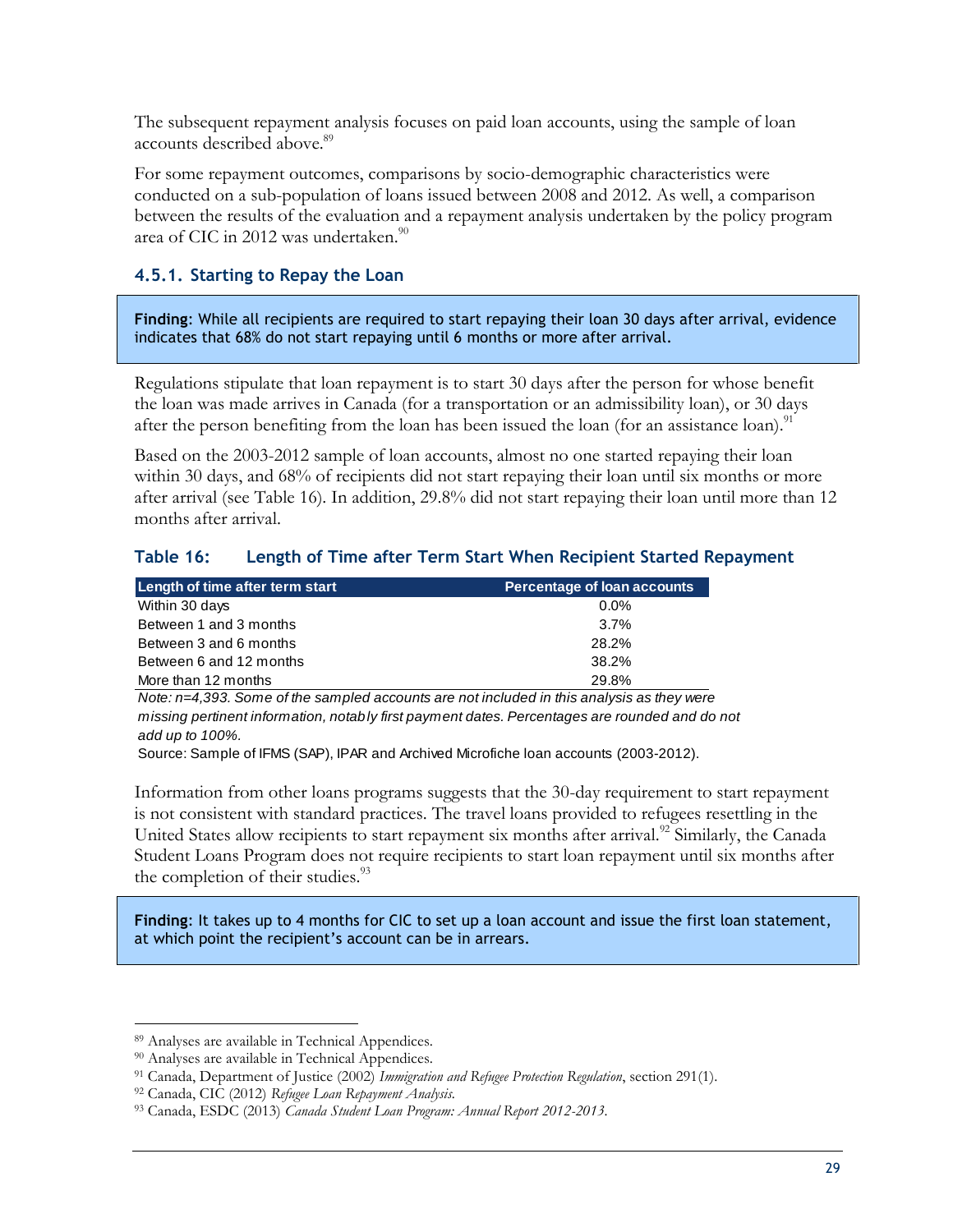The evaluation found that the first loan statement is used as a mechanism to initiate and facilitate the repayment process, but is not sent to the recipient until the loan account is set up. It is widely acknowledged in program documents, including the CIC Collection Services Manual, $^{94}$  OP  $17^{95}$ and the loan agreement itself,<sup>96</sup> that it takes longer than 30 days for CIC to establish a loan account in the department's financial system.

Loan recipients are expected to start making payments 30 days after arrival, even though the first statement is not sent out until their loan account is established.<sup>97</sup> Given the link between setting up the loan account and receipt of the first statement, stakeholders were asked to estimate when the first loan statement is typically received. Respondents to the RAP SPO and SAH surveys and focus group participants both estimated the first loan statement is received, on average, about 3 months after arrival.

As explained in Section 4.3, CIC informs loan recipients regarding payment requirements. However, the requirement to start paying within 30 days is not emphasized, unless the recipient makes an inquiry about their loan before receiving their first statement. If the loan recipient inquires about their loan before receiving their first monthly statement, the CIC Collection Services Manual instructs officers to inform the recipient that they can pay by cheque, and that as soon as the account is created, they will receive a statement and will be able to start making payments at the bank or online.<sup>98</sup> Information bulletins for GARs and PSRs are posted on the CIC website (in multiple languages) with some information about the loan and the requirement to start repayment within 30 days of arrival, however, these bulletins<sup>99</sup> were only recently introduced (May 2014) and it is too early to assess the extent to which they are being accessed and used by loan recipients.

Thus, while information exists, the 30-day requirement to start repaying is not always well communicated or understood in a timely manner. The misaligned timing between the dissemination of the first statement and the deadline to start repayment is problematic, inadvertently setting up recipients to be late in the repayment of their loan, i.e. in arrears  $^{100}$  – owing money from earlier missed payments.<sup>101</sup> Even if the requirement was to be better communicated, it is still confounded by the delay in setting up the loan account and the dissemination of the loan statement, which are fundamental to formally initiating and facilitating the repayment process.<sup>102</sup>

 $\overline{a}$ <sup>94</sup> Canada, CIC. *Collection Services Manual.*

<sup>95</sup> Canada, CIC (2014) *OP 17 - Loans*. Note: One reason provided for the delay is that CIC's Revenue Accounting requires the invoice from the transportation company for the transportation costs of all the people listed on the loan agreement, as well as confirmation that they all arrived in Canada.

<sup>96</sup> Canada, CIC. *IMM500*.

<sup>97</sup> Canada, CIC. *Collection Services Manual.*

<sup>98</sup> Canada, CIC. *Collection Services Manual.*

<sup>99</sup> Canada, CIC (2014) *Government-Assisted Refugee Resettlement in Canada: Information Bulletin.*

<sup>100</sup> Individuals who are in arrears may not sponsor members of the family class. Source: Canada, CIC, *Guide 3900 - Sponsorship of a spouse, common-law partner, conjugal partner or dependent child living outside Canada.*

<sup>101</sup> Canada, Statistics Canada (2013) *Glossary of Terms* is the source for the definition of "arrears".

<sup>102</sup> As noted earlier, the loan does not have an impact, either positive (i.e., building a credit history) or negative (i.e., lowering a credit rating or score) on the individual loan recipient's credit standing.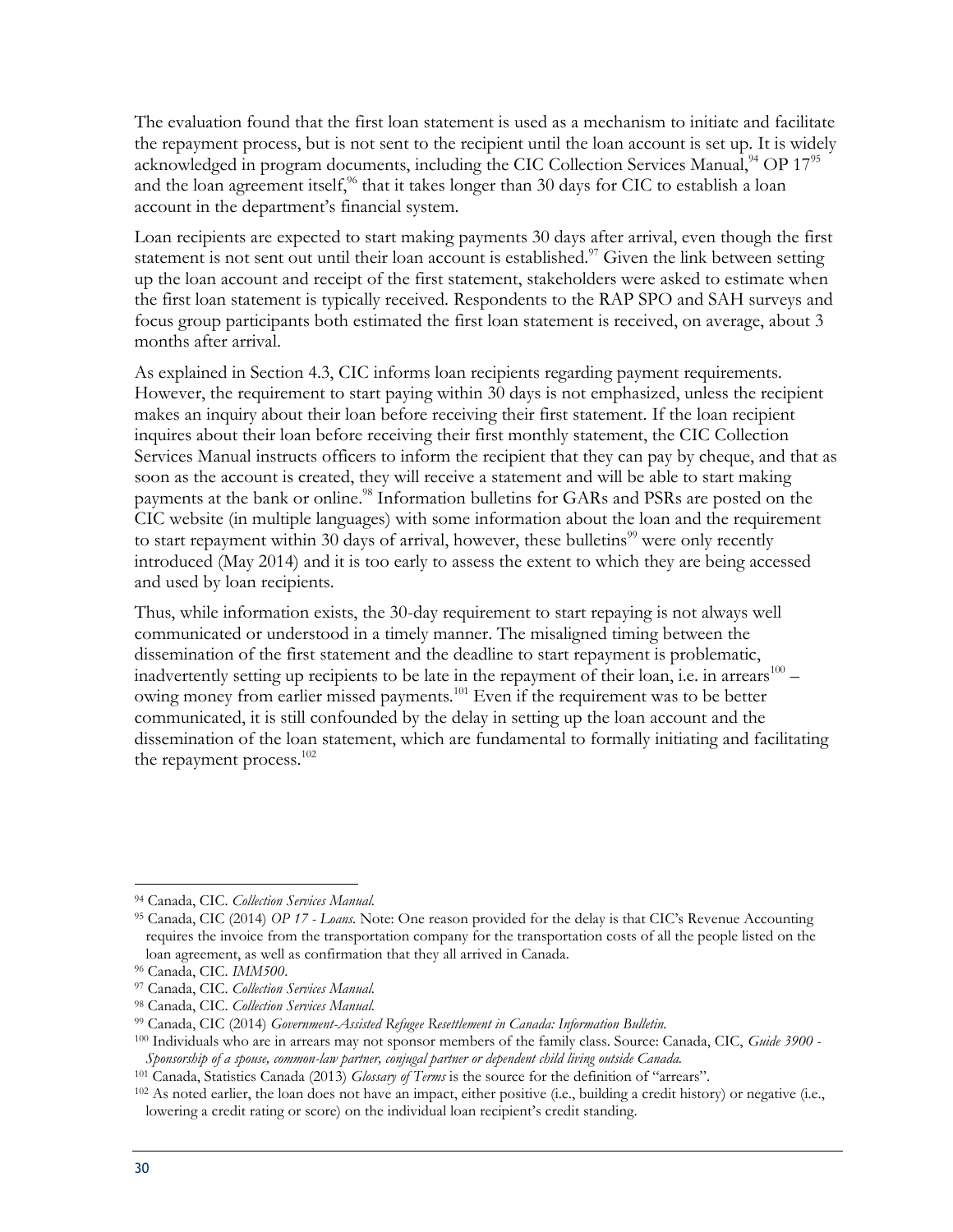### <span id="page-42-0"></span>**4.5.2. Repayment within the Loan Term**

**Finding**: Overall, approximately two-thirds of loan accounts analyzed were repaid within the loan term. For loans of \$1,200 or less, the average length of time taken by recipients to repay surpassed the 12-month timeframe provided.

The analysis of administrative data revealed that, overall, 67.7% of the 2003-2012 sampled accounts were repaid within the loan term. The majority of loan recipients were able to repay within the loan term, with the exception of those with a 12-month term. In these cases, less than half (44%) were able to repay within the loan term (see Figure 1).



#### <span id="page-42-1"></span>**Figure 1: Percentage of Paid Loan Accounts Repaid Within the Loan Term by Duration (2003-2012)**

*Note: n=3,009. A total of 226 loan accounts were excluded from the analysis due to inconsistencies in the data, or due to missing last payment dates.*

Duration of loan term (in months)

Source: Sample of IFMS (SAP), IPAR and Archived Microfiche loan accounts (2003-2012).

As previously discussed, a large percentage of recipients did not begin repayment until six months after the start of their loan term. As a consequence of this late start, it may take some time to catch up in their payments. It appears that recipients with a longer term have more time to catch up.

The analysis shows that a number of recipients were unable to repay the 12-month loan within the loan term even though the loan size is relatively small. In contrast, most recipients with a 72 month loan were able to repay within the loan term, even though the amount of these loans is considerably larger (over \$4,800) relative to the 12-month loans (up to \$1,200).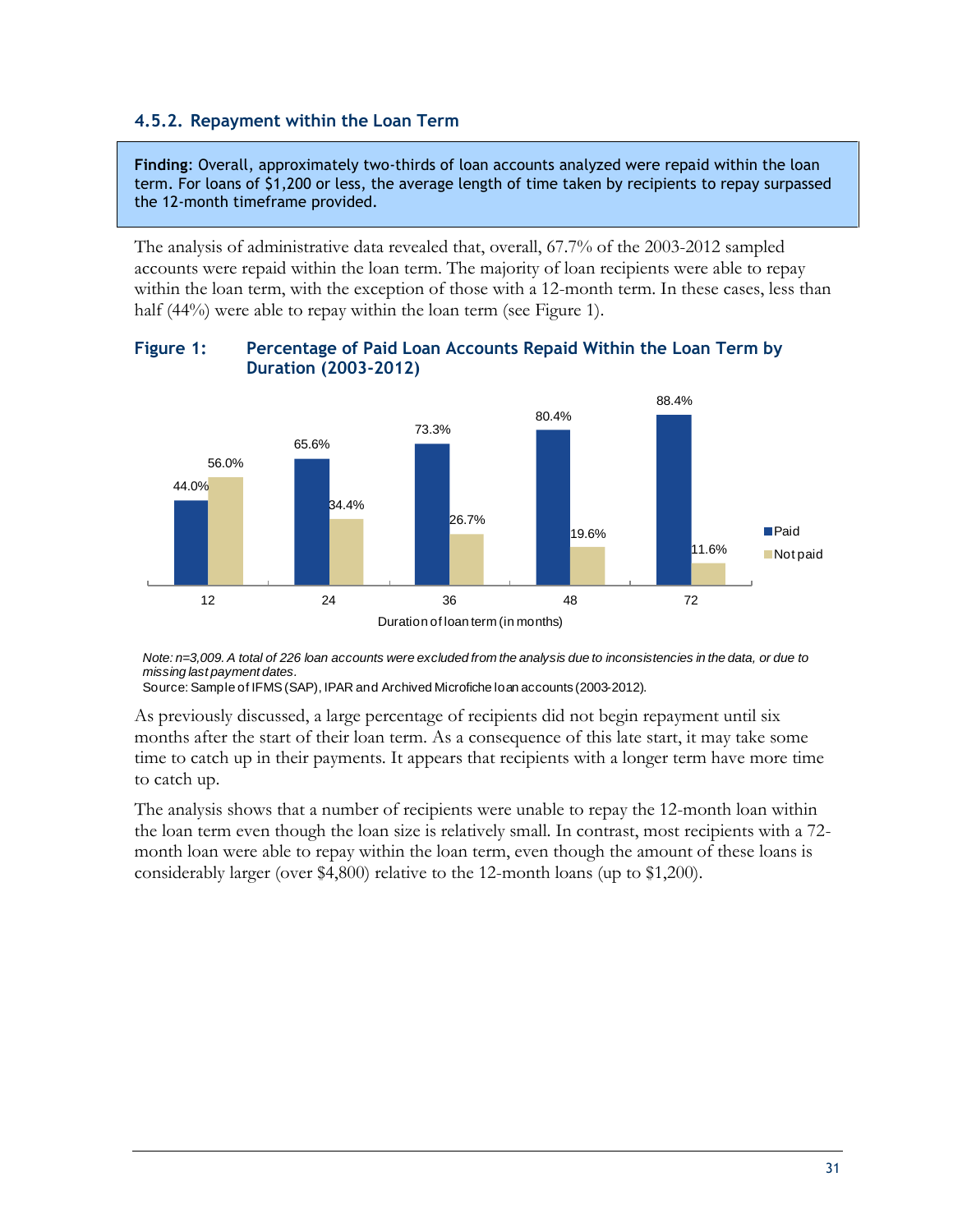#### **Months Required to Repay the Loan**

The evaluation found that average repayment time varied by duration of the loan term, with smaller loans taking fewer months to repay than larger loans. Furthermore, recipients who repaid their loan within the loan term did so much sooner than required by the schedule, while those who did not repay within the loan term took almost an additional year to repay (see Table 17).

#### <span id="page-43-0"></span>**Table 17: Average Repayment Time by Incidence of Repayment within the Loan Term and Duration of Loan Term (2003-2012)**

|           | <b>Repaid overall</b> |       |                | Repaid within the loan term |                |              |  |  |
|-----------|-----------------------|-------|----------------|-----------------------------|----------------|--------------|--|--|
|           |                       |       | <b>Yes</b>     |                             | <b>No</b>      |              |  |  |
|           | Average number        |       | Average number |                             | Average number |              |  |  |
| Loan Term | of months             | n     | of months      | $\mathsf{n}$                | of months      | $\mathsf{n}$ |  |  |
| 12 months | 17.4                  | 494   | 9.4            | 214                         | 23.6           | 271          |  |  |
| 24 months | 23.9                  | 1,408 | 17.2           | 908                         | 36.2           | 476          |  |  |
| 36 months | 32.0                  | 463   | 26.4           | 335                         | 46.9           | 122          |  |  |
| 48 months | 37.8                  | 301   | 32.7           | 242                         | 58.8           | 59           |  |  |
| 72 months | 46.8                  | 380   | 42.1           | 336                         | 82.3           | 44           |  |  |
| Overall   | 28.3                  | 3.046 | 23.8           | 2.035                       | 37.5           | 972          |  |  |

*Note: The analysis of repayment time by incidence of repayment within the loan term excludes some accounts due to inconsistencies in the data. Therefore, the total number of accounts is not equal to 3,046 for this part of the analysis.*

Source: Sample of IFMS (SAP), IPAR and Archived Microfiche loan accounts (2003-2012).

#### **Repayment Rate**

The evaluation examined repayment time in relation to the amount of time needed for the Immigration Loan Program to reach a target of 90% of loan accounts repaid, corresponding to the loan recovery rate commonly used by the department.<sup>103</sup> The analysis looked at this rate by loan term, and found that, in general, more time was needed than allowed by the loan terms to reach a repayment rate of 90%. However, the variance between the duration of the loan term and time needed to repay decreased as the loan term increased.

 $\overline{a}$ <sup>103</sup> A repayment rate of 91% is commonly used in departmental documentation (e.g. CIC's 2006, 2007 and 2008 *Annual Reports to Parliament on Immigration*) to demonstrate the performance of the program. This rate "is based on a cumulative total of all loan accounts minus all payments towards the account since the inception of the Immigration Loan Program", and as such, measures the cumulative total amount of *money in* versus *money out* over time, including the amount of interest paid on loans. A 2005 audit conducted by CIC revealed that the rate was based on a historic analysis of pre-1995 loans, which was later updated with an analysis of loans for 1995 to 1999. In addition, CIC's Finance Branch completed an analysis in 2013 for loans issued between 1985 and 2009 which also showed a similar rate. It is important to note that this rate is not a measure of the percentage of loan accounts repaid, but rather the percentage of funds eventually recovered. It does not take into account individual loan and recipient characteristics, such as the size of the loan or the immigration category of the recipient. Nor does it consider whether or not the recipient repaid their loan within the loan term or the interest-free period. From this point of view, this rate is more a reflection of the financial management of the program than the repayment outcomes of the individual loan recipients.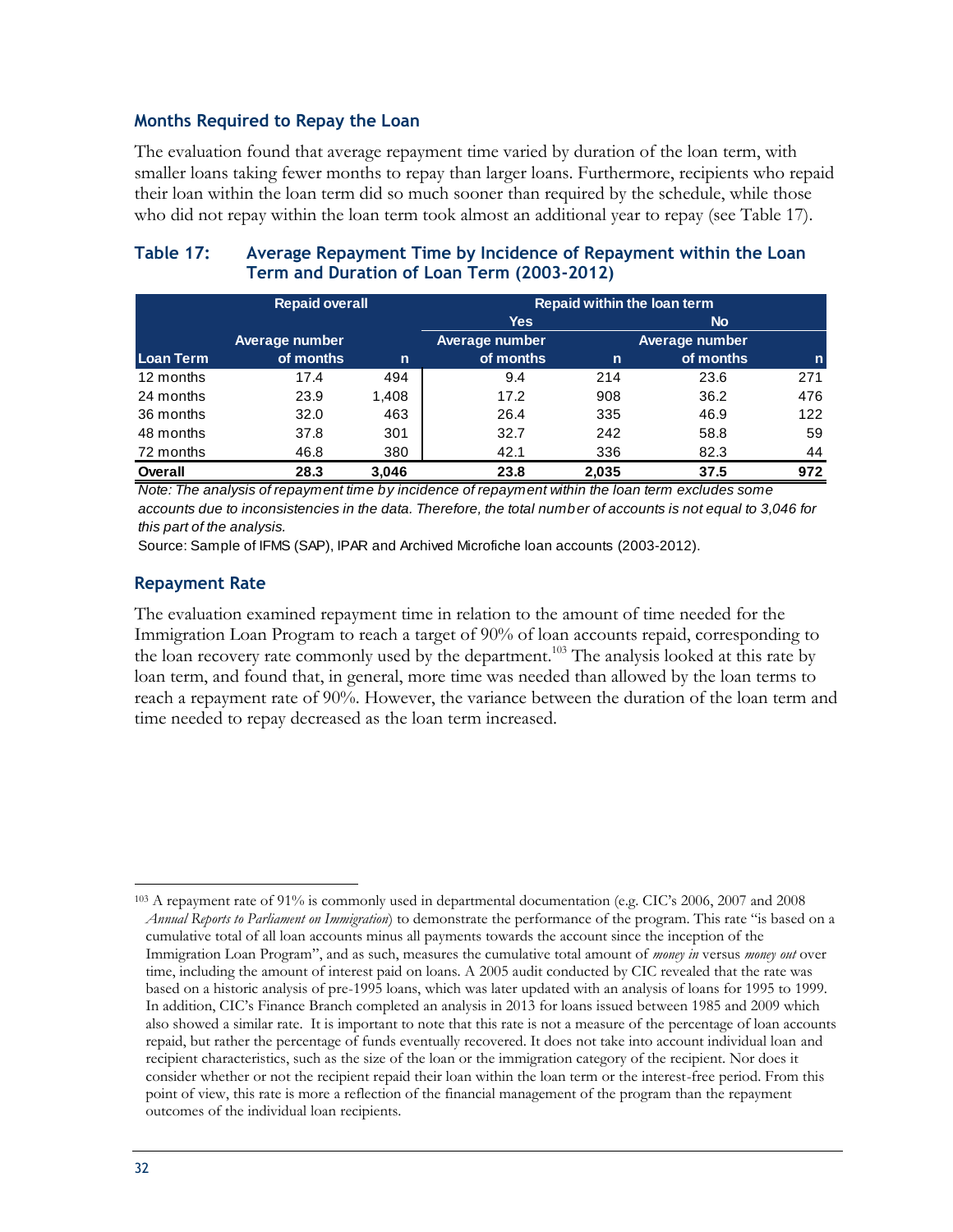#### <span id="page-44-1"></span>**Table 18: Number of Months to Repay**

|           |       | Number of months within which    |
|-----------|-------|----------------------------------|
| Loan Term | n     | 90% of loan accounts were repaid |
| 12 months | 494   | 31.3                             |
| 24 months | 1.408 | 38.3                             |
| 36 months | 463   | 45.5                             |
| 48 months | 301   | 54.8                             |
| 72 months | 380   | 74.5                             |

Source: Sample of IFMS (SAP), IPAR and Archived Microfiche loan accounts (2003-2012).

#### <span id="page-44-0"></span>**4.5.3. Repayment within the Interest-Free Period**

**Finding**: While overall 59% of accounts analyzed were repaid within the interest-free period, less than half of the accounts with a 12-month or 72-month term were repaid within the interest-free period.

The Immigration Loan Program provides an interest-free period which may vary from one to three years, depending on the amount of the loan.<sup>104</sup> The analysis of administrative data found that, overall, 58.6% of the 2003-2012 sampled accounts were repaid within the interest-free period, and duration of the loan term had a significant impact on the incidence of repayment within the interest-free timeframe (see Figure 2).

#### <span id="page-44-2"></span>**Figure 2: Percentage of Paid Loan Accounts Repaid within Interest-free Period by Duration of Loan Term (2003-2012)**



Note: n=3,001. p< .001. A total of 234 loan accounts were excluded from the analysis due to inconsistencies in the data, or due to missing last payment dates.

Source: Sample of IFMS (SAP), IPAR and Archived Microfiche Ioan accounts (2003-2012).

 $\overline{a}$ <sup>104</sup> Canada, CIC (2014) *OP 17 – Loans*.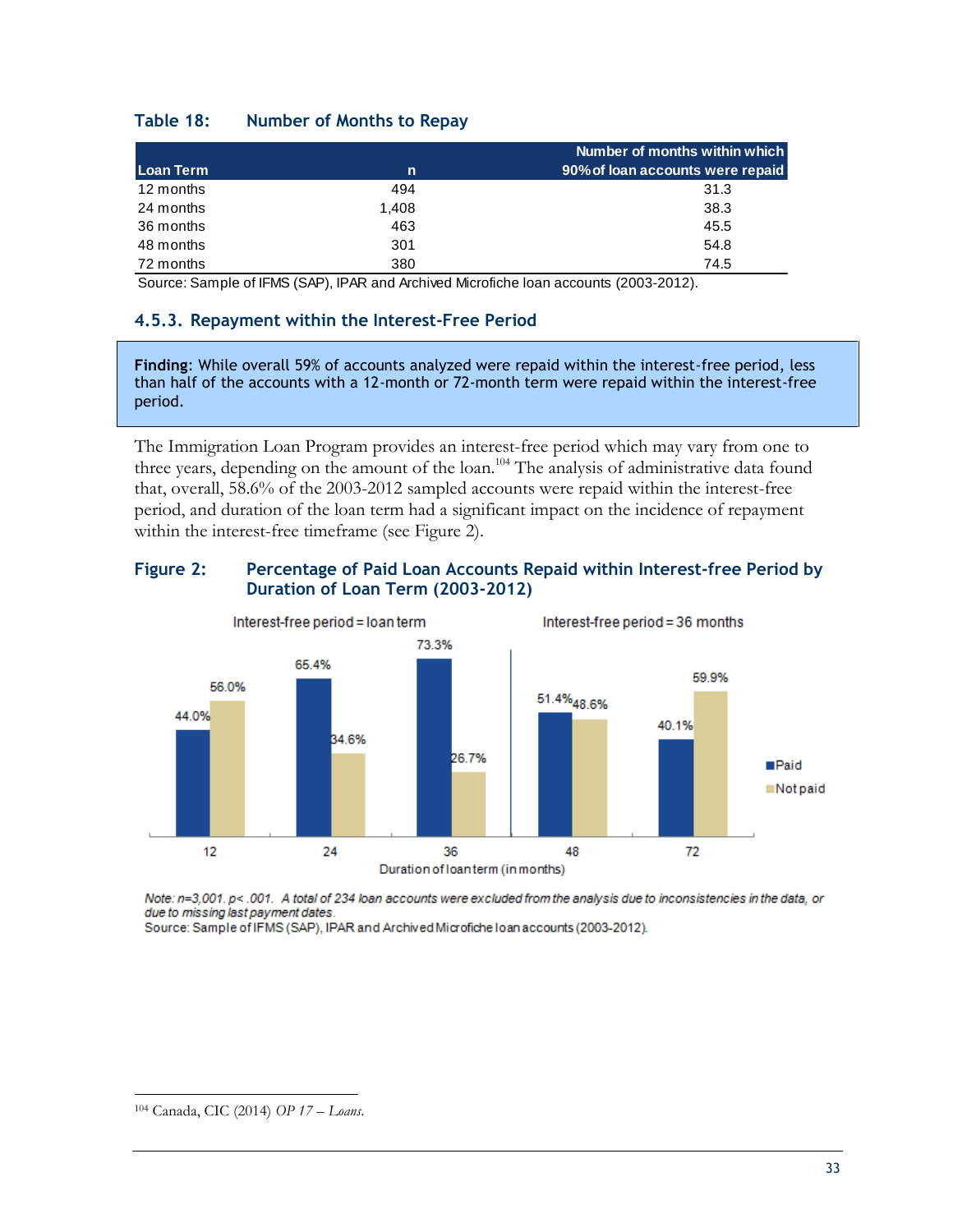Program documents stipulate that the interest-free period for loans was intended to prevent undue hardship being placed on loan recipients during their initial settlement period.<sup>105</sup> The interest-free period, however, can be as little as one year, which is much less than the timeframe of three to five years identified in program documents as a reasonable timeframe after which the individual should no longer rely on social assistance for food or shelter.<sup>106</sup>

In addition, findings from the focus groups revealed that, for some, the payment of interest is not allowed for religious reasons. For these individuals, the loan term must equal the interest-free period, resulting in the need to make higher monthly payments over a shorter period than what is normally suggested, negating the intent to prevent undue hardship for this particular group. This is further complicated by the fact that the loan statement provided to recipients includes a minimum monthly payment amount, which is calculated according to the amount borrowed by dividing the total loan amount by the number of months in the corresponding loan term.<sup>107</sup> As a result, if the loan recipient makes only the minimum monthly payment for the 48- and 72-month loans, where the loan term is longer than the interest-free period, they will not be able to avoid paying interest on the loan.

The Canada Student Loans Program (CSLP) also charges interest, with the Government of Canada paying the interest on student loans while borrowers are in school,<sup>108</sup> while the travel loans offered to refugees resettled in the US are interest-free.<sup>109</sup>

#### <span id="page-45-0"></span>**4.5.4. Difficulty Repaying and Use of Alternative Arrangements**

**Finding**: Having employment facilitates the ability to repay the loan. However, GARs and PSRs have a low incidence of employment income and often rely on income support (particularly GARs) in the first year after landing.

As previously discussed, to approve a loan, the CIC designated officer must assess the applicant's potential ability to repay a loan. The key consideration in this assessment is the applicant's income potential, which is largely predicated on getting a job once in Canada.<sup>110</sup>

The survey of loan recipients found that a little over half of loan recipients surveyed (53.4%) were employed while paying back their loan. This percentage was significantly higher for PSR loan recipients (75.7%) compared to GAR loan recipients (39.7%).

Correspondingly, 59.4% of loan recipients surveyed indicated that they had to use their income support or social assistance to pay their loan. As expected, this percentage was significantly higher for GAR loan recipients (76.3%) compared to PSR loan recipients (31.9%). While this difference can be attributed to the fact that GARs typically receive income support through RAP during their first year in Canada, the percentage of PSRs relying on this assistance to help repay

<sup>105</sup> Canada Gazette (1991) *Immigration Regulations, 1978-Amendment*. Part I, Volume 125, No. 4. January 26, 1991.

<sup>106</sup> Canada, CIC (2009) *OP 5 – Overseas Selection and Processing of Convention Refugees Abroad Classes and Members of Humanitarian-protected Persons Abroad Classes.*

<sup>107</sup> Canada, CIC (2014) *OP 17 – Loans*.; Internal correspondence from Finance Branch (October 2, 2014).

<sup>108</sup> Canada, ESDC (2013) *Canada Student Loan Program: Annual Report 2012-2013*.

<sup>109</sup> IOM. *United States of America* – *Refugee Travel Loans.*

<sup>110</sup> Canada, CIC (2014) *OP 17 – Loans*.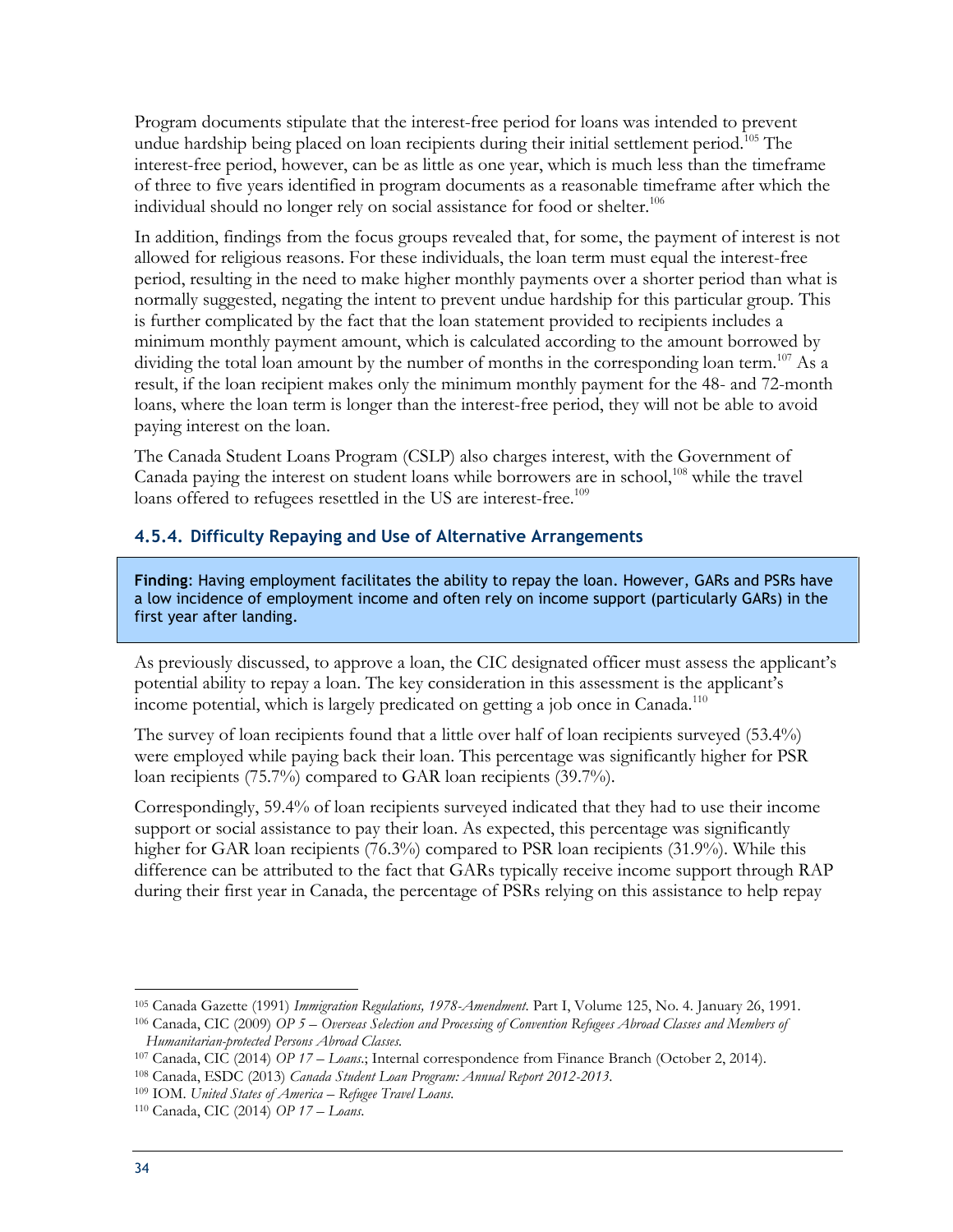the loan is noteworthy. PSRs receive financial support from their sponsors, and do not typically have access to social assistance during their first year in Canada.<sup>111</sup>

When asked to estimate their total household annual income (before taxes) from all sources, 41.3% of loan recipients surveyed indicated a household income of \$20,000 or less at the time of the survey. Although higher for GAR loan recipients (49.2%) compared to PSR loan recipients (28.8%), the percentage of loan recipients with a low income was considerable for both groups (Figure 3). Of note, 44.2% of those with a household income of \$0-\$20,000 were still paying off their loan at the time of the survey.

#### <span id="page-46-0"></span>**Figure 3: Estimated Household Income (before taxes) of Loan Recipients by Immigration Category**



Source: Survey of Loan Recipients

 $\overline{a}$ 

A little over three quarters of loan recipients reporting a household income of \$20,000 or less indicated a household size of three or more people – 45.3% indicated a household of three to five people, and 32.2% indicated a household of six or more people. In comparison, the low income cut-off (1992 base) before tax in 2013 for a family of three people, living in a community of between 30,000 and 99,999 inhabitants was  $$31,256$ .<sup>112</sup> As the low income cut-off represents the income threshold below which a family will likely devote a larger share of its income on the necessities of food, shelter and clothing than the average family, it would appear that the resources available to these recipients to help with repayment of a loan would likely be limited.

<sup>111</sup> "Unless the local Citizenship and Immigration Centre issues a formal notice of sponsorship breakdown, (which effectively cancels the sponsorship undertaking) sponsored refugees are not entitled to obtain income support through provincial or municipal social assistance programs or the Resettlement Assistance Program (RAP) during the sponsorship period (normally 12 months)." Source: *Canada, CIC (2015) Guide to the Private Sponsorship of Refugees Program – 2. Private Sponsorship of Refugees Program.*

<sup>112</sup> Canada, Statistics Canada (2014) *Low Income Cut-Offs (1992 base) Before Tax.*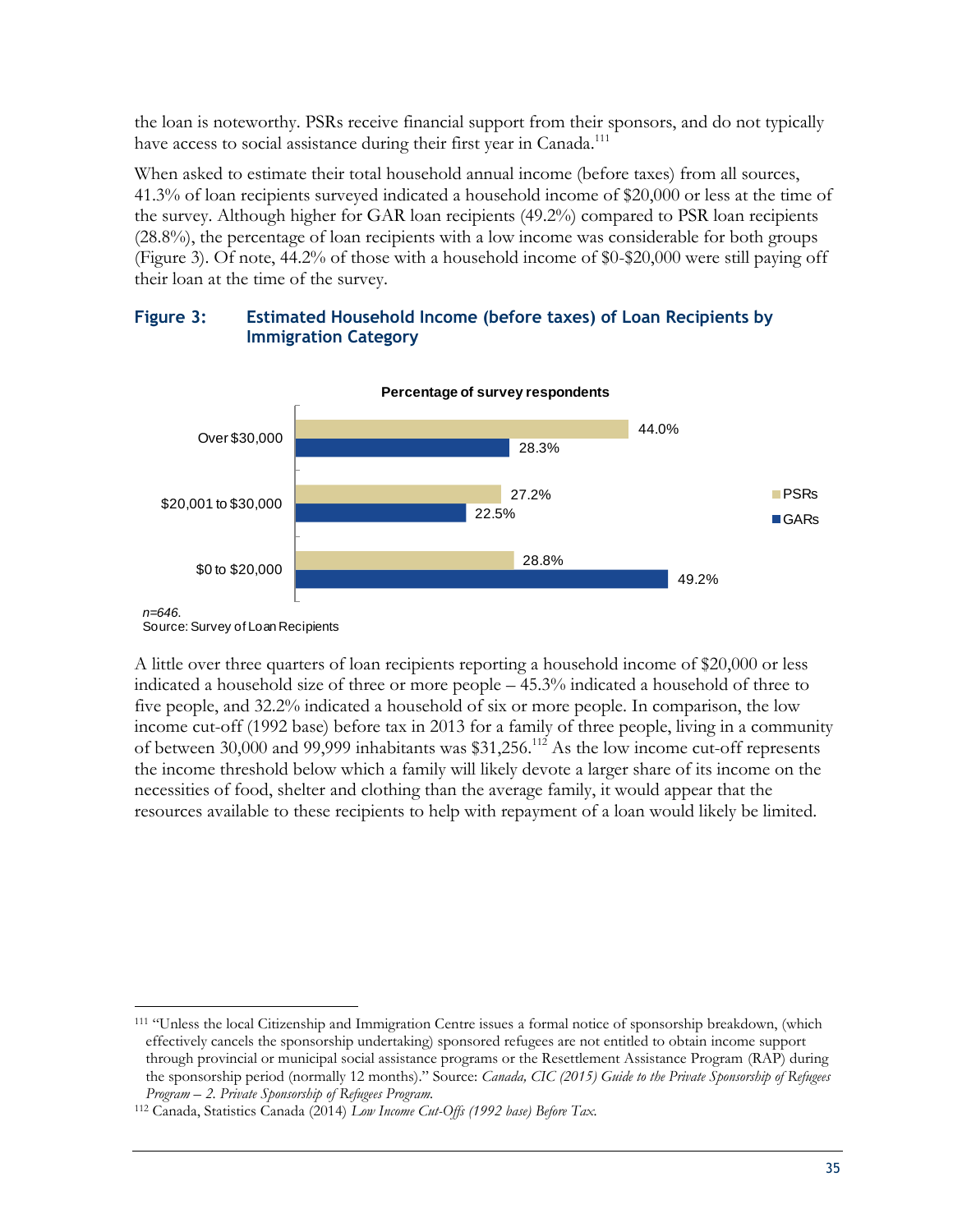#### **Incidence of Employment Earnings**

The percentage of GAR families<sup>113</sup> with employment earnings in the year of landing was quite low (16.0%). One year after landing in Canada, there was a significant increase in the percentage of GAR families who declared employment earnings (47.4%), which continued until five years after landing, at which time it reached a plateau. About 70.0% of GAR families declared employment earnings five to ten years after landing.

In comparison, 61.2% of PSR families had employment earnings in the year of landing. One year after landing, the incidence of employment among PSR families was about 80%, and remained relatively stable during the ten years following landing at around  $75\%$  to  $80\%$  (see Table 19).<sup>114</sup>

#### <span id="page-47-0"></span>**Table 19: Percentage of GAR and PSR Families who Declared Employment Earnings by Years since Landing**

| Immigration         |      | <b>Years Since Landing</b> |      |      |      |      |      |      |      |      |      |
|---------------------|------|----------------------------|------|------|------|------|------|------|------|------|------|
| <b>Category</b>     |      |                            |      |      | 4    | 5    | 6    |      | 8    | 9    | 10 l |
| <b>GAR</b> families | 16.0 | 47.4                       | 58.3 | 65.2 | 68.3 | 70.0 | 70.4 | 69.9 | 70.8 | 72 1 | 72.6 |
| <b>PSR</b> families | 61.2 | 79.9                       | 79.4 | 80.1 | 80.7 | 80.6 | 79.9 | 78.0 | 77.1 | 77 N | 74.8 |
|                     |      |                            |      |      |      |      |      |      |      |      |      |

Source: IMDB.

#### **Incidence of Income Support and Social Assistance**

Most GAR families received social assistance in the year of landing, which can be attributed to their receipt of RAP income support. In spite of the increase in the incidence of employment, the incidence of social assistance<sup>115</sup> remained high one year after landing, indicating that a number of GAR families rely on both sources of income during their first year in Canada. The percentage of GAR families receiving social assistance declined sharply two years after landing, and then more steadily over time; however, by ten years after landing, it still represented about a third of GAR families (33.1%) (see Table 20).

As expected, the percentage of PSR families who received social assistance in their year of landing was very low (2.9%), as PSR families receive financial support from their sponsor during their first year in Canada. However, one year after landing, the incidence of social assistance among PSR families increased sharply, to 22.8%. While less than the incidence among GAR families, the incidence among PSR families is still noteworthy, reaching a plateau of 22% to 24% five to ten years after landing.<sup>116</sup>

 $\overline{a}$ <sup>113</sup> The Longitudinal Immigration Database (IMDB) links information from CIC's immigration landing file to taxation records. Although individual loan recipients could not be identified in the IMDB, the analysis focused on the outcomes of GARs and PSRs, the primary recipients of loans. The GARs and PSRs included in the IMDB were seen to be representative of the loan recipient population, given that 93.5% of GAR cases and 87.9% of PSR cases receive at least one loan, and GARs and PSRs constitute 97.8% of all loan recipients. As loans tend to be issued on a family basis, employment outcomes were examined in relation to the family unit in order to better approximate the resources available to repay the loan. Additional information on the IMDB is available in the Technical Appendices.

<sup>114</sup> Follow-up regression analyses confirmed that GARs were less likely than PSRs to report employment earnings. A more detailed description of this analysis is available in the Technical Appendices.

<sup>115</sup> Social assistance during this period is likely a continuation of RAP income support as GAR families typically receive this assistance for a one year period after landing.

<sup>116</sup> Follow-up regression analyses confirmed that GARs were more likely than PSRs to report social assistance/income support. A more detailed description of this analysis is available in the Technical Appendices.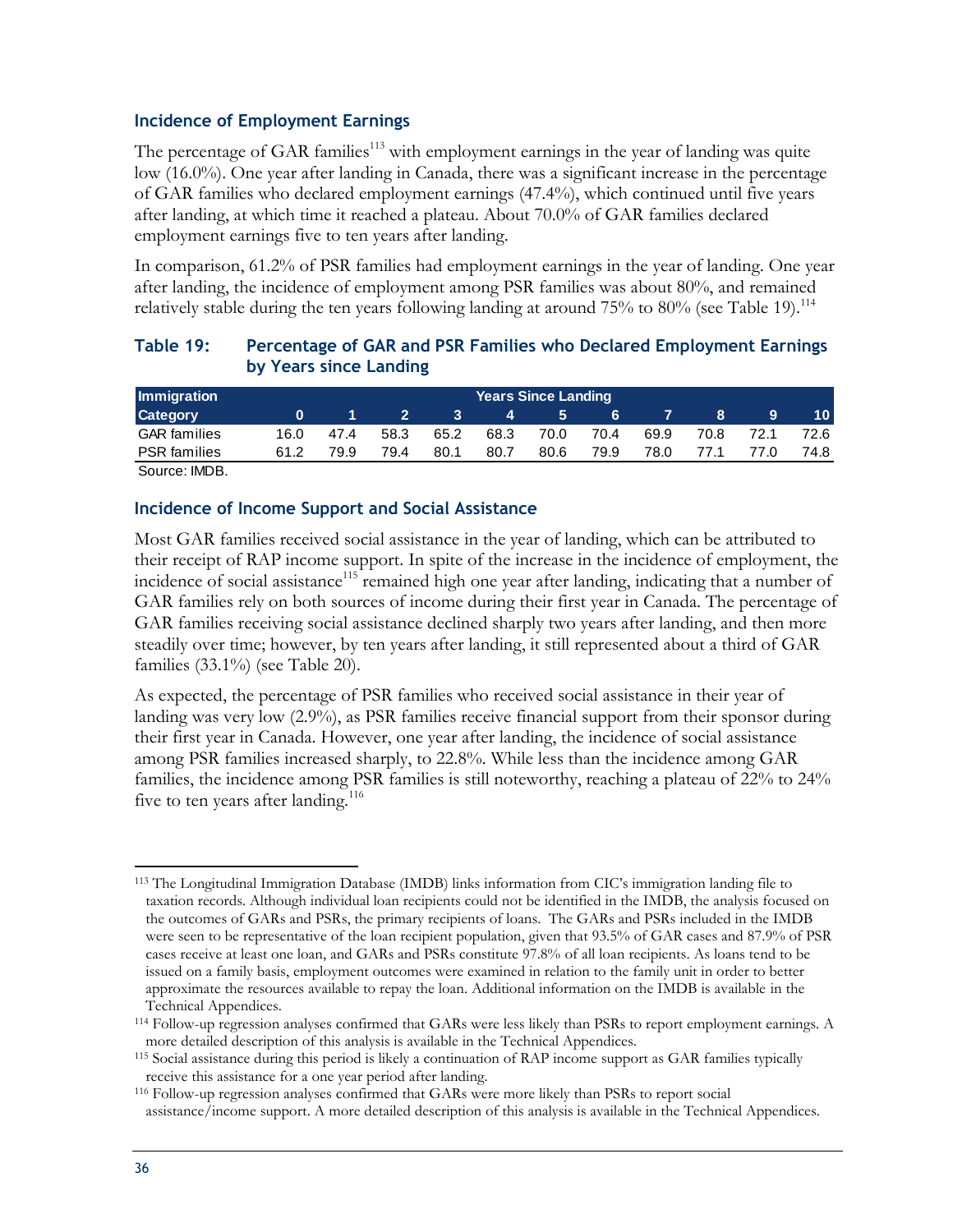#### <span id="page-48-0"></span>**Table 20: Percentage of GAR and PSR Families Who Declared Income Support/Social Assistance by Years since Landing**

| Immigration                          |      | <b>Years Since Landing</b> |      |      |      |      |      |      |      |      |      |
|--------------------------------------|------|----------------------------|------|------|------|------|------|------|------|------|------|
| <b>Category</b>                      |      |                            |      |      | 4    | 5    | 6    |      |      | 9    | 10   |
| <b>GAR</b> families                  | 94.8 | 90.4                       | 67.7 | 57.2 | 49.5 | 43.9 | 40.6 | 39.0 | 37.1 | 35.2 | 33.1 |
| <b>PSR</b> families                  | 2.9  | 22.8                       | 28.0 | 27.2 | 25.3 | 24.3 | 23.8 | 23.9 | 22.6 | 22.4 |      |
| $\sim$<br>$\cdots$ $\cdots$ $\cdots$ |      |                            |      |      |      |      |      |      |      |      |      |

Source: IMDB.

### **Employment Earnings**

Average earnings for GAR families who had employment in their year of landing were low (\$9,900), but increased over time, reaching an average of \$40,000 ten years after landing (see Figure 4).

Average earnings of PSR families, though higher than those for GAR families with employment, were relatively low (\$12,200) in their year of landing. Ten years after landing, their earnings reached an average of \$43,000.

#### <span id="page-48-1"></span>**Figure 4: Average Earnings of GAR and PSR Families Who Declared Employment by Years since Landing**



**Finding**: Some loan recipients experience difficulties in repaying the loan. A greater percentage of GARs, recipients with larger loans and those with a lower annual household income experienced difficulty with loan repayment.

Respondents to the loan recipient survey were evenly distributed in their responses to the level of difficulty they experienced in paying back the loan – 31.7% indicated that it was very easy/easy; 36.8% indicated that it was neither easy nor difficult; and 31.5% indicated that it was difficult/very difficult. There were, however, significant differences in these responses by immigration category, size of loan, employment status and income level, with a greater percentage of GARs, recipients with larger loans, those not employed, and those with less income indicating difficulty with repayment (see Table 21).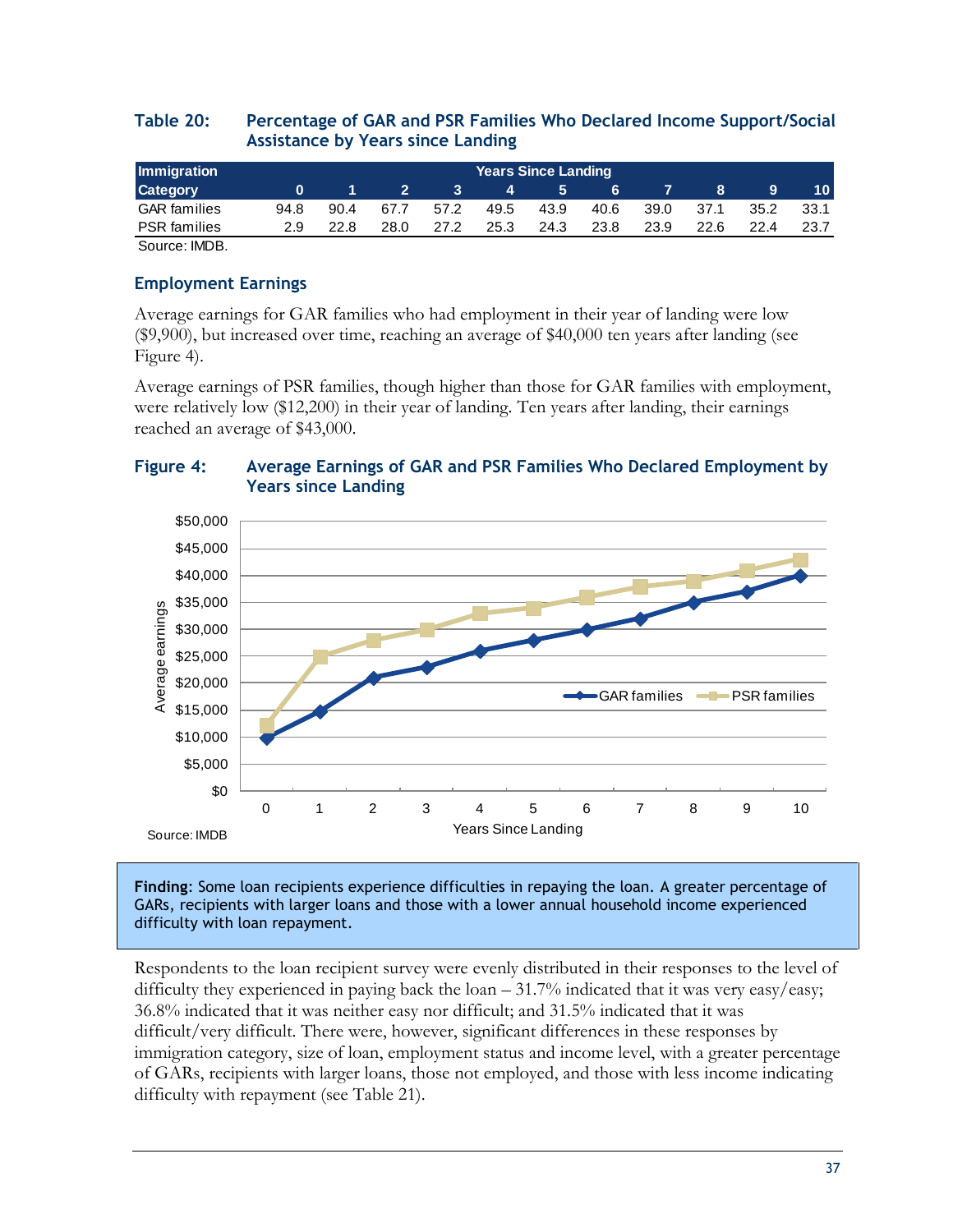|                                     |                        | <b>Degree of Difficulty</b> |                     |                |  |
|-------------------------------------|------------------------|-----------------------------|---------------------|----------------|--|
|                                     |                        | Very easy/                  | <b>Neither easy</b> | Difficult/     |  |
| <b>Characteristics</b>              |                        | easy                        | nor difficult       | very difficult |  |
| Immigration Category (n=736)        | <b>GARs</b>            | 21.7%                       | 38.6%               | 39.7%          |  |
| (p<.001)                            | <b>PSRs</b>            | 47.9%                       | 33.9%               | 18.2%          |  |
|                                     | \$1,200 or less        | 57.5%                       | 22.5%               | 20.0%          |  |
|                                     | >\$1,200 up to \$2,400 | 45.3%                       | 32.8%               | 21.9%          |  |
| Size of Loan $(n=736)$ ( $p<.001$ ) | >\$2,400 up to \$3,600 | 27.4%                       | 45.3%               | 27.4%          |  |
|                                     | >\$3,600 up to \$4,800 | 30.9%                       | 38.3%               | 30.9%          |  |
|                                     | > \$4,800              | 20.9%                       | 38.2%               | 40.8%          |  |
| Incidence of Employment at          | Not employed           | 21.9%                       | 36.5%               | 41.5%          |  |
| Time of Repayment (n=733)           | Employed               | 40.4%                       | 37.1%               | 22.5%          |  |
| Estimated Annual Household          | \$0 to \$20,000        | 32.2%                       | 42.4%               | 49.7%          |  |
| Income (before $tax$ ) (n=645)      | \$20,001 to \$30,000   | 25.9%                       | 23.0%               | 23.9%          |  |
| (p<.01)                             | Over \$30,000          | 42.0%                       | 34.6%               | 26.4%          |  |

#### <span id="page-49-0"></span>**Table 21: Percentage of Recipients Indicating Difficulty or Ease in Repaying the Loan by Selected Characteristics**

Source: Survey of Loan Recipients.

The review of administrative data revealed that, based on the 2008-2012 sub-population of loans, 31.2% of loan accounts had demonstrated signs of difficulty,<sup>117</sup> and 22% of accounts had a CRA set-off.

A number of factors affecting difficulty in repaying were also reported in the RAP SPO and SAH surveys. Most RAP SPO and many SAH respondents most frequently reported a lack of employment, transferable skills and job readiness as contributing to difficulty with repayment and the associated burden of the loan. In explaining how this factor<sup>118</sup> contributes, generally RAP SPO and SAH respondents highlighted challenges in relation to securing adequate employment and earning sufficient income in order to support their families and repay the loan. They also discussed how other factors, such as disabilities, issues related to language, literacy and education, as well as the trauma of their refugee experience limit their ability to repay the loan.

The review of academic literature found that limited financial resources places a strain on the individual, which is further exacerbated by loan repayment. It also confirmed the need for assistance for PSRs in order to repay (either through providing funds, or advice and guidance on repayment), as well as cultural/religious issues or social stigma associated with debt that adds to the burden to repay.

Difficulties repaying the loan were mentioned in all focus groups. Various reasons were given for these difficulties, such as lack of English skills, no work experience in Canada, difficulties finding a job, learning new culture/financial system, and health problems. GARs mentioned that their income support (through RAP) was not sufficient to pay for basic needs, as well as the loan, and that employment income along with the income support would be sufficient to pay for all costs. PSRs indicated that the main difficulty in repayment for them was not being able to find a job.

<sup>117</sup> Difficulty was defined in terms of the status of the loan at the time of the data extraction (i.e., December 31, 2013). Accounts that were not being paid or had not been paid and were classified as delinquent, bad debt, written off for reasons other than small balance, deferred or special pending bankruptcy were considered to be in difficulty. Accounts that had been paid with through a loan conversion were also included.

<sup>118</sup> Employment, transferable skills and job readiness were combined under one factor in the RAP SPO and SAH surveys.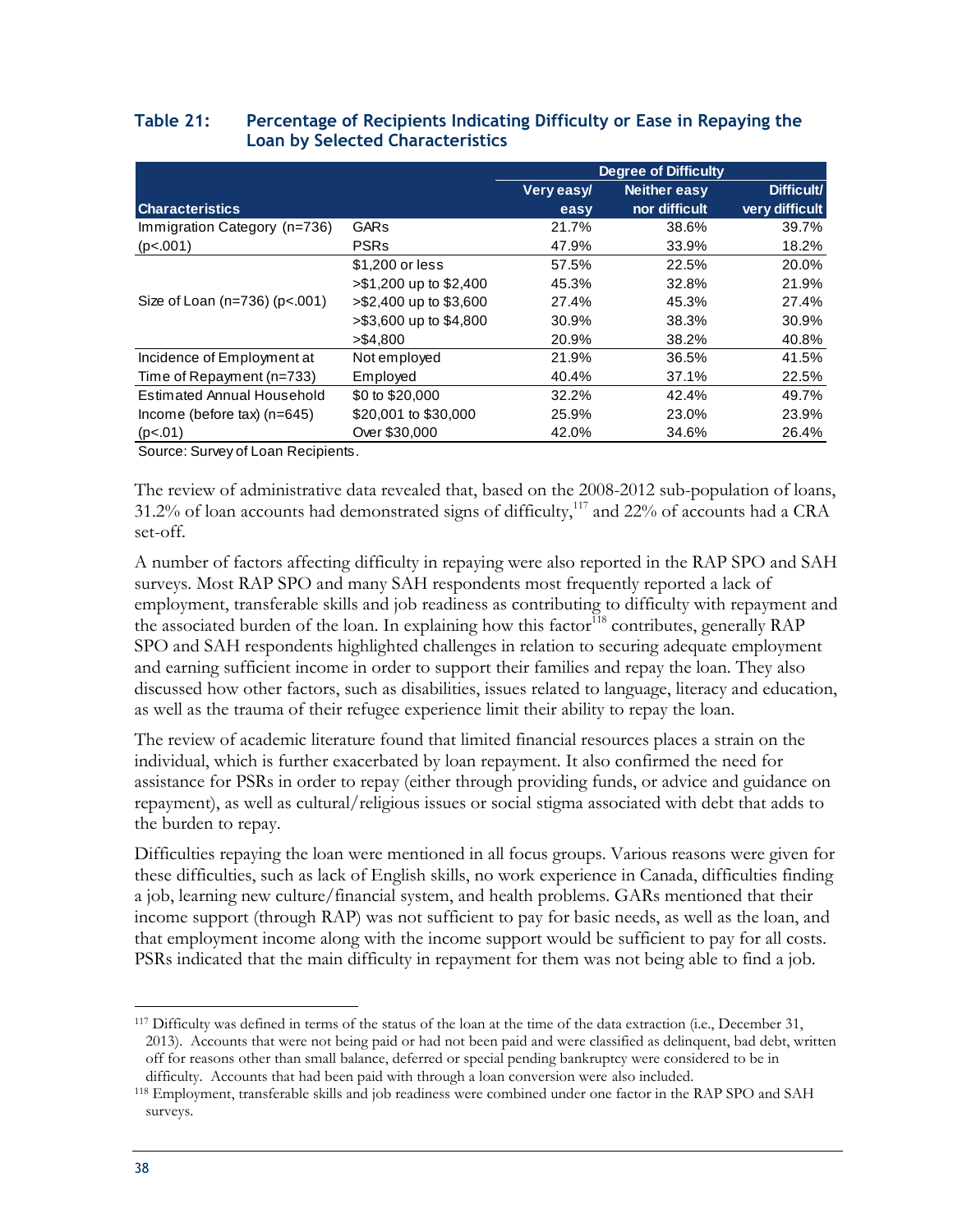In sum, some recipients have difficulty repaying their loans, and a number do not repay their loans within the loan term or interest-free period. Recipients of the Immigration Loan Program are mainly refugees, and a number of refugees, especially GARs, are not employed for the first few years following their arrival. GARs, in particular, rely heavily on income support benefits during their first year in Canada. A little under half of GAR and PSR loan recipients surveyed (46.6%) indicated they did not have a job while paying back their loan, but having a job and higher income were shown to affect loan repayment.

**Finding**: Many loan recipients are not aware of the option to make alternative arrangements to repay their loan. While alternative loan arrangements, such as deferred payments, make it somewhat easier for recipients to pay back their loan in the short term, these arrangements do not change the interest-free period.

The IRPR allows CIC to negotiate alternative repayment arrangements with recipients who are having difficulty. It specifies that if repaying a loan as per the requirements would cause the recipient financial hardship (by reason of their income, assets and liabilities), the CIC Collections Officer may defer the start of repayment of the loan, defer payments on the loan, vary the amount of payments, or extend the repayment period up to two years.<sup>119</sup>

Many GARs and PSRs reported not knowing that alternative arrangements could be made – 49.6% of respondents to the loan recipient survey were not aware that CIC sometimes allows people to re-negotiate their loan in this way, and a greater percentage of PSRs (56.5%) were unaware, compared to GARs (45.4%). Similarly, as noted earlier, many GARs and PSRs in the focus groups were unaware that they could call CIC to make alternative arrangements. Findings further showed that only 21.6% of loan recipients surveyed had made arrangements with CIC to change the amount of their monthly loan payment or the time when they would have to pay. A greater percentage of GARs (27.1%) had made these arrangements, compared to PSRs (12.8%).

Of those survey respondents who had made alternative arrangements, the majority (91%) indicated that the arrangements made to change the amount or schedule related to loan repayment made it "at least somewhat easier" to pay back the loan (with 51% indicating that it made it "quite a bit easier"). In addition, many respondents to the RAP SPO survey who assisted GARs with the renegotiation process indicated that options were presented to find a payment plan/schedule for the loan that GARs could manage and that the changes that were made during the re-negotiation made it easier for GARs to pay the loan (though a few indicated that they did not know).

While there is some indication that arrangements make it somewhat easier to repay the loan, it was also noted in the interviews that arrangement to defer payment does not completely eliminate the problem. While repayment can be deferred, it doesn't change the interest-free period; interest will accrue as per the IRPR.<sup>120</sup>

<sup>119</sup> Canada, Department of Justice (2002) *Immigration and Refugee Protection Regulations. Section 292.*

<sup>120</sup> Canada, CIC (2014) *OP 17 - Loans*.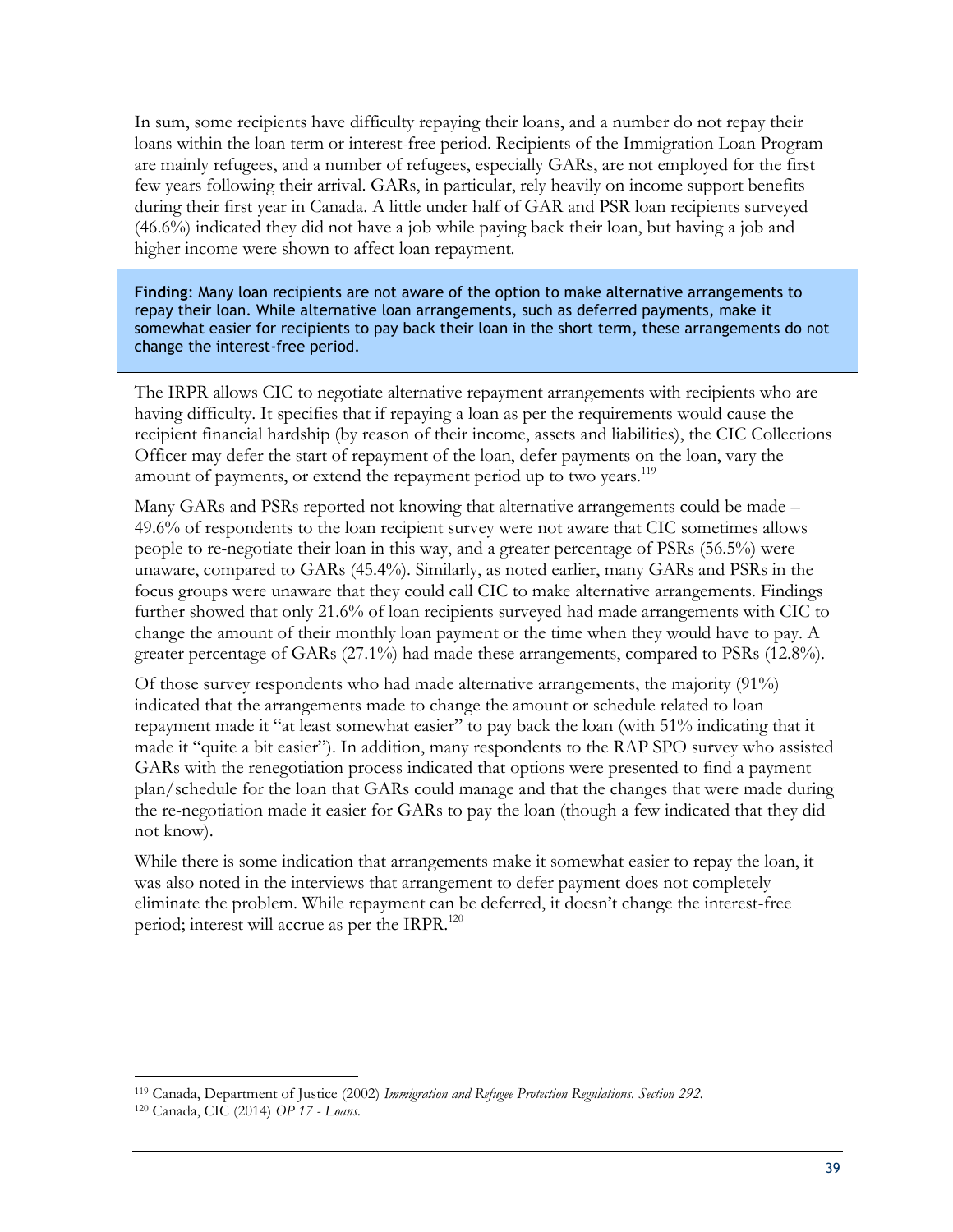In comparison, the Canada Student Loans Program (CSLP) provides a variety of assistance to borrowers who are having difficulties meeting their repayment obligations. Under the CSLP Loan Repayment Assistance Plan, borrowers experiencing financial hardship in repaying their loans are eligible for up to 54 months of interest relief during the lifetime of their loans, depending upon the circumstances. As well, borrowers experiencing financial hardship can ask for revision of the terms of repayment. Borrowers still experiencing financial difficulties after five years of leaving full-time or part-time study, and who have exhausted all interest relief, can apply to have their loan principal reduced, and can receive up to three reductions on their loan principal during their lifetime, for a total of up to  $$26,000$  (depending on their financial circumstances).<sup>121</sup>

In sum, more GARs than PSRs are taking advantage of the alternative arrangements offered by CIC to alleviate the burden of repayment. There appears to be greater awareness among GARs of the possibility of re-negotiation, as well as opportunity for them to receive assistance from RAP SPOs for this purpose. In the end, however, the alternative arrangements are making it somewhat easier to repay the loan for some loan recipients. Making smaller payments, however, may increase the repayment time for the loan, thereby extending the period for potential hardship. In addition, given that the alternative arrangements do not prevent the accrual of interest at a later time, some loan recipients will have to pay more than the original loan amount.

### <span id="page-51-0"></span>**4.6. Impact on Settlement**

The evaluation looked at the overall impact of the loan on the ability to settle as well as the impact on the use of settlement services.

### <span id="page-51-1"></span>**4.6.1. Impact on Ability to Settle**

**Finding**: For some loan recipients, requirements to repay an immigration loan are a source of stress and create additional challenges, such as the ability to pay for basic necessities.

Findings from the survey of loan recipients showed that while most GARs and PSRs were proud that they were able to repay their loan (95.3%) and felt that they better understood the Canadian financial system as a result of the loan (88.7%), a number of recipients had experienced some negative impacts on their settlement as a result of loan repayment:

- 53.9% indicated that paying back the loan made it difficult to pay for basic necessities like food, clothing and housing;
- 55.0% indicated that after paying for basic necessities, paying back the loan took a large portion of their remaining resources; and
- 51.1% indicated that paying back the loan was stressful for them and/or their family.

The survey also revealed that a greater percentage of GARs than PSRs had experienced stress (58.9% vs. 38.6%), difficulty in paying for basics such as food, clothing and housing (63.6% vs. 38.0%), and difficulty affording to participate in community-related activities (56.1% vs. 32.3%) as a result of having to repay the loan.

 $\overline{a}$ <sup>121</sup> Canada, ESDC (2011) *Evaluation of the Canada Student Loan Program.*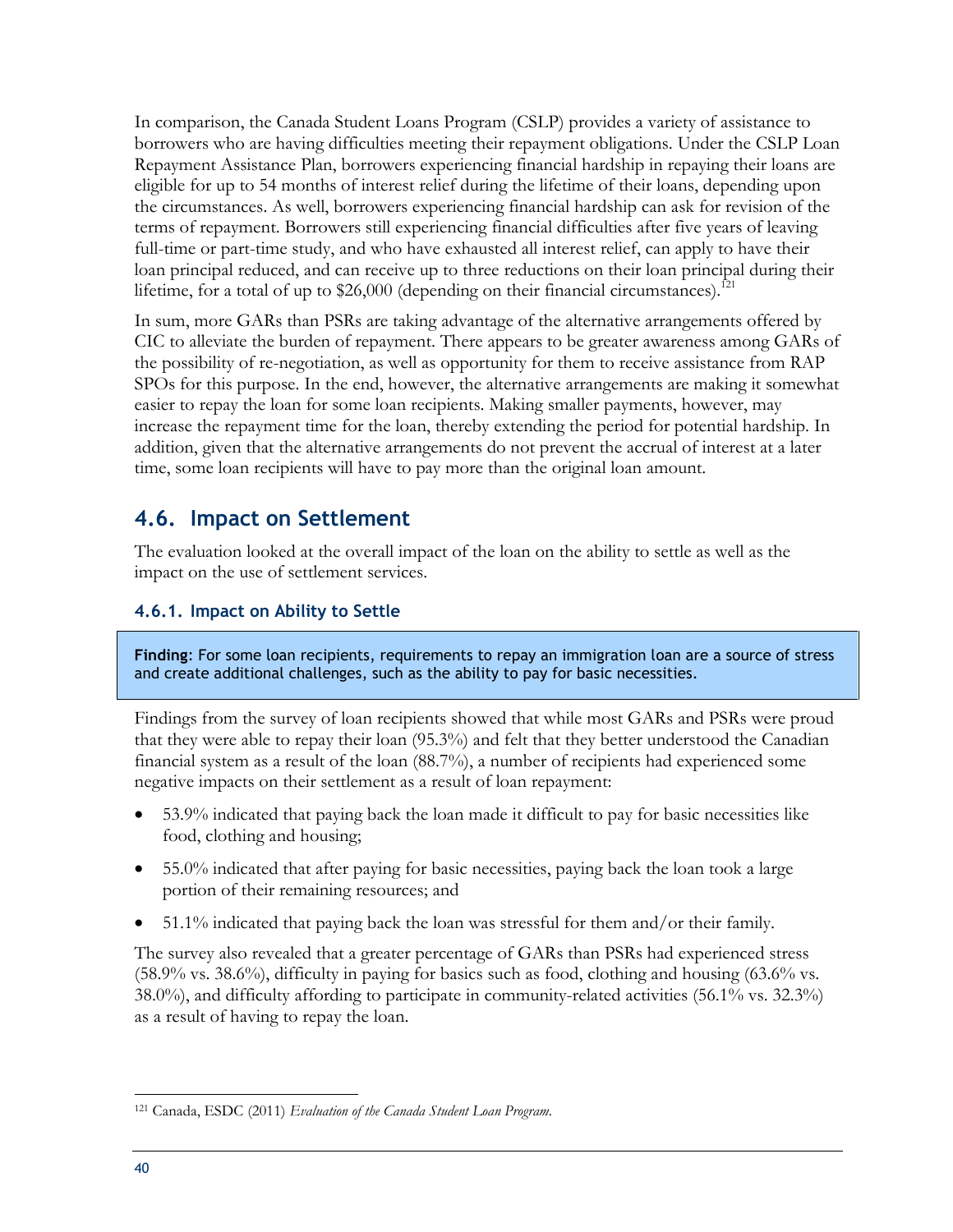A greater percentage of survey respondents with larger loans had also experienced these negative settlement-related impacts. Similarly those who were unemployed at the time of repayment and those with a lower household income had experienced stress, difficulty meeting their basic needs, and difficulty affording to participate in community-related activities as a result of loan repayment (see Appendix D for detailed figures).

These findings were also reflected in the RAP SPO and SAH surveys (see Appendix D for detailed table). Also of note, a number of RAP SPO and SAH respondents indicated that having to repay the loan makes loan recipients feel the need to get into the labour market more quickly. Findings from the interviews highlighted similar impacts on loan recipients, such as feeling rushed to get a job and having to accept a minimum wage job.

Respondents to the loan recipient survey were asked about their experiences related to employment while paying back the loan. As noted earlier, 53.4% of respondents reported having a job while repaying their loan. Of these recipients, 53.7% indicated having taken on a job that did not fit their skills and experience, with a greater percentage of GARs (60.7%) than PSRs (47.8%) reporting this. In addition, 36.3% of those with a job indicated having worked more than one job, with no significant differences between GARs and PSRs.

Having to take a subsistence job in order to pay back the loan was also mentioned in the focus groups with GARs and PSRs, as well as difficulty in finding a job, lack of job opportunities, lack of language skills and difficulty with foreign credential recognition, which in turn made it more difficult to repay the loan. Some PSRs, in particular, did not feel they had sufficient assistance in finding a job, and thought it would be easier to find a job.

Many focus group participants noted the need to make sacrifices (e.g. basic needs) in order to pay back the loan. Some GARs, in particular, were concerned about how they would cope with all the daily living expenses, including the loan, once their income support would end and some talked about using the Child Tax Benefit to pay the loan. While having a job somewhat alleviated the burden of the loan for some focus group participants, they indicated that they still felt stress as a result of the loan.

### <span id="page-52-0"></span>**4.6.2. Impact on Use of Settlement Services**

CIC funds services that help newcomers settle and adapt to life in Canada. These settlement services are intended to assist immigrants and refugees to overcome barriers specific to the newcomer experience (such as a lack of official language skills and limited knowledge of Canada) so that they can participate in social, cultural, civic and economic life in Canada.<sup>122</sup>

**Finding**: While the majority of loan recipients accessed settlement services, the need to have employment income to facilitate loan repayment makes it difficult for some to take full advantage of these services, particularly language training.

 $\overline{a}$ <sup>122</sup> Canada, CIC (2015) *Funding: Settlement and Resettlement.*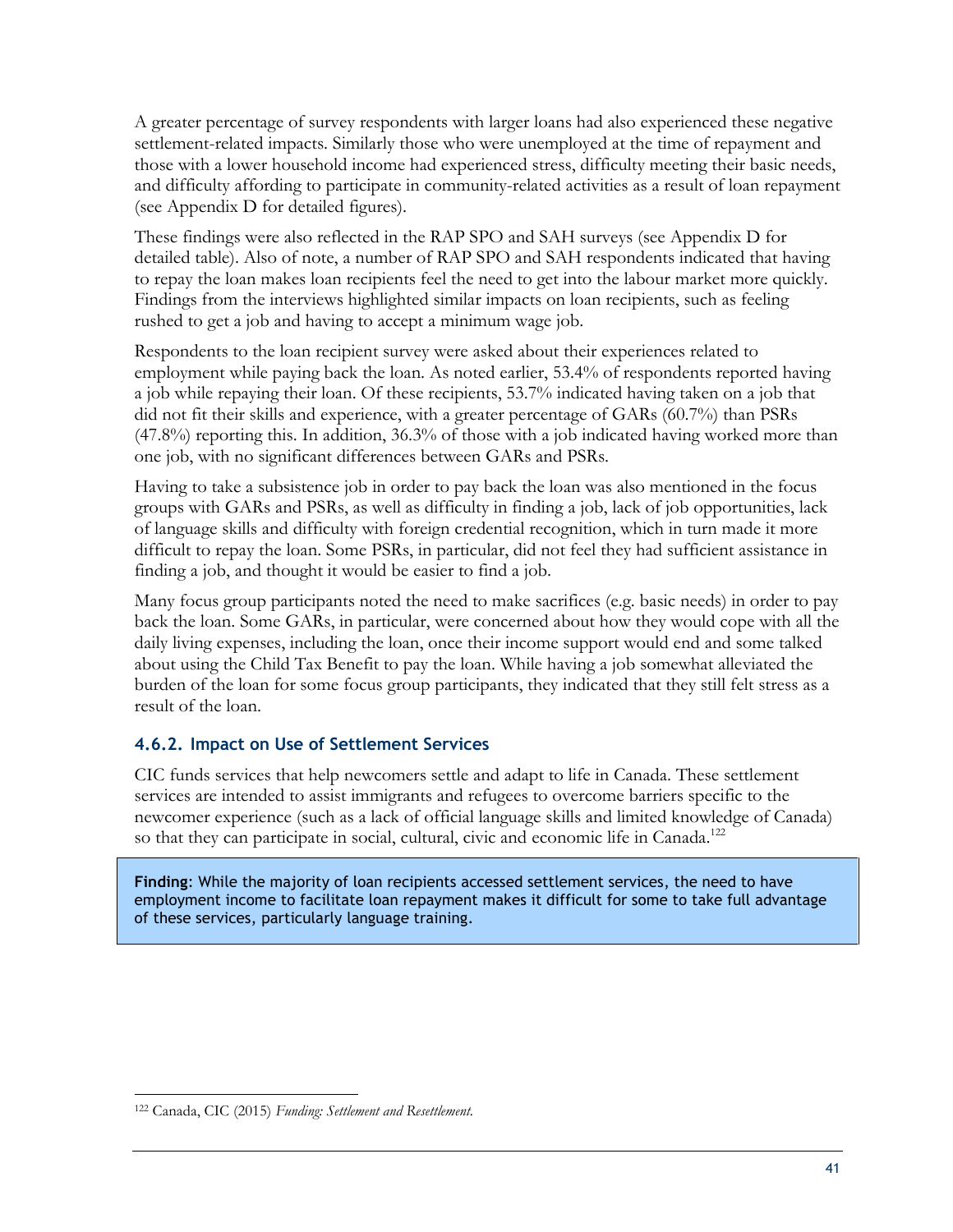An analysis of administrative data on the use of CIC funded settlement services,<sup>123</sup> covering the period from 2008 to 2012 revealed that 93.5% of GAR and PSR loan recipients had used at least one settlement service (see Table 22).<sup>124</sup>

#### <span id="page-53-0"></span>**Table 22: Percentage of GAR and PSR Loan Recipients Who Accessed at Least One CIC-Funded Settlement Service by Selected Socio-demographic Characteristics of the Recipient**

|                                   |             | Accessed at least one CIC-funded settlement service |           |
|-----------------------------------|-------------|-----------------------------------------------------|-----------|
| Socio-demographic Characteristics |             | <b>Yes</b>                                          | <b>No</b> |
| Immigration category              | GAR.        | 97.6%                                               | 2.4%      |
|                                   | <b>PSR</b>  | 88.1%                                               | 11.9%     |
| Gender                            | Male        | 92.6%                                               | 7.4%      |
|                                   | Female      | 95.0%                                               | 5.0%      |
| Official language capacity        | None        | 95.0%                                               | 5.0%      |
|                                   | One or both | 91.7%                                               | 8.3%      |

n=16,016.

Source: CIC IFMS (SAP) loan accounts (2008-2012), FOSS/GCMS, Immigration Contribution Accountability Measurement System (iCAMS) and Immigration Contribution Agreement Reporting Environment (iCARE) data.

While access appears to be high overall, results from the survey of loan recipients suggests that recipients are having difficulties in taking advantage of these services. Just under half of respondents to the loan recipient survey (47.8%) indicated that as a result of working to pay back their loan, it was more difficult to find the time to use services to help them adapt to living in Canada (i.e. settlement services). In addition, 23.8% of loan recipients surveyed indicated having put off or quit language training in order to pay back their loan, and 22% indicated having put off or quit school (other than language training) in order to pay back their loan. Similarly, many focus group participants indicated that it was difficult to take advantage of language training opportunities (full-time or part-time) as they were working. Others were taking language training while actively trying to find a job.

 $\overline{a}$ <sup>123</sup> At the time of the evaluation, CIC was transitioning between systems for the collection of information on the use of CIC-funded settlement services. Thus, the current analysis combines data on service usage obtained from two databases: the Immigration Contribution Accountability Measurement System (iCAMS) legacy system and Immigration Contribution Agreement Reporting Environment (iCARE) which began roll-out in 2013. This information was linked to IFMS(SAP) loans information and GCMS landing data to examine service usage (until the end of June 2014) for the 2008-2012 sub-population of GAR and PSR loan recipients (18 years of age or older). As under-reporting in iCAMS was found to be problematic in past program evaluations, and reporting compliance in the new iCARE system was still building at the time of the evaluation, statistics presented in this analysis should be understood to underestimate actual service usage.

<sup>&</sup>lt;sup>124</sup> The percentage of loan recipients who accessed CIC-funded settlement services excludes loan recipients initially destined to Quebec, Manitoba and British Columbia in order to more accurately reflect overall service usage. Information on province of destination was used as a proxy for province of residence, as this data was not available. CIC is not responsible for settlement service delivery in Quebec, and therefore, does not capture information on settlement service usage in this jurisdiction. For Manitoba and British Columbia, responsibility for settlement service delivery was transferred to CIC only recently, in 2013 and 2014 respectively. Loan recipients residing in Quebec, Manitoba and British Columbia would not have had the same opportunity to access CICfunded settlement services as other regions of Canada, and as a result were excluded from this part of the analysis. The total number of loan recipients (2008-2012) who were resettled refugees, at least 18 years of age at landing, and destined to regions outside Quebec, Manitoba and British Columbia was 16,016.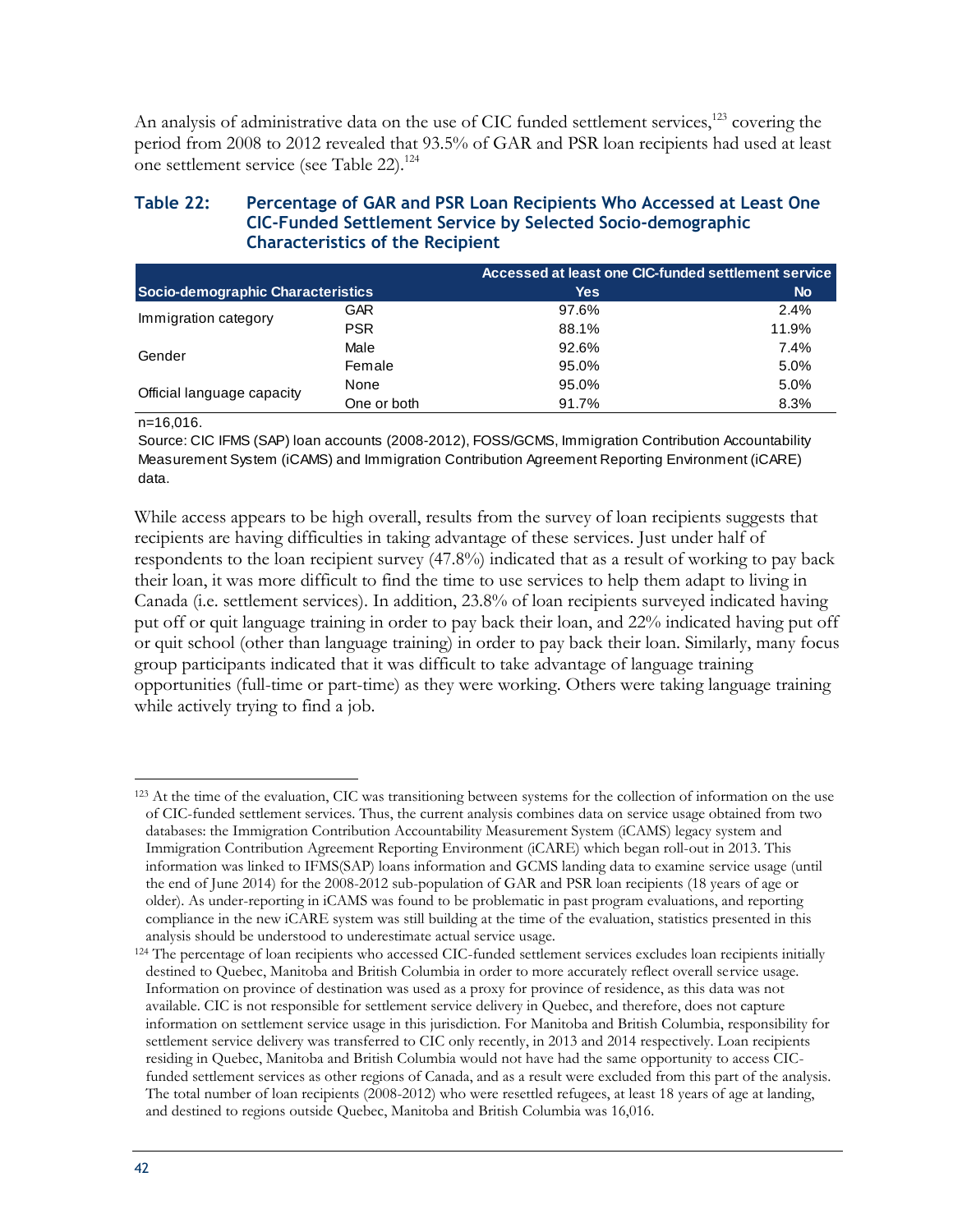Findings from the interviews were generally mixed, with some interviewees feeling that the loan has an impact on access to settlement services and others feeling that there is no impact. However, most respondents to the RAP SPO and SAH surveys indicated that GARs and PSRs have to put off at least sometimes<sup>125</sup> accessing settlement services (including language training) to work or look for work in order to pay back the loan. Similarly, most RAP SPO and SAH respondents indicated that GARs and PSRs have to put off at least sometimes going to school or to other training for this reason. Some RAP SPO and SAH survey respondents also felt that GARs and PSRs are focused too much on paying back the loan during their first year in Canada, rather than on their settlement needs (see Appendix D).

In sum, the immigration loan is having negative impacts related to settlement for some GARs and PSRs, and represents an additional burden to an already challenging integration process. Having a loan to repay makes it difficult for some refugees to meet their basic household needs and participate in their communities. It also causes stress for a number of refugees, and impacts on their ability to access learning opportunities through school, training and settlement services designed to help them adapt to life in Canada and overcome obstacles inherent to the newcomer experience.

<sup>125</sup> The measure of "at least sometimes" includes those who responded "sometimes", "often", or "almost always or always" to the survey question.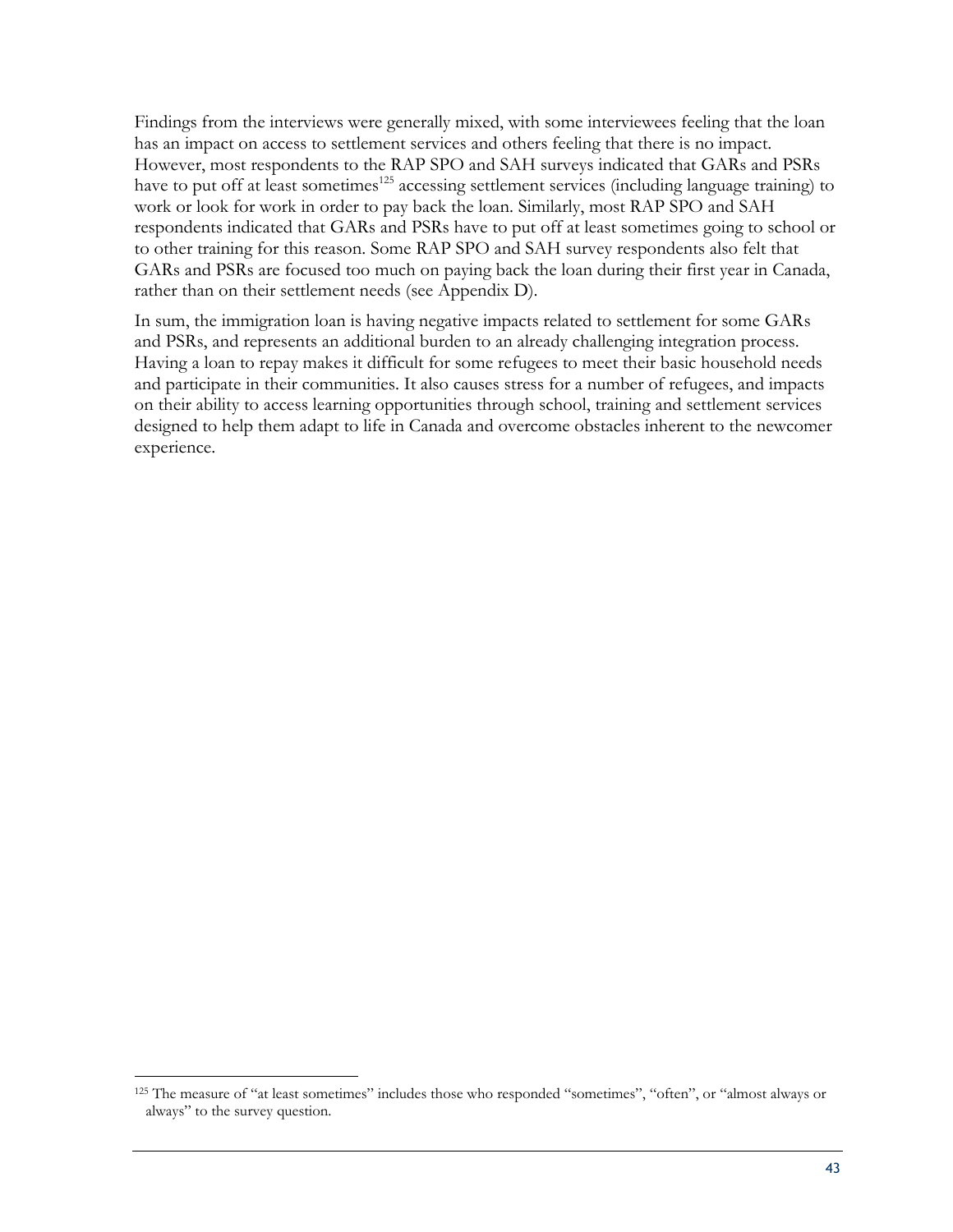### <span id="page-55-0"></span>**5. Findings Related to Program Relevance**

Program relevance was assessed in terms of the appropriateness of the federal role in providing loans, alignment of the program with Government of Canada and CIC priorities, and continued need.

### <span id="page-55-1"></span>**5.1. Appropriateness of the Federal Role**

**Finding**: The role of the federal government in administering the Immigration Loan Program is appropriate.

The Immigration Loan Program, in following the directives set out by TB for the establishment of loans, the management of receivables, and debt write-offs, is in alignment with the authorities provided to the Minister of Finance. The Minister of Finance is responsible for the sound stewardship of the Canadian financial system.<sup>126</sup> Under the *Financial Administration Act*, one of the mechanisms available to the Minister of Finance to promote the stability or maintain the efficiency of the financial system in Canada is the provision of loans.<sup>127</sup>

In addition, section A88 of IRPA authorizes the Minister of Citizenship and Immigration to administer loans for the purpose of immigration, through an advance out of the Consolidated Revenue Fund. The IRPR stipulates the information surrounding the types of loans, the repayment period, interest, alternative arrangements, and the size of the loan fund.<sup>128</sup>

While other levels of government and the private sector also provide loans to individuals, the role of the federal government in providing loans has been identified in the literature as appropriate as it provides a means of overcoming difficulties felt by certain groups in securing the financing they need on an individual basis due to lack of collateral or other means of securing loans.<sup>129</sup> These groups include, among others, students and immigrants.

### <span id="page-55-2"></span>**5.2. Alignment with Government-wide and CIC Priorities**

**Finding**: While the Immigration Loan Program facilitates the initial resettlement of refugees, helping Canada to meet its international commitments for the protection of refugees, the program, as implemented, is not fully aligned with Canada's settlement objectives.

Canada's commitment to share responsibility for the protection of refugees is demonstrated through Canada's participation as a signatory to several international treaties concerning refugees and others (e.g. Convention Relating to the Status of Refugees (1951), and Protocol on Refugees and Stateless Persons (1967)). This commitment is also articulated in IRPA, which states that "the refugee program is in the first instance about saving lives and offering protection to the displaced and persecuted."<sup>130</sup> Some CIC representatives interviewed felt that the Immigration Loan Program could be considered to be in alignment with this objective, in that the program

<sup>126</sup> Bank of Canada (2012) *Regulation of the Canadian Financial System, Backgrounder.*

<sup>127</sup> Canada, Department of Justice (1985) *Financial Administration Act*, A60.2(2)c.

<sup>128</sup> Canada, Department of Justice (2002) *Immigration and Refugee Protection Regulations*. R289.

<sup>129</sup> N. Alboim, et al. (2005) The Discounting of Immigrants' Skills in Canada: Evidence and Policy Recommendations. *IRPP Choices*, Vol. 11, no. 2, February 2005.

<sup>130</sup> Canada, Department of Justice (2002) *Immigration and Refugee Protection Act*. Section 3(2)(a).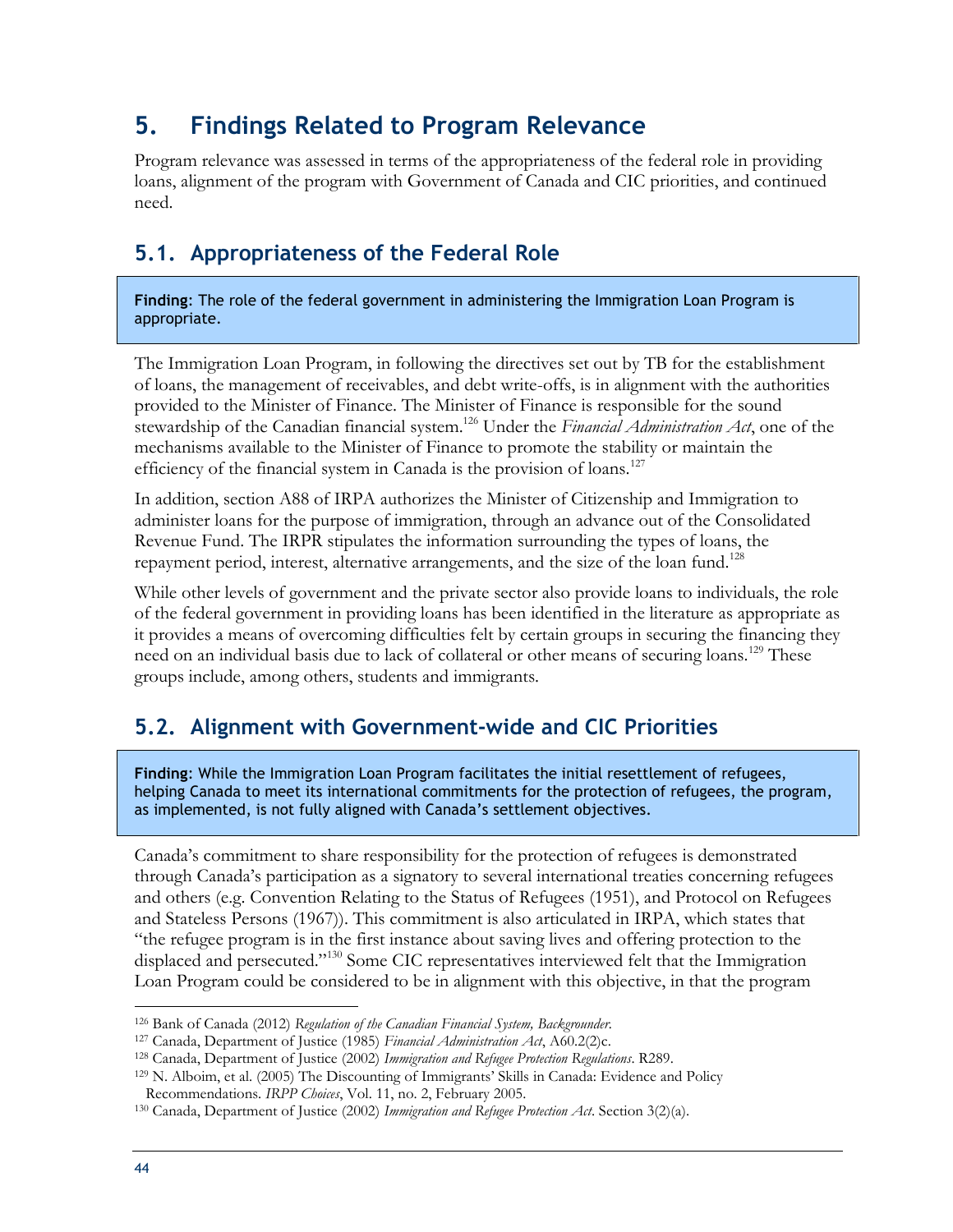provides a means to bring refugees to Canada. However, in most cases, interviewees went on to identify aspects of the program that were not in alignment with Canada's humanitarian objectives and CIC's settlement objectives.

The evaluation also found that while the assessment undertaken to determine eligibility for a loan is intended to be distinct from the ability to establish assessment for refugees, $131$  they occur at about the same time,<sup>132</sup> and are essentially trying to meet competing objectives. Some interviewees noted, and the document review confirmed, that the introduction of IRPA relaxed the criteria in relation to ability to establish in Canada to focus on "social rather than economic factors" in light of the humanitarian objectives of resettlement. The IRPR also provided the "authority to exempt refugees in urgent need of protection and vulnerable cases from the requirement to be assessed on ability to successfully establish".<sup>133</sup> However, under the Immigration Loan Program, potential loan recipients are required to be assessed against economic factors related to their potential ability to repay, such as income potential, other financial obligations (such as the number of dependent family members), employment history and current ability to speak one of Canada's official languages.<sup>134</sup>

Some interviewees pointed to the additional burden introduced by the loan as evidence of the program's misalignment with CIC's Strategic Outcome 3: *Newcomers and citizens participate in fostering an integrated society*, and more specifically, Program Activity 3.1 "newcomer settlement and integration". The main difficulty in confirming the alignment between the program and SO3 appears to be with respect to the mechanism used, i.e., a loan, as a means of providing the support. All interviewees agreed that there is a need to provide support, however, the use of a loan to do so does not appear to be in alignment with the achievement of settlement objectives. Information presented throughout this evaluation report provides clear indications that, for some loan recipients, the loan is having a negative impact on their settlement, which runs counter to the intent of CIC's SO3 and the overall intent of the loan program itself. Rather than contributing to settlement, the loan program, as it is currently designed, and given the client group it is currently trying to serve, may actually be at cross-purposes to the objectives it is supposed to support.

Thus, while the program supports Canada's humanitarian objectives, in that it provides refugees overseas with a means to come to Canada, the way it is structured, it may be creating barriers to the achievement of CIC's settlement objectives.

### <span id="page-56-0"></span>**5.3. Continued Need for the Program**

**Finding**: There is a continued need to provide financial support to refugees who do not have the means to pay the costs associated with their resettlement to Canada. However, the use of a loan may not be appropriate for everyone in this group.

<sup>131</sup> Canada, CIC (2014) *OP 17 – Loans*.

<sup>132</sup> Canada, CIC. Refugees and Humanitarian Protected Persons Abroad - Interview, Analysis and Decision Tool Kit; Canada, CIC (2015) *Process Overview: GAR Program;* Canada, CIC (2015) *Process Overview: PSR Program.*

<sup>133</sup> Canada Gazette (2001) *Immigration and Refugee Protection Regulations. Regulatory Impact Analysis Statement*. Part I. December 15, 2001.

<sup>134</sup> Canada, CIC (2014) *OP 17 – Loans*.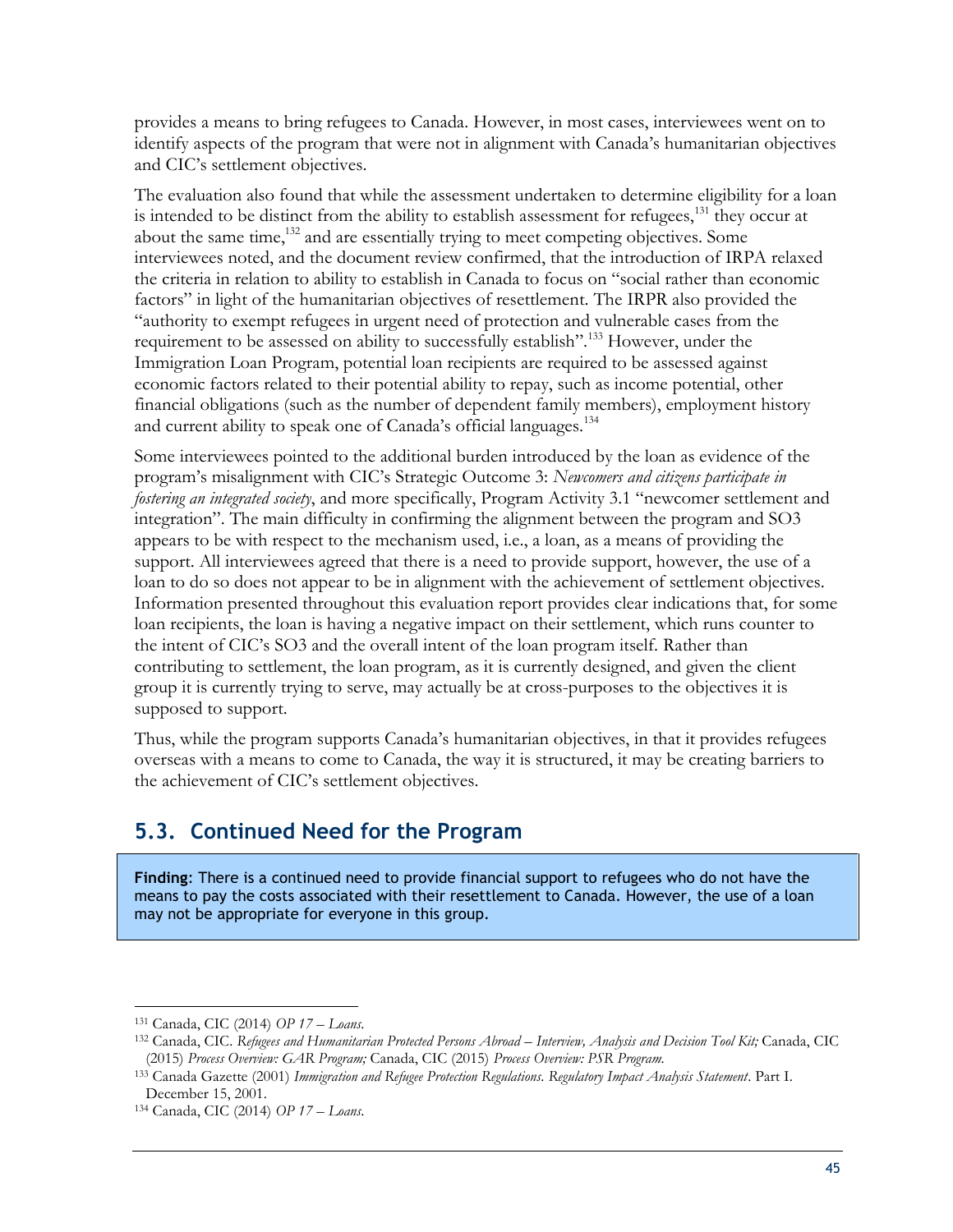Findings from the loan recipient survey showed that the majority of respondents (74.7%) could not have paid for any of the costs that the loan covered.<sup>135</sup> These findings were consistent with results from the RAP SPO and SAH surveys and the interviews, which indicated that typically, in the absence of the loan program, refugees would not be able to pay the costs of admissibility and transportation to Canada. Interviewees also mentioned that some refugees may need assistance more than others, for example individuals coming from protracted refugee situations, individuals with health problems, individuals who have limited education and literacy skills, and individuals with large families.

This need for financial assistance is not surprising given the evolving context of refugee resettlement over the past 15 years. The literature reviewed noted that longer term displacement is becoming more common, resulting in an increase in the number of refugees with high needs, such as low literacy, limited to no education, and health issues,  $136$  and referred to the large number of protracted refugee situations<sup>137</sup> and the "changing make up of post-IRPA Government-Assisted Refugees."<sup>138</sup> An analysis<sup>139</sup> examining the economic outcomes of GARs and PSRs was conducted to verify this reported change in profile of refugees since the introduction of IRPA. The analysis showed that the incidence of employment and average employment earnings were consistently lower, and the incidence of social assistance/income support was consistently higher, for GAR families who arrived after the introduction of IRPA, compared to those who arrived before its introduction. However, this trend was reversed for PSR families, with those arriving after the introduction of IRPA tending to have somewhat better economic outcomes than their predecessors.<sup>140</sup>

In sum, refugees, particularly GARs, coming to Canada since the introduction of IRPA tend to have greater needs than the refugees who came to Canada in the past. This is reflected in their need for financial support to help them to move to Canada and settle, as well as in their early economic outcomes once in Canada.

The evaluation has shown that the loan can cause an additional burden for refugees, and having to start repaying it shortly after arrival can have a negative impact on their settlement. Some interviewees identified a need for the loan; however, they qualified it as a need in the absence of any other mechanism to provide financial assistance.

While contributions may be approved by CIC to cover the loan in situations where refugees are deemed to be "vulnerable" or to have "higher settlement needs",<sup>141</sup> the money set aside for contributions is quite limited relative to the amount set aside for loans, and thus, may not fully respond to client needs. Together, these findings suggest that the Immigration Loan Program, as currently implemented, may not be the most appropriate mechanism to provide financial assistance to a refugee clientele, but as it is the primary mechanism used at this time, it has become necessary.

<sup>140</sup> More information on findings related to IRPA from the IMDB analysis is available in the Technical Appendices. <sup>141</sup> Canada, CIC (2013) *Operational Bulletin 513.*

<sup>&</sup>lt;sup>135</sup> The survey found that 12.9% of respondents would have been able to pay for some of the costs covered by the loan, and 8.5% would have been able to pay for all of the costs. The remaining 3.9% did not know or could not remember. <sup>136</sup> Milner, J. (2008) *New Challenges in International Refugee Protection: Canada's Role*; Sherrell, K., Immigrant Services

Society BC (2009) *At Home in Surrey: The Housing Experiences of Refugees in Surrey, B.C.*

<sup>137</sup> Hyndman, J. (2014) CERIS *Refugee Research Synthesis: Final Report.*

<sup>138</sup> Brunner, L.R., et al. (2012) *Waiting for a Wife: Transnational Marriages and the Social Dimensions of Refugee 'Integration'*, Metropolis BC Working Paper Series, No. 12-12.

<sup>&</sup>lt;sup>139</sup> Economic outcomes were examined for GARs and PSRs over the 10 year period following their arrival in Canada, including the year of landing using the IMDB.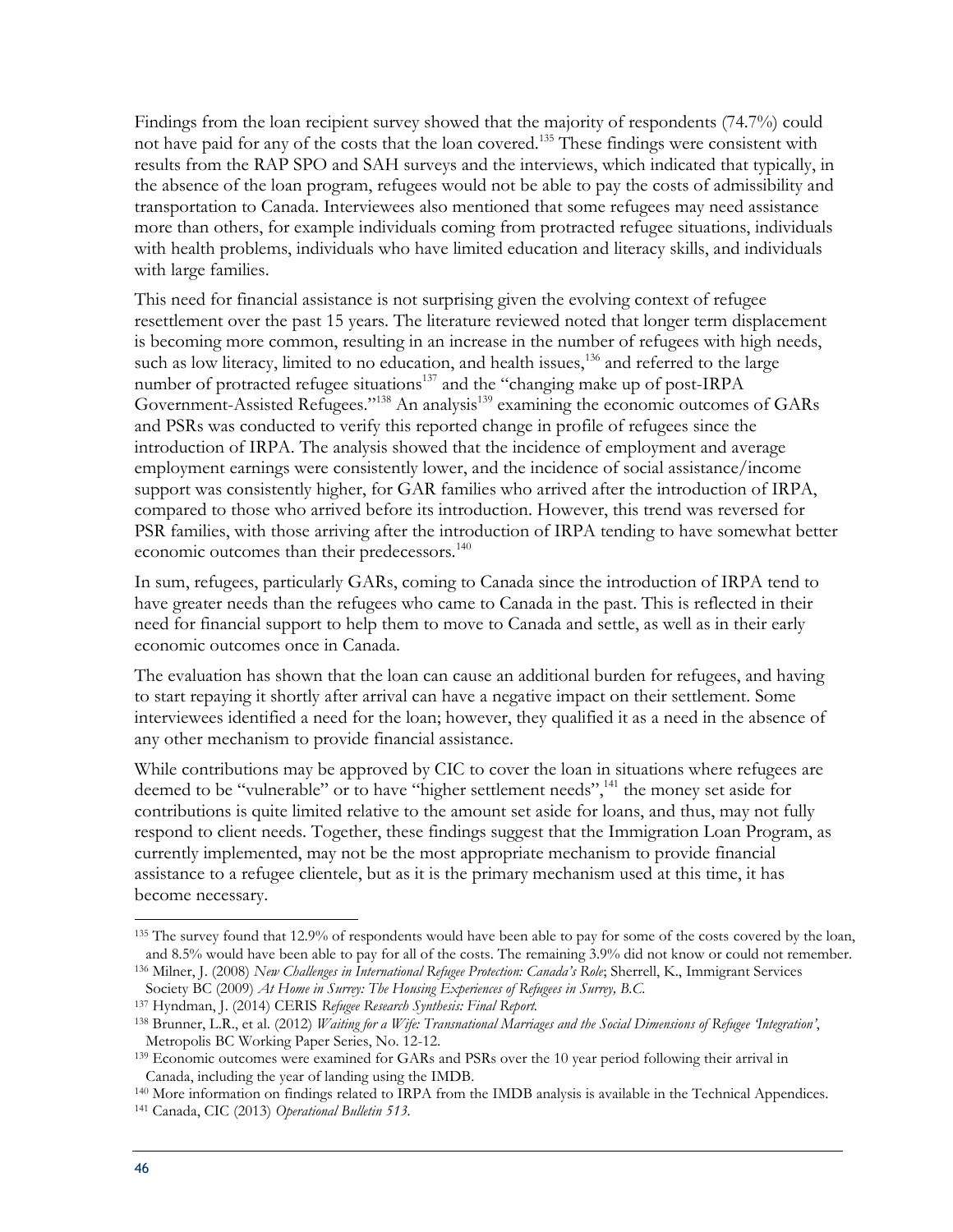### <span id="page-58-0"></span>**6. Conclusions and Recommendations**

The following section summarizes the overall conclusions for the evaluation, and proposes related recommendations, along three broad themes: loan issuance, loan repayment and collections, and contributing to settlement objectives.

### **Loan Issuance**

TB Directives require that loans be authorized appropriately (i.e., either approved or refused), and that approval is given on the expectation of full repayment.<sup>142</sup> It is however challenging to implement the procedures for assessing the potential ability of the recipient to repay a loan in an overseas refugee processing context due to the nature of the criteria to be assessed and the limited time and information available to properly assess them. Furthermore, refusing loans for refugees is problematic; as such a decision is likely to prevent selected refugees without financial means or other avenues of assistance from coming to Canada, and thereby to impede Canada's ability to meet its resettlement commitments and humanitarian goals. The loan has become the default option for most resettled refugees.

TB Directives further require that recipients are informed of their loan obligations.<sup>143</sup> The evaluation found that there is a risk that some refugee recipients do not fully understand the terms and conditions of the loan at the time of signing, and that they do not know the amount of the loan prior to their departure for Canada. Without this understanding and knowledge, the spirit and intent of a loan agreement comes into question.

**Recommendation #1:** It is recommended that CIC fully comply with the requirements for loans programs as stated in Treasury Board (TB) Directives. In particular, given the context of overseas refugee processing, compliance with TB Directives requires policy and/or procedural changes to ensure:

- Adherence to the criteria established to assess ability to repay the loan; and
- Procedures for signing the loan agreement are clear and obtain free and informed consent from the client, including communicating the amount to be borrowed.

Acknowledging that some refugees may not qualify for a loan given the requirements under the TB Directives, it is therefore also recommended that CIC ensure policies and corresponding measures are in place to support its humanitarian policy objectives and to facilitate the resettlement of all refugees who do not qualify for a loan.

### **Loan Repayment and Collections:**

The IRPR sets out the requirements for loan repayment, including repayment schedules and the treatment of interest. While the TB *Directive on Receivables Management* requires the prompt recovery of all debts, the Immigration Loan Program is also guided by an internal CIC policy to ensure that collection on these debts does not cause undue hardship to recipients.

Some refugee recipients are having difficulty meeting the requirements of loan repayment. Very few loan recipients start repaying within 30 days, putting the vast majority from the outset in a situation of arrears. This is further complicated by the fact that it takes CIC closer to four months

<sup>142</sup> Canada, TBS (2009) *Directive on Loans and Loan Guarantees.*

<sup>143</sup> Canada, TBS (2009) *Directive on Receivables Management.*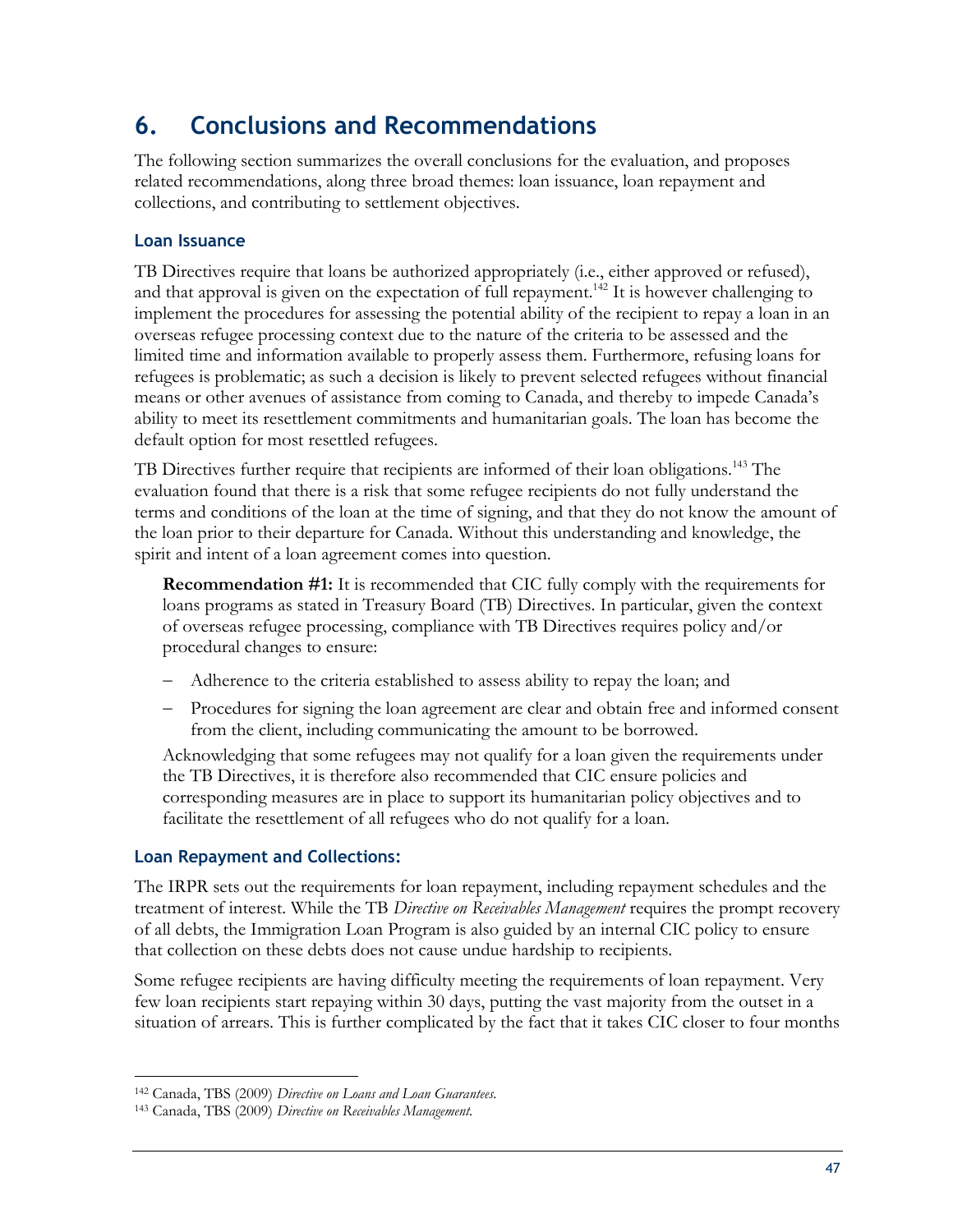to set up the loan accounts and issue the first loan statement. Some are not able to repay within the original loan term and some not within the interest-free period.

In addition, having to repay the loan is having a negative impact on the settlement of some refugees (e.g., having to pay back the loan under the current Immigration Loan Program terms makes it difficult to pay for basic necessities like food, clothing and housing). CIC Collection Services are available to provide support to loan recipients; however, information on CIC Collection Services is not widely communicated, and many loan recipients are not aware of the support it can provide. Furthermore, while there is a write-off mechanism in place for the program, it does not forgive the debt and cannot be pursued until all means of collection have been exhausted.

**Recommendation #2:** It is recommended that CIC make policy and/or procedural adjustments to its loan repayment requirements and collection practices to ensure that the loan program is aligned with CIC's resettlement, settlement and integration policy objectives and does not adversely affect the settlement outcomes of resettled refugees. In particular, CIC should consider:

- Aligning the loan program policies with those of other refugee programming;
- Aligning the start of the repayment with the receipt of the first loan statement;
- Aligning the loan repayment schedule with the time needed to repay;
- Ensuring the use of interest and interest relief are appropriate to the financial situation of the client;
- Providing mechanisms to allow for debt forgiveness where necessary;
- Providing easy access to information on how to contact CIC Collection Services and the types of assistance available for clients.

### **Contributing to Settlement Objectives**

There is a potential for the Immigration Loan Program to be more fully utilized in support of Canada's settlement and integration objectives. For instance, while the assistance loan is uniquely positioned to support settlement once in Canada, it is largely under-utilized in terms of both the type of assistance (i.e., limited to housing rental and utility deposits) and the recipients (i.e., almost exclusively GARs).

**Recommendation #3:** It is recommended that CIC explore how the Immigration Loan Program could better support the achievement of CIC's settlement and integration policy objectives (i.e., that newcomers and citizens participate in fostering an integrated society), considering opportunities such as the expansion of the in-Canada assistance loan to improve labour market access for all newcomers, including refugees.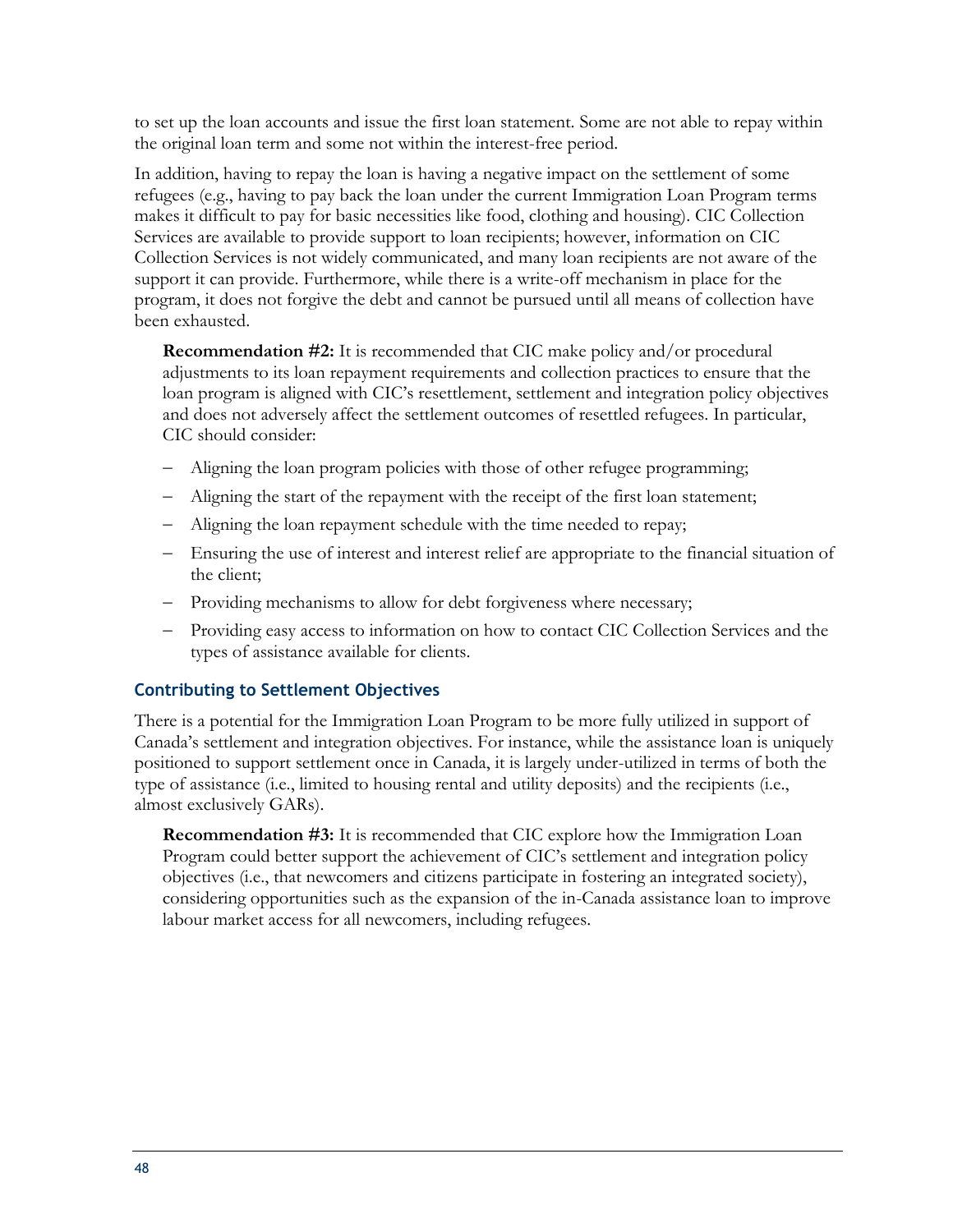## <span id="page-60-0"></span>**Appendix A: Interest Rates**

| Year | <b>Interest Rate</b> |
|------|----------------------|
| 1989 | 10.72                |
| 1990 | 10.84                |
| 1991 | 10.62                |
| 1992 | 7.51                 |
| 1993 | 7.41                 |
| 1994 | 5.32                 |
| 1995 | 9.06                 |
| 1996 | 6.41                 |
| 1997 | 4.85                 |
| 1998 | 5.37                 |
| 1999 | 4.54                 |
| 2000 | 6.17                 |
| 2001 | 5.45                 |
| 2002 | 4.24                 |
| 2003 | 3.80                 |
| 2004 | 3.60                 |
| 2005 | 3.56                 |
| 2006 | 2.93                 |
| 2007 | 4.13                 |
| 2008 | 3.98                 |
| 2009 | 1.75                 |
| 2010 | 2.32                 |
| 2011 | 2.23                 |
| 2012 | 1.26                 |
| 2013 | 1.39                 |
| 2014 | 1.74                 |

\*Prior to 1995, interest rates were not changed on loans to refugees.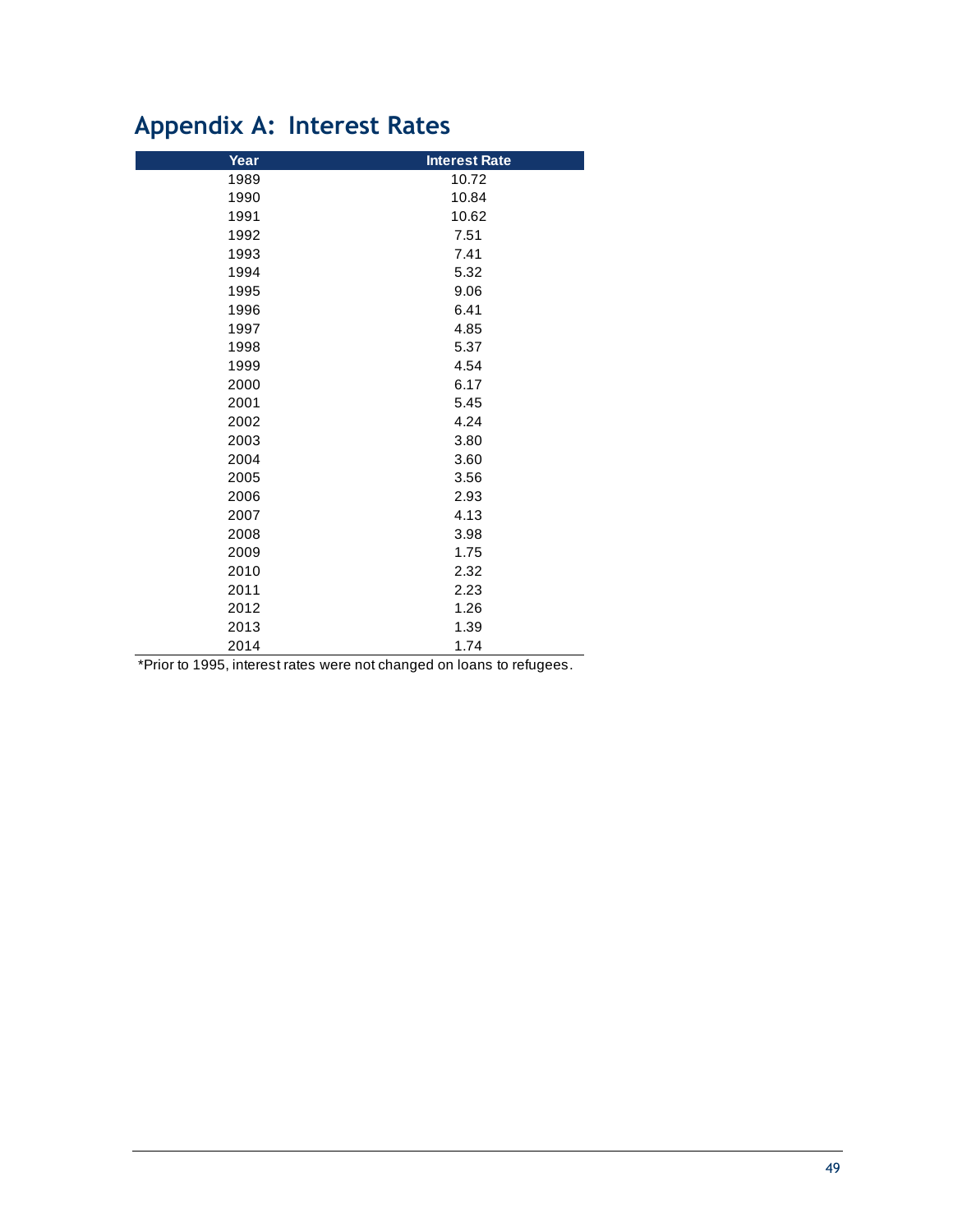## <span id="page-61-0"></span>**Appendix B: Profile of Loan Recipients**

| <b>Profile of Loan Recipients</b>           |                                                                                   | <b>Percentage of Loan Recipients</b><br>(2008 to 2012) |
|---------------------------------------------|-----------------------------------------------------------------------------------|--------------------------------------------------------|
|                                             | <b>GAR</b>                                                                        | 57.5%                                                  |
|                                             | <b>PSR</b>                                                                        | 40.3%                                                  |
| <b>Immigration Category</b><br>$(n=25,796)$ | Other Humanitarian and Compassionate cases<br>outside the family or Public Policy | 1.3%                                                   |
|                                             | Asylum Refugees                                                                   | 0.5%                                                   |
|                                             | Other                                                                             | 0.4%                                                   |
| Gender                                      | Male                                                                              | 62.6%                                                  |
| $(n=25,796)$                                | Female                                                                            | 37.2%                                                  |
|                                             | 18 to 24 years                                                                    | 28.7%                                                  |
| Age at landing*                             | 25 to 44 years                                                                    | 52.8%                                                  |
| $(n=25,796)$                                | 45 to 64 years                                                                    | 16.1%                                                  |
|                                             | 65 and older                                                                      | 2.4%                                                   |
|                                             | English                                                                           | 39.0%                                                  |
| Knowledge of official                       | French                                                                            | 5.0%                                                   |
| languages at landing<br>$(n=25,796)$        | Both French and English                                                           | 2.5%                                                   |
|                                             | Neither                                                                           | 53.5%                                                  |
| World Area - Country                        | West Central Asia and Middle East                                                 | 43.7%                                                  |
| of Birth, Top 3                             | Western, Eastern, Central and Southern Africa                                     | 34.6%                                                  |
| $(n=25,783)$                                | South Asia                                                                        | 9.4%                                                   |
|                                             | Iraq                                                                              | 27.7%                                                  |
|                                             | Afghanistan                                                                       | 10.4%                                                  |
|                                             | Ethiopia                                                                          | 9.0%                                                   |
|                                             | Democratic Republic of Somalia                                                    | 8.9%                                                   |
|                                             | <b>Bhutan</b>                                                                     | 8.1%                                                   |
| Country of Birth                            | Eritrea                                                                           | 6.6%                                                   |
| $(n=25,796)$                                | Democratic Republic of Congo                                                      | 5.2%                                                   |
|                                             | Colombia                                                                          | 4.9%                                                   |
|                                             | Iran                                                                              | 4.7%                                                   |
|                                             | Myanmar (Burma)                                                                   | 3.7%                                                   |
|                                             | Other countries                                                                   | 10.7%                                                  |
|                                             | Atlantic                                                                          | 4.6%                                                   |
|                                             | Quebec                                                                            | 15.6%                                                  |
|                                             | Ontario                                                                           | 41.8%                                                  |
| Province of destination                     | Manitoba                                                                          | 10.2%                                                  |
| $(n=25,791)$                                | Saskatchewan                                                                      | 4.3%                                                   |
|                                             | Alberta                                                                           | 13.5%                                                  |
|                                             | <b>British Columbia</b>                                                           | 10.0%                                                  |
|                                             | Territories                                                                       | 0.0%                                                   |

*\* A total of 193 loan recipients were excluded due to inconsistent immigration landing information related to age.* Source: CIC IFMS (SAP) system and GCMS.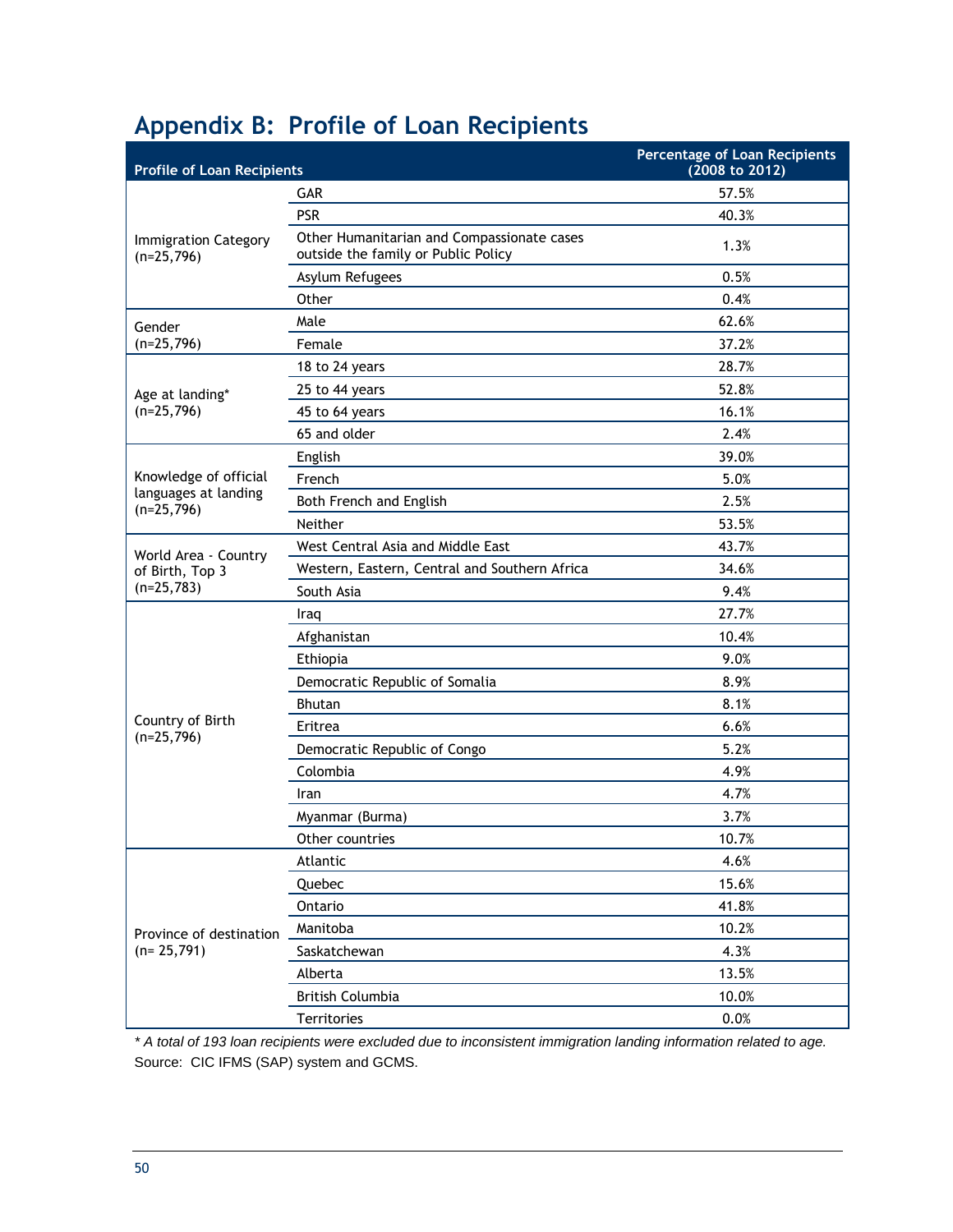|                       | Educational Qualifications and Skill Level at Landing (n=25,796) | <b>Percentage of Loan Recipients</b><br>(2008 to 2012) |
|-----------------------|------------------------------------------------------------------|--------------------------------------------------------|
| <b>Educational</b>    | None                                                             | 16.6%*                                                 |
| <b>Qualifications</b> | Secondary or Less                                                | 62.3%                                                  |
|                       | Formal Trade Cert. or Apprenticeship                             | 4.3%                                                   |
|                       | Non-University Certificate or Diploma                            | 6.6%                                                   |
|                       | Some University - No Degree                                      | 1.8%                                                   |
|                       | <b>Bachelors Degree</b>                                          | 7.4%                                                   |
|                       | Some Post-Grad. Education - No Degree                            | 0.2%                                                   |
|                       | <b>Masters Degree</b>                                            | 0.6%                                                   |
|                       | Doctorate                                                        | 0.2%                                                   |
| <b>Skill Level</b>    | Skill Level 0 - managerial                                       | 0.1%                                                   |
|                       | Skill Level A - professionals                                    | 0.2%                                                   |
|                       | Skill Level B - skilled and technical                            | 0.3%                                                   |
|                       | Skill Level C - intermediate and clerical                        | 0.7%                                                   |
|                       | Skill Level D - elemental and labourers                          | 0.2%                                                   |
|                       | New workers - 15 years of age or older                           | 73.4%                                                  |
|                       | Students 15 years of age or older                                | 15.8%                                                  |
|                       | Retirees 15 years of age or older                                | 1.9%                                                   |
|                       | Other non-workers 15 years of age or older                       | 7.4%                                                   |

### **Education Qualification and Skill Level**

*\* Due to discrepancies with coding in GCMS, this figure may include recipients for whom information on education was missing at landing.*

Source: CIC IFMS (SAP) system and GCMS.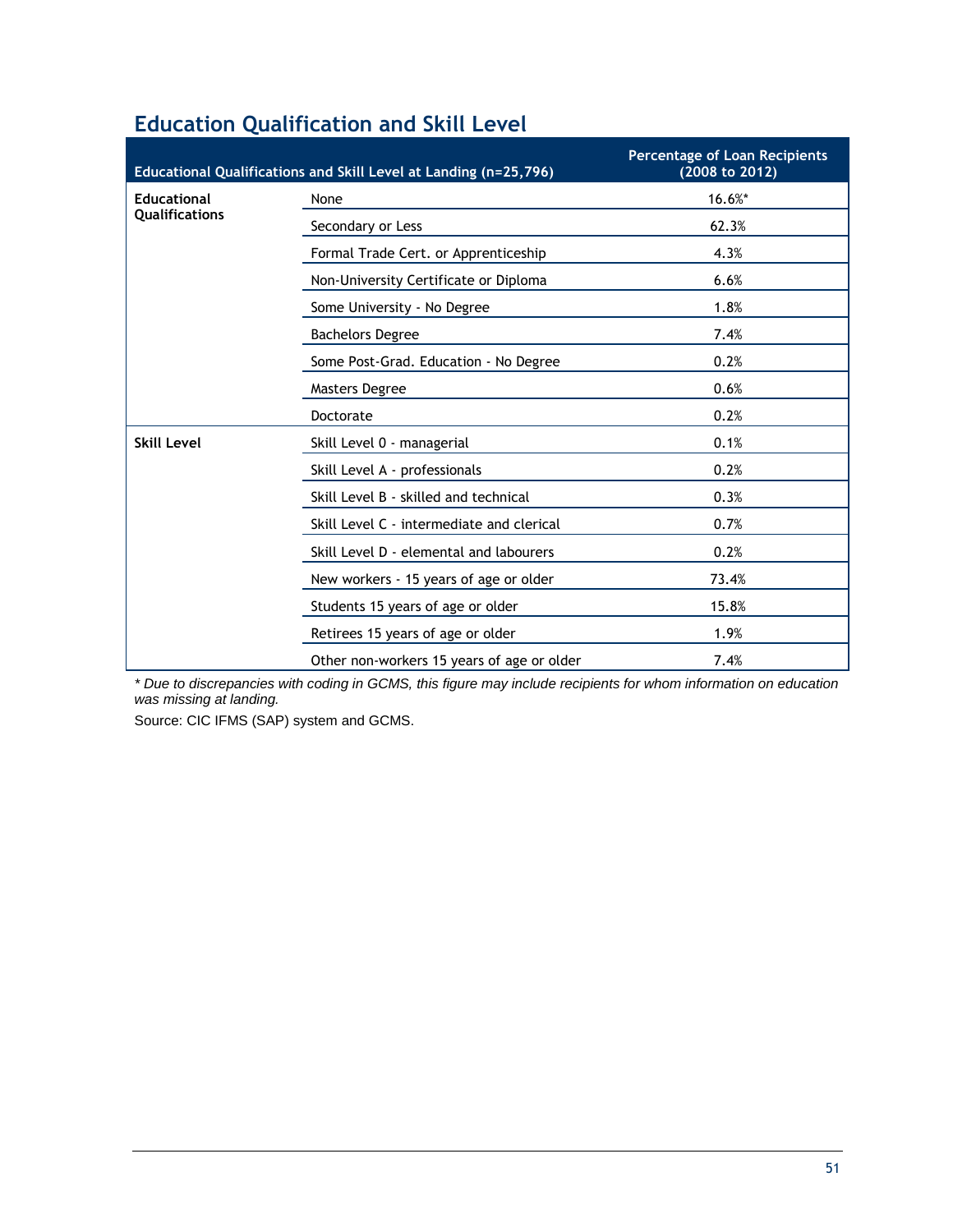### **Appendix C: Logic Model of the Immigration Loan Program**

**Logic Model of the Immigration Loan Program**

<span id="page-63-0"></span>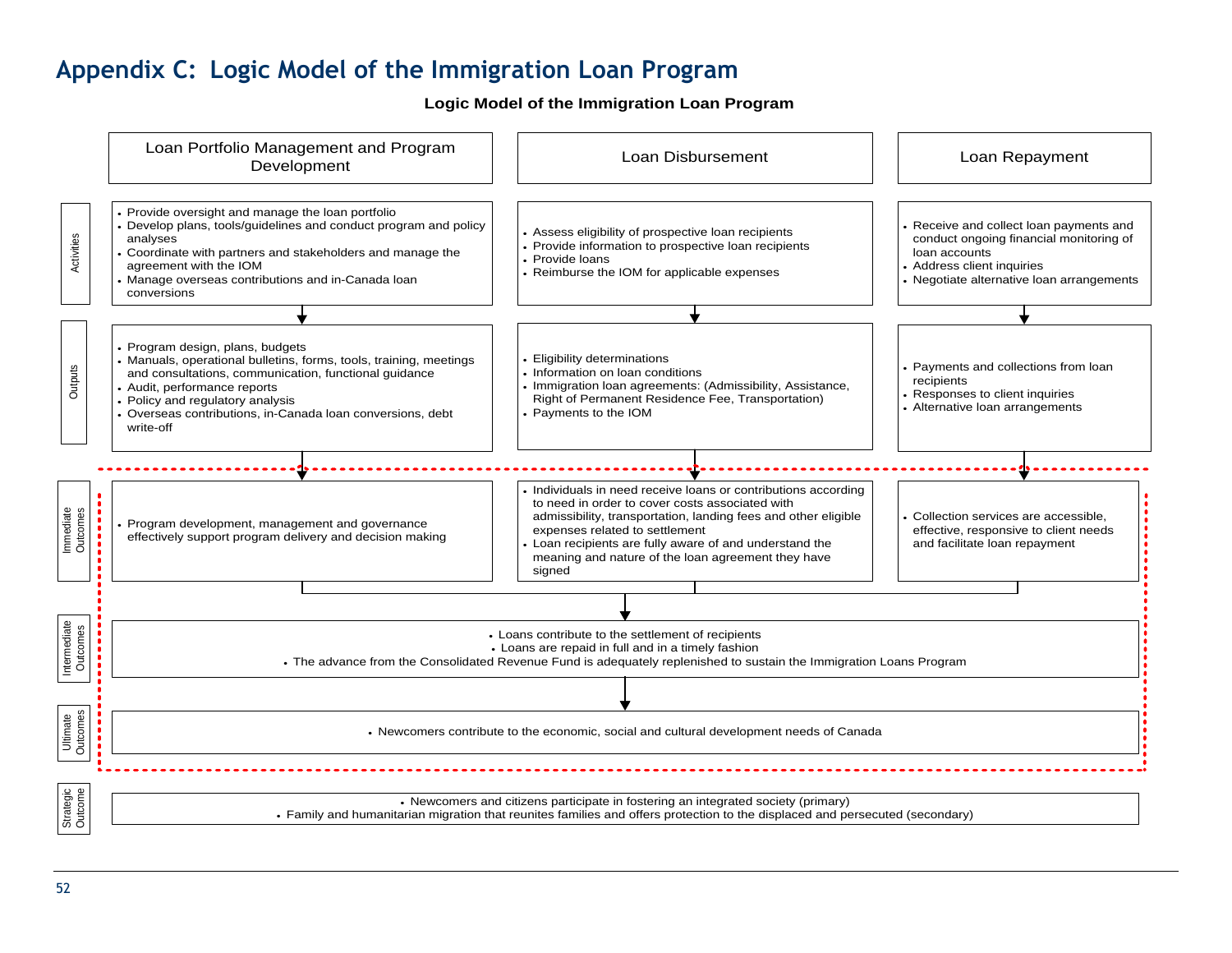### <span id="page-64-0"></span>**Appendix D: Detailed Survey Results Related to Settlement Impacts**

### <span id="page-64-1"></span>**Figure 5: Impacts of Loan Repayment on Recipients Related to Settlement**



#### <span id="page-64-2"></span>**Figure 6: Impacts of Loan Repayment on Recipients Related to Settlement by Immigration Category**

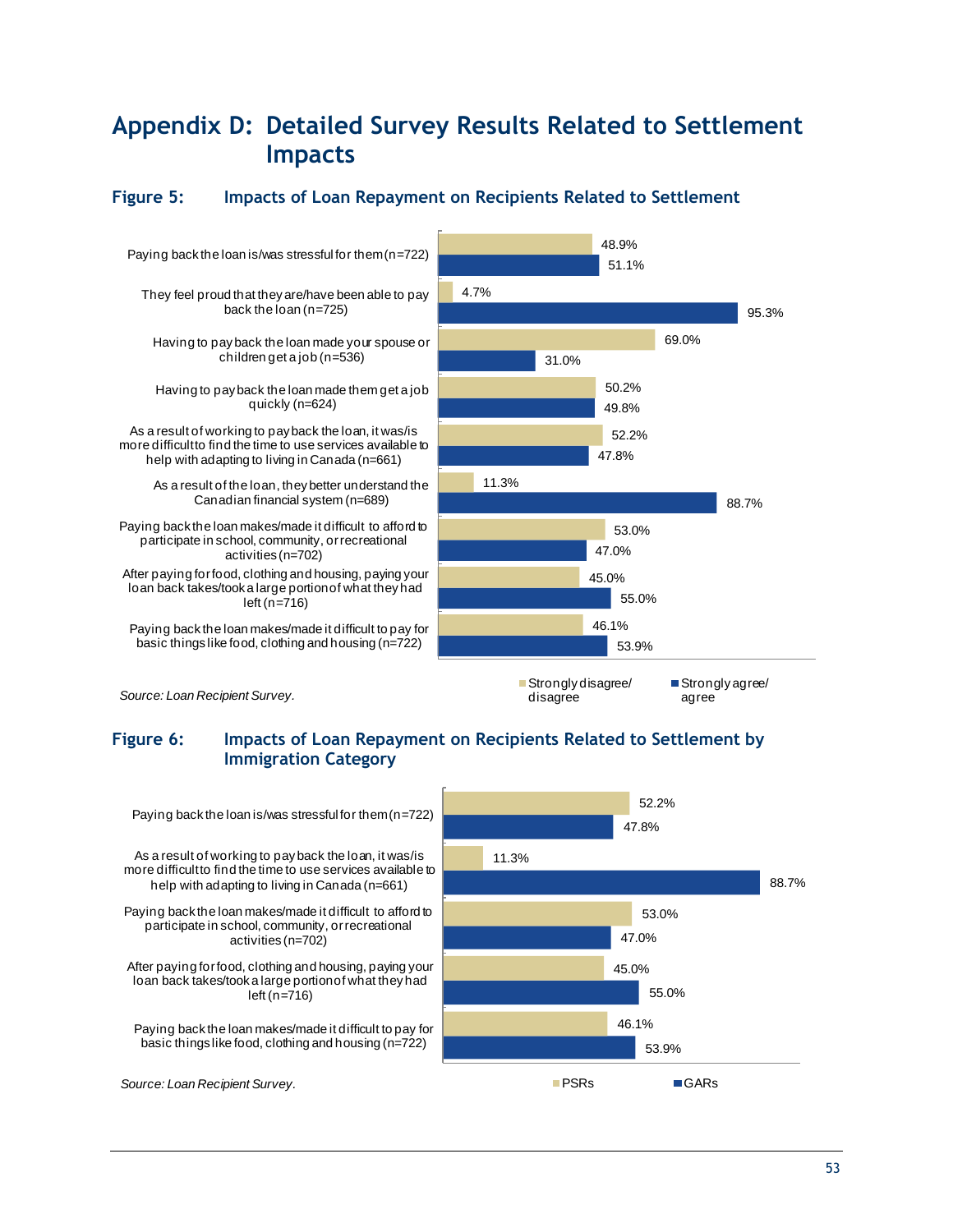#### <span id="page-65-0"></span>**Figure 7: Impacts of Loan Repayment on Recipients Related to Settlement by Loan Size**



*Source: Loan Recipient Survey.* \*\*\* p < .001 \*\* p < .01 \* p < .05

#### <span id="page-65-1"></span>**Figure 8: Impacts of Loan Repayment on Recipients Related to Settlement by Employment Status at Time of Repayment**



*Source: Loan Recipient Survey.* ■ Yes, employed at time of repayment ■ No, not employed at time of repayment